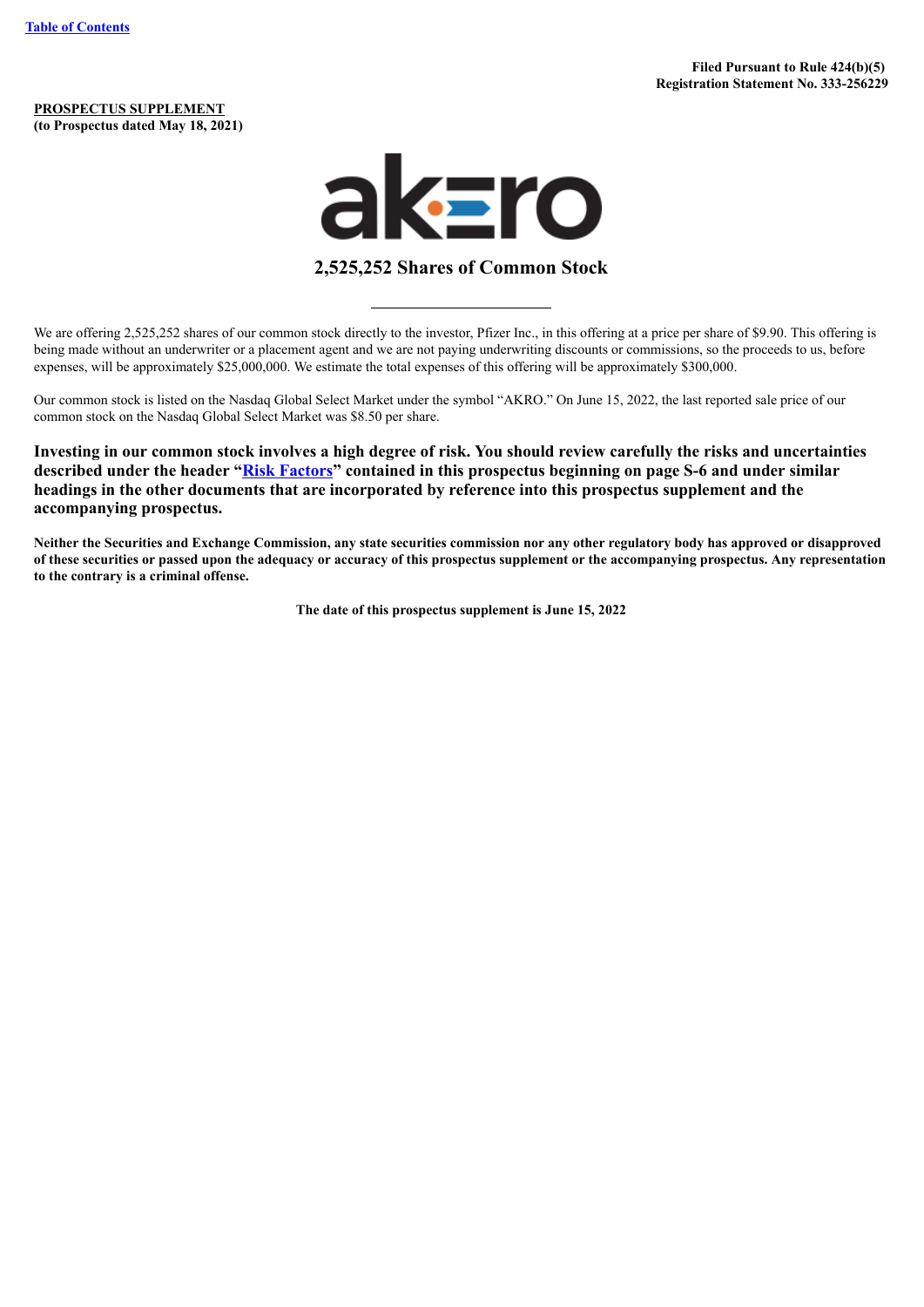ł.

# **TABLE OF CONTENTS**

# **Prospectus Supplement**

<span id="page-1-0"></span>

| <b>ABOUT THIS PROSPECTUS SUPPLEMENT</b>                     | $S-1$  |
|-------------------------------------------------------------|--------|
| PROSPECTUS SUPPLEMENT SUMMARY                               | $S-2$  |
| <b>THE OFFERING</b>                                         | $S-5$  |
| <b>RISK FACTORS</b>                                         | $S-6$  |
| <b>CAUTIONARY NOTE REGARDING FORWARD-LOOKING STATEMENTS</b> | $S-7$  |
| <b>USE OF PROCEEDS</b>                                      | $S-9$  |
| <b>DIVIDEND POLICY</b>                                      | $S-10$ |
| <b>DILUTION</b>                                             | $S-11$ |
| MATERIAL U.S. FEDERAL INCOME TAX CONSEQUENCES               | $S-12$ |
| <b>PLAN OF DISTRIBUTION</b>                                 | $S-16$ |
| <b>LEGAL MATTERS</b>                                        | $S-16$ |
| <b>EXPERTS</b>                                              | $S-16$ |
| WHERE YOU CAN FIND MORE INFORMATION                         | $S-16$ |
| <b>INCORPORATION BY REFERENCE</b>                           | $S-18$ |

# **Prospectus**

|                                                                  | Page |
|------------------------------------------------------------------|------|
| <b>ABOUT THIS PROSPECTUS</b>                                     |      |
| <b>CAUTIONARY STATEMENT REGARDING FORWARD-LOOKING STATEMENTS</b> |      |
| <b>RISK FACTORS</b>                                              | 4    |
| <b>THE COMPANY</b>                                               |      |
| <b>USE OF PROCEEDS</b>                                           |      |
| <b>SECURITIES WE MAY OFFER</b>                                   | 8    |
| <b>DESCRIPTION OF CAPITAL STOCK</b>                              | 9    |
| <b>DESCRIPTION OF DEBT SECURITIES</b>                            | 13   |
| <b>DESCRIPTION OF WARRANTS</b>                                   | 19   |
| <b>DESCRIPTION OF UNITS</b>                                      | 20   |
| <b>PLAN OF DISTRIBUTION</b>                                      | 23   |
| <b>LEGAL MATTERS</b>                                             | 26   |
| <b>EXPERTS</b>                                                   | 26   |
| WHERE YOU CAN FIND MORE INFORMATION                              | 27   |
| <b>INCORPORATION BY REFERENCE</b>                                | 28   |
|                                                                  |      |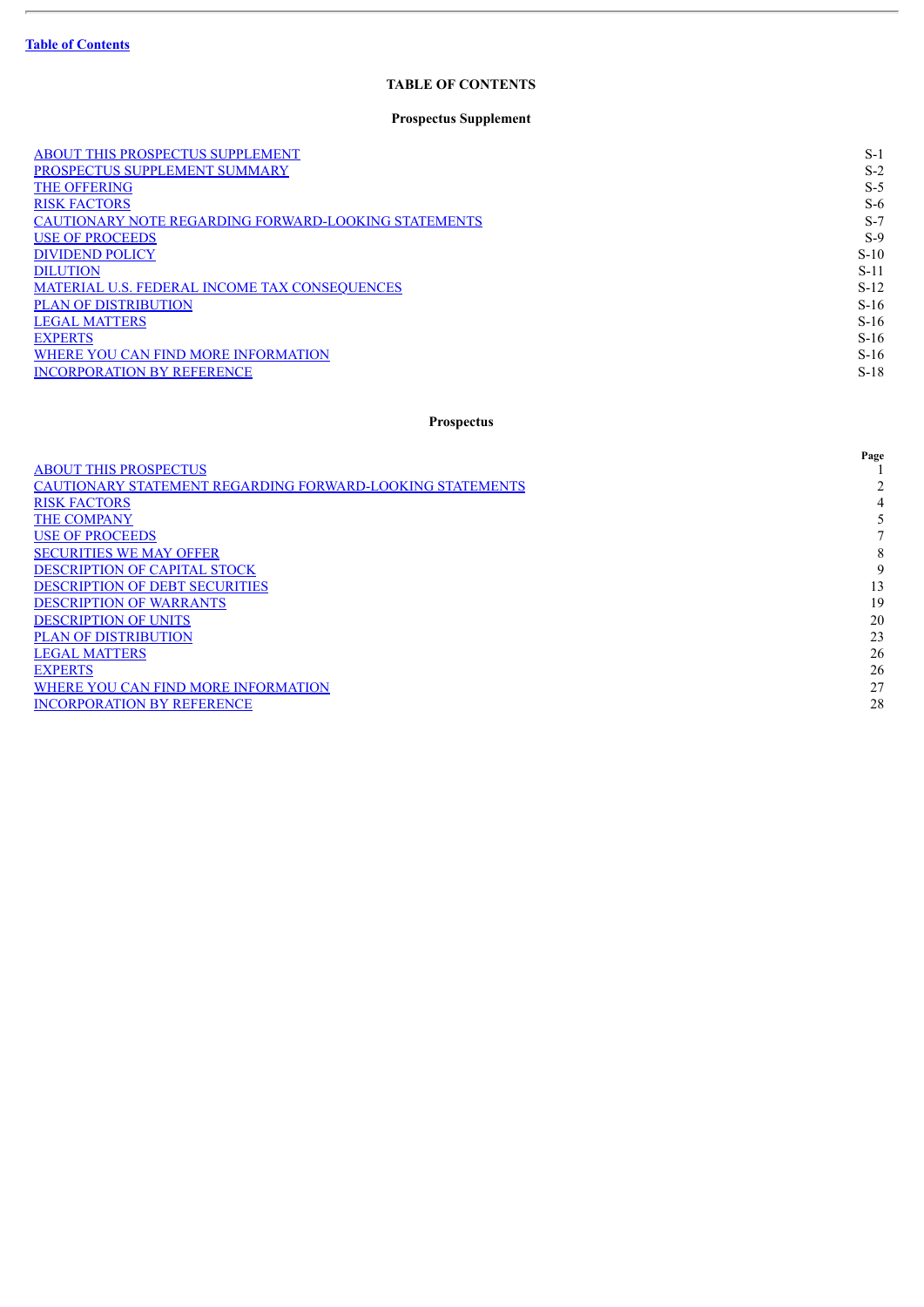# **ABOUT THIS PROSPECTUS SUPPLEMENT**

<span id="page-2-0"></span>This document is in two parts. The first part is this prospectus supplement, which describes the specific terms of this offering of common stock and also adds to and updates information contained in the accompanying prospectus and the documents incorporated by reference into this prospectus supplement and the accompanying prospectus. The second part is the accompanying prospectus dated May 18, 2021, included in our registration statement on Form S-3ASR, along with the documents incorporated by reference, which provides more general information, some of which may not apply to this offering. Generally, when we refer to this prospectus, we are referring to both parts of this document combined.

To the extent there is a conflict between the information contained in this prospectus supplement, on the one hand, and the information contained in the accompanying prospectus or in any document incorporated by reference that was filed with the Securities and Exchange Commission (the "SEC"), before the date of this prospectus supplement, on the other hand, you should rely on the information contained in this prospectus supplement. If any statement in one of these documents is inconsistent with a statement in another document having a later date—for example, a document incorporated by reference in the accompanying prospectus—the statement in the document having the later date modifies or supersedes the earlier statement.

This prospectus supplement and the accompanying prospectus are part of a "shelf" registration statement that we filed with the SEC. Under the shelf registration process, we may offer from time to time various securities, of which this offering of shares of our common stock is a part. Such registration statement also includes exhibits that provide more detail on the matters discussed in this prospectus supplement and the accompanying prospectus. You should read this prospectus supplement, the accompanying prospectus, including the information incorporated by reference, the exhibits filed with the SEC, and any free writing prospectus that we have authorized for use in connection with this offering, in their entirety before making an investment decision.

You should rely only on the information contained or incorporated by reference in this prospectus supplement and the accompanying prospectus, along with the information contained in any free writing prospectus that we have authorized for use in connection with this offering. We have not authorized anyone to provide you with different or additional information. If anyone provides you with different or inconsistent information, you should not rely on it. We take no responsibility for, and can provide no assurance as to the reliability of, any other information that others may give you. You should assume that the information appearing in this prospectus supplement, the accompanying prospectus, the documents incorporated by reference in this prospectus supplement and the accompanying prospectus, and in any free writing prospectus that we have authorized for use in connection with this offering is accurate only as of the respective dates of those documents, unless we indicate otherwise. Our business, financial condition, results of operations and prospects may have changed since those dates.

We further note that the representations, warranties and covenants made by us in any agreement that is filed as an exhibit to any document that is incorporated by reference in this prospectus supplement or the accompanying prospectus were made solely for the benefit of the parties to such agreement, including, in some cases, for the purpose of allocating risk among the parties to such agreements, and should not be deemed to be a representation, warranty or covenant to you. Moreover, such representations, warranties and covenants were accurate only as of the date when made; therefore, such representations, warranties and covenants should not be relied on as accurate representations of the current state of our affairs.

When we refer to "Akero," "we," "our," "us" and the "Company" in this prospectus, we mean Akero Therapeutics, Inc. and, where appropriate, our subsidiary, unless otherwise specified. When we refer to "you," we mean the holders of our common stock.

No action is being taken in any jurisdiction outside the United States, or the U.S., to permit a public offering of the securities or possession or distribution of this prospectus supplement or the accompanying prospectus in that jurisdiction. Persons who come into possession of this prospectus supplement or the accompanying prospectus in jurisdictions outside the U.S. are required to inform themselves about and to observe any restrictions as to this offering and the distribution of this prospectus supplement or the accompanying prospectus applicable to that jurisdiction.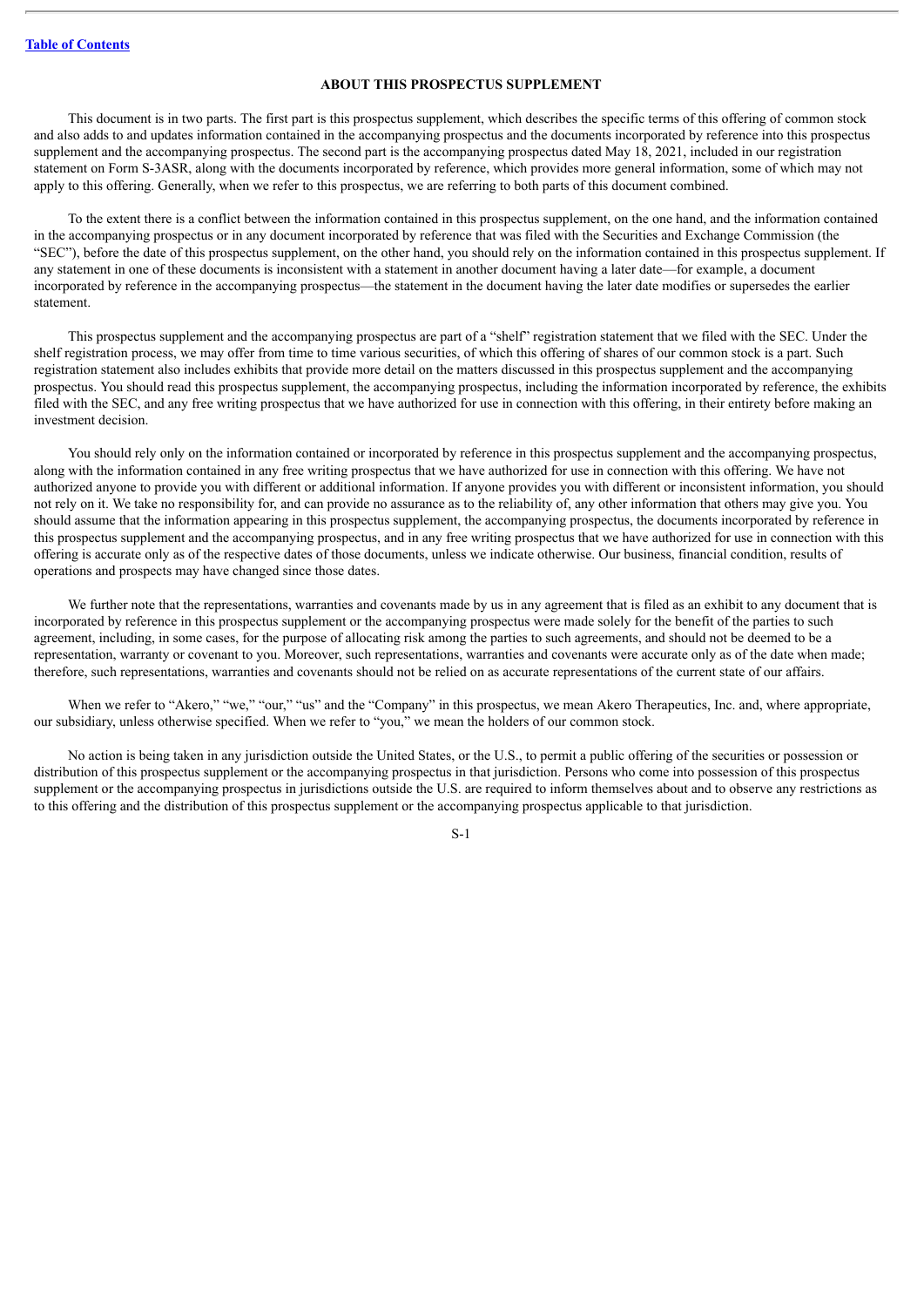# **PROSPECTUS SUPPLEMENT SUMMARY**

<span id="page-3-0"></span>This summary highlights certain information about us, this offering and selected information contained elsewhere in, or incorporated by reference into, this prospectus supplement and the accompanying prospectus. This summary is not complete and does not contain all of the information that you should consider before deciding whether to invest in our common stock. For a more complete understanding of our company and this offering, we encourage you to read and consider carefully the more detailed information in this prospectus supplement and the accompanying prospectus. including our financial statements and related notes and the other information incorporated by reference into this prospectus supplement and the accompanying prospectus, and the information included in any free writing prospectus that we have authorized for use in connection with this offering, including the information referred to under the heading "Risk Factors" in this prospectus supplement beginning on page S-6 and in the *documents incorporated herein by reference.*

### *Company Overview*

We are a clinical-stage company developing transformational treatments for patients with serious metabolic diseases marked by high unmet medical need, including non-alcoholic steatohepatitis, or NASH, a disease without any approved therapies. NASH is a severe form of nonalcoholic fatty liver disease, or NAFLD, characterized by inflammation and fibrosis in the liver that can progress to cirrhosis, liver failure, cancer and death. Our lead product candidate, efruxifermin, or EFX, is an analog of fibroblast growth factor 21, or FGF21, which is an endogenously expressed hormone that protects against cellular stress and regulates metabolism of lipids, carbohydrates and proteins throughout the body. EFX is currently being evaluated in two Phase 2b clinical trials in patients with biopsy-confirmed NASH: the HARMONY study in patients with pre-cirrhotic NASH (F2-F3 fibrosis) and the SYMMETRY study in patients with cirrhosis due to NASH (F4 fibrosis, compensated). We expect to report results from the HARMONY study in the third quarter of this year. Based on clinical data to date, which include evidence of substantial rates of fibrosis regression among biopsy-confirmed patients treated with EFX for only 16 weeks, we believe EFX has the potential, if approved, to be a best-in-class FGF21 analog for treating NASH and a foundational monotherapy.

#### *About NASH*

The rapidly rising prevalence of NAFLD and NASH is driven by the global obesity epidemic and the resulting accumulation of excessive liver fat. In patients with NASH, excessive liver fat leads to hepatocyte stress, which triggers localized inflammation and, as disease progresses, can lead to fibrosis and ultimately cirrhosis. According to a study published in Hepatology (2018), the prevalence of NASH in the United States is projected to increase to 27.0 million by 2030, including a doubling in prevalence among patients with F3 and F4 fibrosis. Cardiovascular disease remains the leading cause of death in patients with NASH. About half of all patients with NASH also have Type 2 Diabetes Mellitus, or T2D, with an even higher proportion of patients with F3 and F4 fibrosis having T2D. We believe an optimal NASH therapy should reduce risks of cardiovascular disease, improve glycemic control, and reverse fibrosis. Unfortunately, there are currently no approved therapies for NASH and many late-stage therapeutic candidates have shown limited efficacy and/or unwanted side effects that have the potential to increase certain mortality risks for patients with NASH.

### *EFX Overview and Ongoing Studies*

The Phase 2b HARMONY and SYMMETRY studies build on the results of three prior randomized, double-blind, placebo-controlled clinical trials, in which a total of 162 adult patients with either NASH (n=79) or T2D (n=83) were treated with EFX for up to 16 weeks. Our Phase 2a BALANCED study showed EFX's potential to reverse fibrosis and restore metabolic health while maintaining a favorable cardiovascular profile. Among 40 EFX-treated patients with F1-F3 fibrosis who had end-of-treatment biopsies, 48% achieved at least a one-stage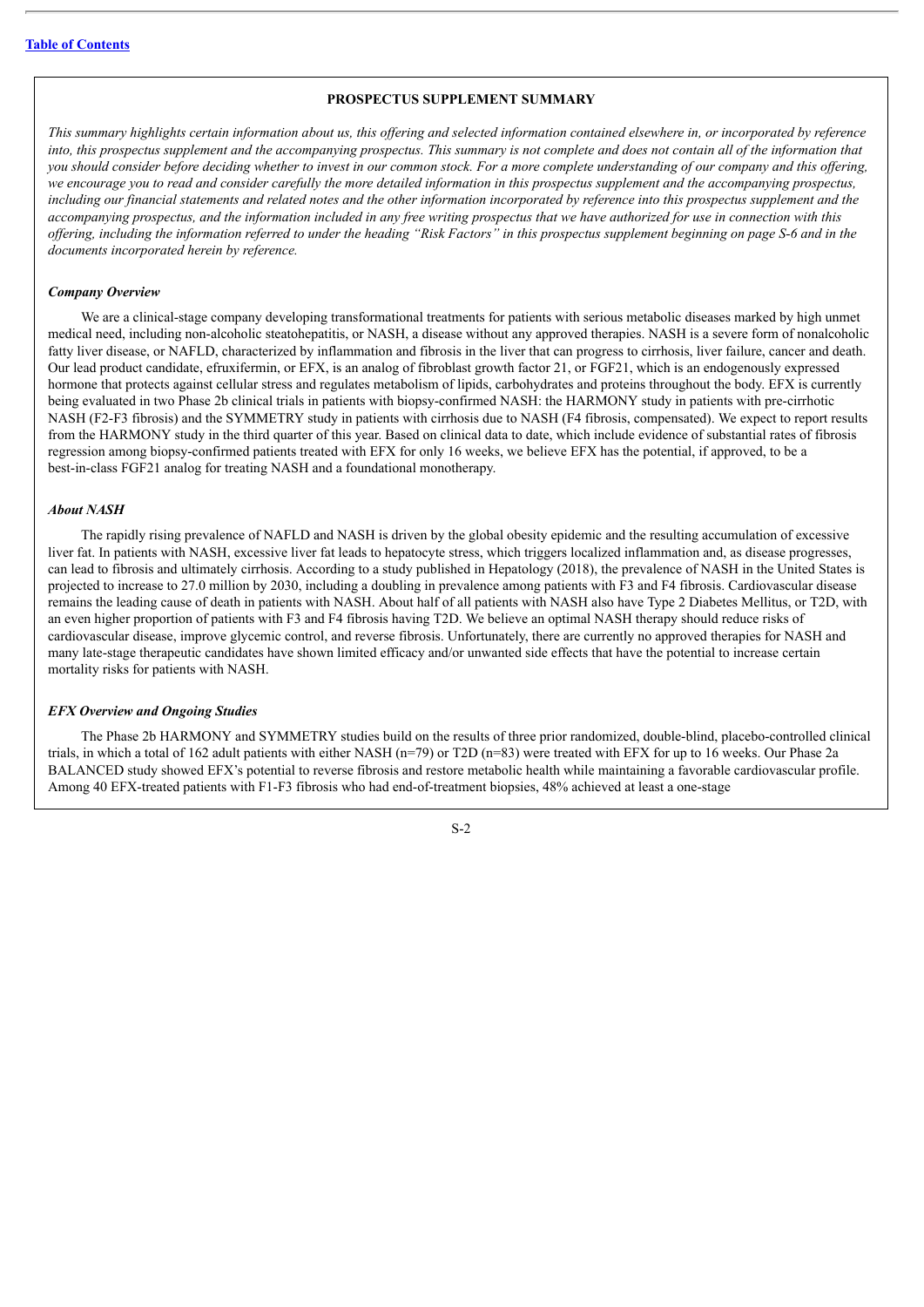improvement in fibrosis without worsening of NASH and 48% achieved NASH resolution with no worsening of fibrosis. Improvements in metabolic health included significant relative reductions in liver fat (up to 71%), significant reductions in HbA1c (up to 0.9% in patients with NASH and T2D) and significant reductions in triglycerides (up to 45%), a key attribute as cardiovascular disease remains the number one cause of mortality in patients with NASH. Across EFX groups, the most frequent adverse events were grade 1 or 2 gastrointestinal events, which were mainly mild in nature.

Results among a subset of patients from the 16-week BALANCED main study who had F2 or F3 fibrosis at baseline as well as results from an expansion cohort of patients with cirrhotic NASH (F4, compensated) support our confidence that histological improvements will be observed in the ongoing HARMONY and SYMMETRY studies, where patients are being treated for longer periods of 24 and 36 weeks, respectively. Among BALANCED study patients who had F2-F3 fibrosis at baseline, 68% had at least a one-stage improvement in fibrosis and 50% had a two-stage fibrosis improvement. We also observed that 33% of patients with cirrhosis (F4, compensated) achieved a one-stage improvement fibrosis without worsening of NASH after just 16 weeks.

The FDA and European Medicines Agency, or EMA, have respectively granted a Fast Track designation and a Priority Medicines, or PRIME, designation for EFX for the treatment of NASH. The Fast Track and PRIME programs are designed to enhance regulatory support for the development of promising investigational medicines where early clinical data suggest the potential to meet a high unmet medical need. Benefits of these programs may include more frequent regulatory interactions, enhanced guidance on the overall development plan and regulatory strategy, and accelerated assessment of marketing authorization applications.

As demonstrated across three separate clinical trials in patients with NASH and/or T2D, EFX has a unique ability to reproduce the actions of native FGF21. Consequently, we believe EFX holds the potential to be a highly-differentiated, best-in-class FGF21 analog and promising monotherapy for the treatment of NASH, if approved. NASH is a complex disease, and its ideal treatment would include intervening at each stage of its pathogenesis. We believe EFX could potentially address all stages of NASH pathogenesis in a single treatment: reversing fibrosis, resolving steatohepatitis, and helping to restore healthy metabolism to the whole body. We also believe EFX may be able to be used in combination with other therapies for potentially greater effect in certain subpopulations, particularly among the substantial proportion of patients with both NASH and T2D who are expected to be treated with GLP-1 therapeutics to manage their T2D.

#### **Our Pipeline**

Our pipeline is anchored by EFX, a potential best-in-class FGF21 analog for treatment of NASH, if approved. We have one EFX program focused on patients with pre-cirrhotic NASH (F2-F3), which is supported by the HARMONY study, an ongoing Phase 2b clinical trial. We have a second EFX program focused on patients with cirrhotic NASH (F4, compensated), which is supported by the SYMMETRY study, an ongoing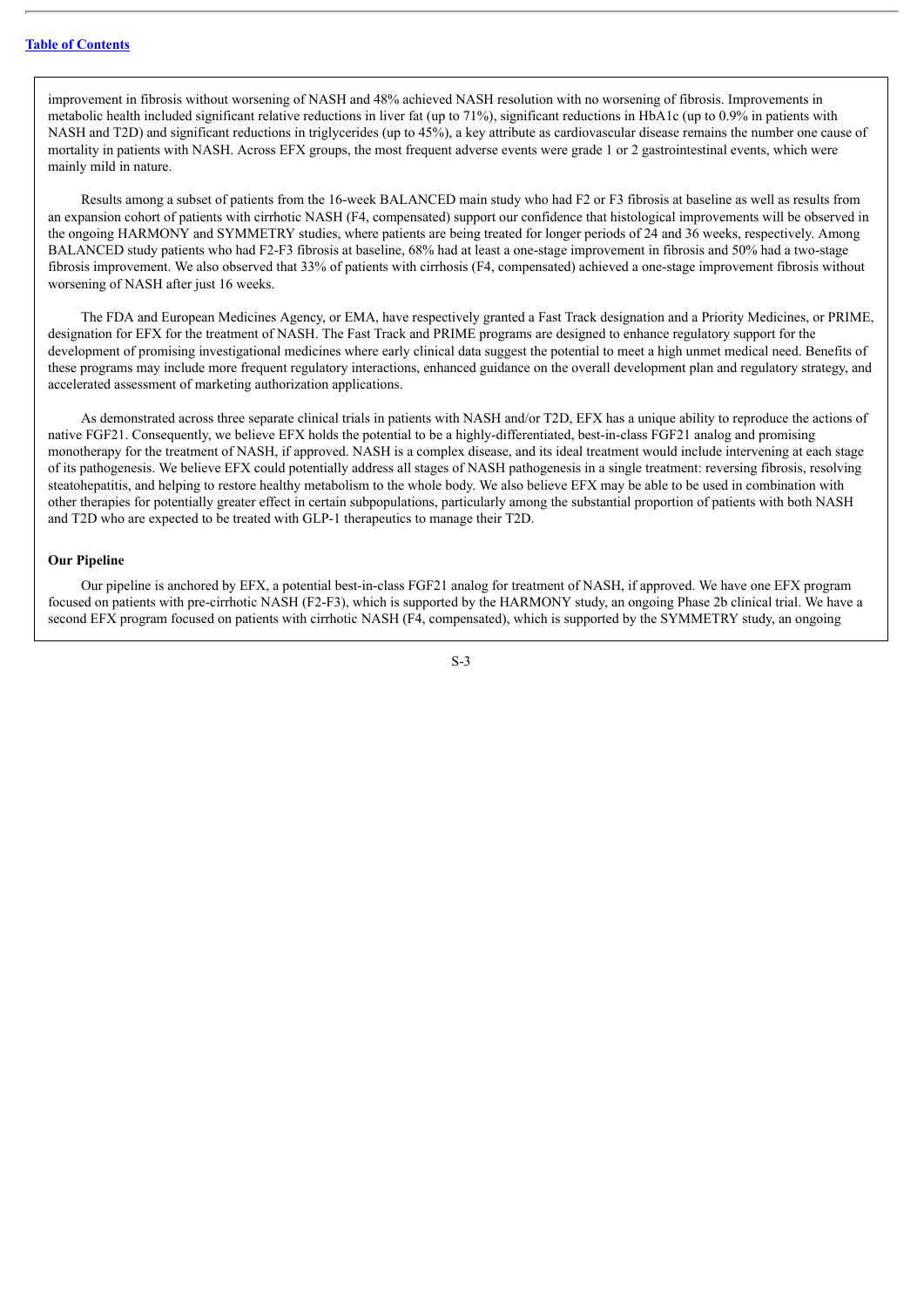| <b>PRECLINICAL</b>                | <b>PHASE1</b> | PHASE 2 | PHASE 3 |
|-----------------------------------|---------------|---------|---------|
| Efruxifermin (EFX) NASH           |               |         |         |
|                                   |               |         |         |
| Efruxifermin (EFX) NASH Cirrhosis |               |         |         |
|                                   |               |         |         |

# *Corporate Information*

We were incorporated under the laws of the state of Delaware on in January 2017 as Pippin Pharmaceuticals, Inc. On May 16, 2018, we changed our name to Akero Therapeutics, Inc. Our mailing address and executive offices are located at 601 Gateway Boulevard, Suite 350, South San Francisco, California 94080 and our telephone number at that address is (650) 487-6488. We maintain an Internet website at the following address: www.akerotx.com. The information contained on or that can be accessed through our website is not incorporated by reference into this prospectus and you should not consider information on our website to be part of this prospectus or in deciding to purchase our common stock.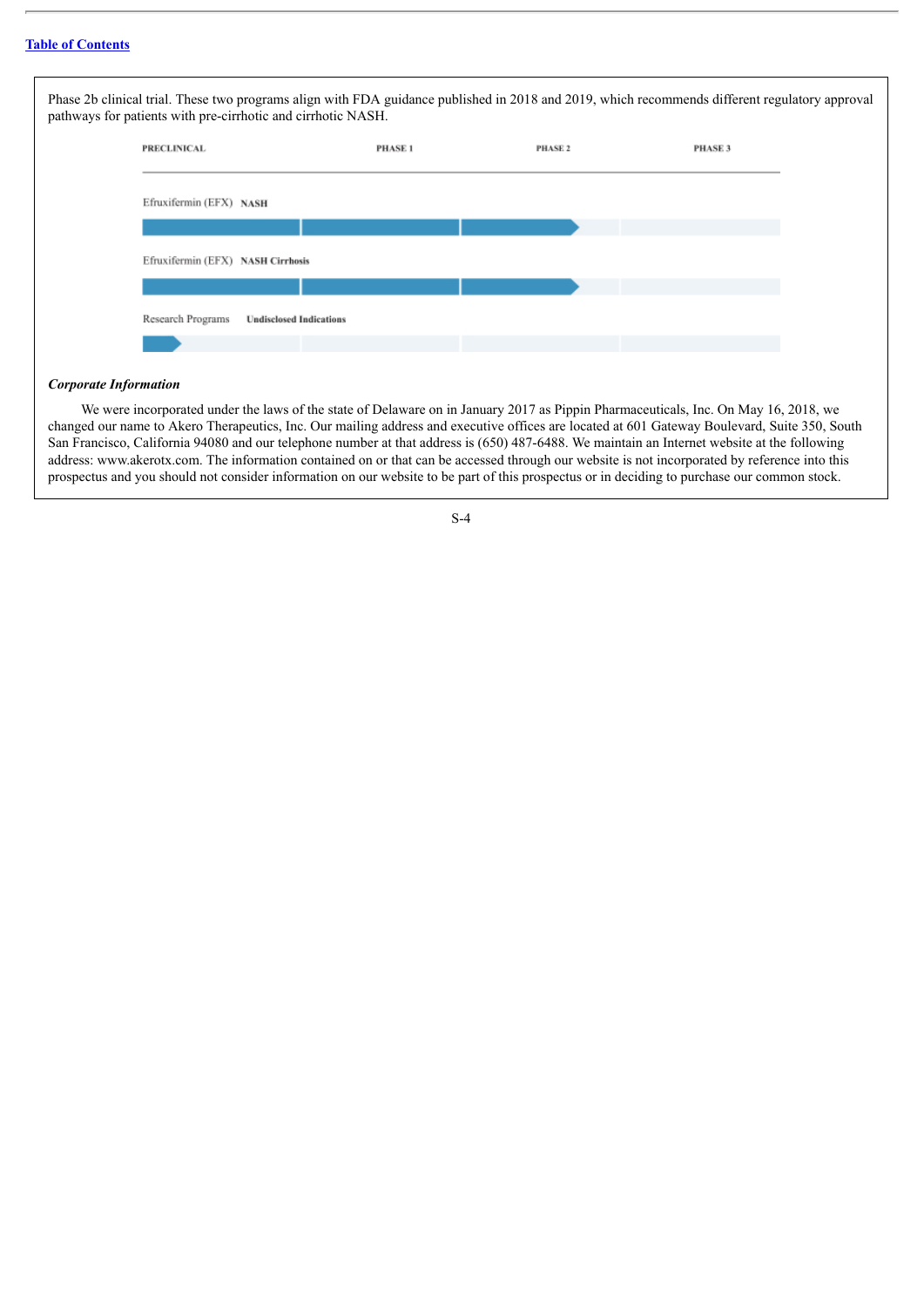<span id="page-6-0"></span>

| <b>THE OFFERING</b>                                |                                                                                                                                                                                                                                                                                                                                                                                                                                                                                                                                                                                                                                                                                                                                                                                                                                                                                                |  |  |  |  |  |
|----------------------------------------------------|------------------------------------------------------------------------------------------------------------------------------------------------------------------------------------------------------------------------------------------------------------------------------------------------------------------------------------------------------------------------------------------------------------------------------------------------------------------------------------------------------------------------------------------------------------------------------------------------------------------------------------------------------------------------------------------------------------------------------------------------------------------------------------------------------------------------------------------------------------------------------------------------|--|--|--|--|--|
| Common stock offered by us                         | 2,525,252 shares                                                                                                                                                                                                                                                                                                                                                                                                                                                                                                                                                                                                                                                                                                                                                                                                                                                                               |  |  |  |  |  |
| Common stock to be outstanding after this offering | 37,548,187 shares                                                                                                                                                                                                                                                                                                                                                                                                                                                                                                                                                                                                                                                                                                                                                                                                                                                                              |  |  |  |  |  |
| Use of Proceeds                                    | We estimate that the net proceeds to us from this offering will be approximately<br>\$24,700,000.                                                                                                                                                                                                                                                                                                                                                                                                                                                                                                                                                                                                                                                                                                                                                                                              |  |  |  |  |  |
|                                                    | We currently intend to use the net proceeds from this offering, together with our existing<br>cash, cash equivalents and marketable securities, to continue to advance the clinical<br>development of EFX, including our ongoing Phase 2b HARMONY trial, our ongoing<br>Phase 2b SYMMETRY trial, an expansion cohort of the SYMMETRY trial, manufacture<br>of drug product for Phase 3 clinical trials, and initiation of our planned Phase 3 clinical trial<br>program, with the remainder for working capital and general corporate purposes. We may<br>also use a portion of our net proceeds, together with our existing cash, cash equivalents and<br>marketable securities, to develop, co-develop, acquire or invest in products, that are<br>complementary to EFX to expand our pipeline. However, we currently have no agreements<br>or commitments to complete any such transaction. |  |  |  |  |  |
| <b>Risk Factors</b>                                | See "Risk Factors" for a discussion of certain factors you should carefully consider before<br>deciding to invest in shares of our common stock.                                                                                                                                                                                                                                                                                                                                                                                                                                                                                                                                                                                                                                                                                                                                               |  |  |  |  |  |
| Nasdaq Global Select Market Symbol                 | "AKRO"                                                                                                                                                                                                                                                                                                                                                                                                                                                                                                                                                                                                                                                                                                                                                                                                                                                                                         |  |  |  |  |  |

The number of shares of our common stock to be outstanding immediately after this offering is based on 35,022,935 shares of our common stock outstanding as of March 31, 2022, and excludes:

- 5,583,458 shares of common stock issuable upon the exercise of stock options outstanding as of March 31, 2022 at a weightedaverage exercise price of \$16.32 per share;
- 187,900 shares of common stock issuable upon the exercise of outstanding stock options granted subsequent to March 31, 2022 at a weighted average exercise price of \$8.67 per share;
- 3,485,285 remaining shares of common stock reserved for future issuance under our 2019 Stock Option and Incentive Plan, or the 2019 Plan, and our 2019 Employee Stock Purchase Plan, or 2019 ESPP, as of March 31, 2022; and
- 36,719 shares of common stock issuable upon the exercise of outstanding warrants.

Unless otherwise stated, all information contained in this prospectus supplement reflects and assumes no exercise of the outstanding options referred to above after March 31, 2022.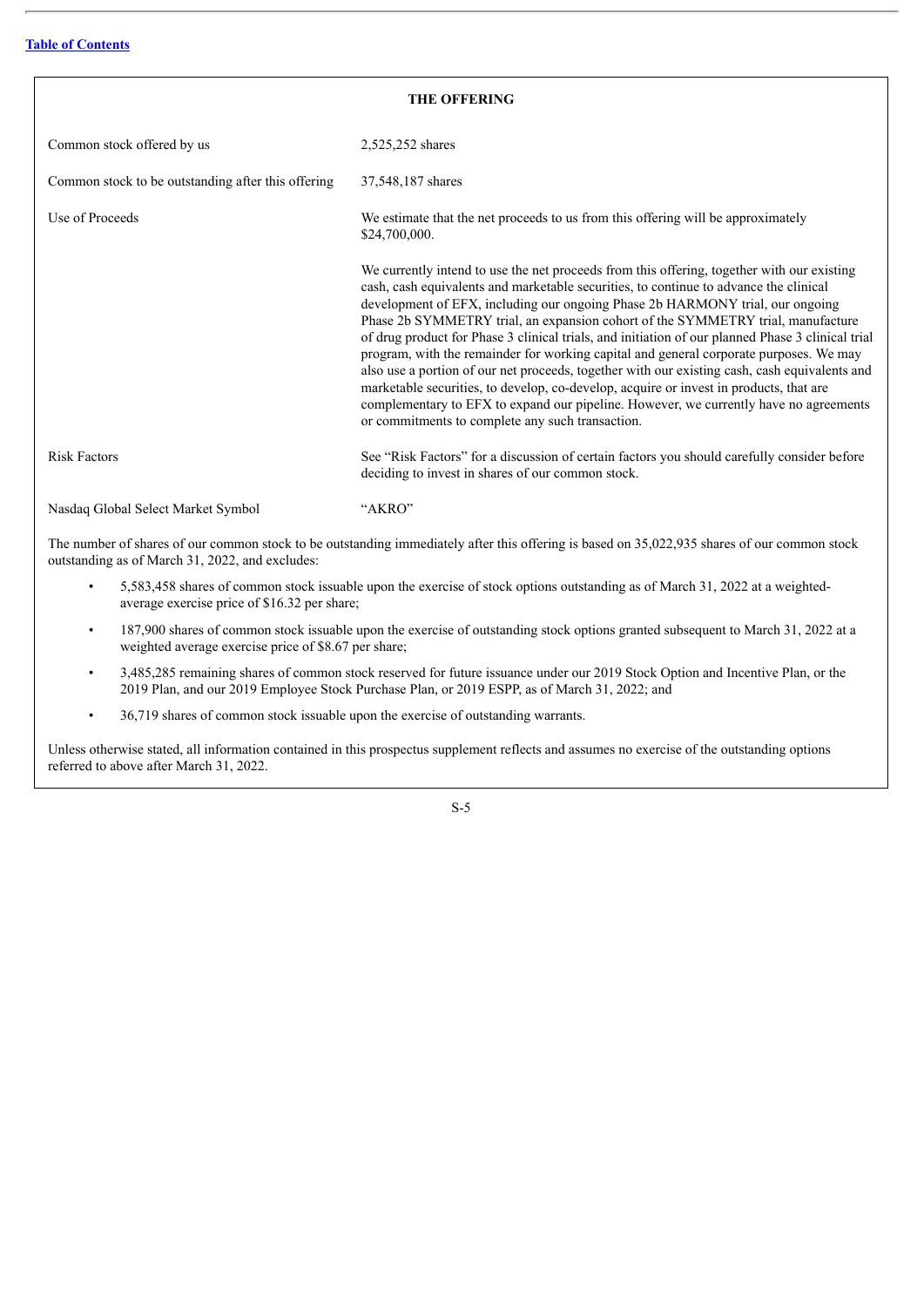### **RISK FACTORS**

<span id="page-7-0"></span>Investing in our common stock involves a high degree of risk. You should carefully consider the risk factors described below and the risk factors incorporated by reference to our Annual Report on Form 10-K for the fiscal year ended December 31, 2021, filed with the SEC on February 25, 2022, our Quarterly Reports on Form 10-Q or Current Reports on Form 8-K we file after the date of this prospectus supplement, and all other information contained or incorporated by reference into this prospectus supplement and the accompanying prospectus, including our financial statements and the related notes, as updated by our subsequent filings under the Securities Exchange Act of 1934, as amended (the "Exchange Act") and in any free writing prospectus that we have authorized for use in connection with this offering before acquiring any of our common stock. These risks could have a material and adverse impact on our business, results of operations, financial condition and growth prospects, which may cause the trading price of our common stock to decline, and you could lose all or part of your investment. The risks discussed below also include forward-looking statements and our actual results may differ substantially from those discussed in these forward-looking statements. See "Cautionary Note Regarding Forward-Looking *Statements.".*

#### **Risks Relating to this Offering and our Common Stock**

# You will experience immediate and substantial dilution in the net tangible book value of shares you purchase. In addition, we may issue additional *equity or convertible debt securities in the future, which may result in additional dilution to you.*

Given that the offering price of our securities in this offering is substantially greater than the net tangible book value per share of our common stock prior to this offering, you will suffer immediate and substantial dilution in the net tangible book value of the common stock you purchase in this offering. For a more detailed discussion of the foregoing, see the section entitled "Dilution" below. To the extent outstanding stock options are exercised, there will be further dilution to new investors. In addition, to the extent we need to raise additional capital in the future and we issue additional shares of common stock or securities convertible or exchangeable for our common stock, our then existing stockholders may experience dilution and the new securities may have rights senior to those of our common stock offered in this offering.

#### We have broad discretion in the use of the net proceeds from this offering and may not use them effectively.

Our management will have broad discretion in the application of the net proceeds from this offering, including for any of the purposes described in the section entitled "Use of Proceeds," and you will not have the opportunity as part of your investment decision to assess whether the net proceeds are being used appropriately. Because of the number and variability of factors that will determine our use of the net proceeds from this offering, their ultimate use may vary substantially from their currently intended use. Our management might not apply our net proceeds in ways that ultimately increase the value of your investment.. If we do not invest or apply the net proceeds from this offering in ways that enhance stockholder value, we may fail to achieve expected financial results, which could cause our stock price to decline.

# Future sales or issuances of our common stock in the public markets, or the perception of such sales, could depress the trading price of our common *stock.*

The sale of a substantial number of shares of our common stock or other equity-related securities in the public markets, or the perception that such sales could occur, could depress the market price of our common stock and impair our ability to raise capital through the sale of additional equity securities. We may sell large quantities of our common stock at any time in one or more separate offerings in the future. We cannot predict the effect that future sales of common stock or other equity-related securities would have on the market price of our common stock.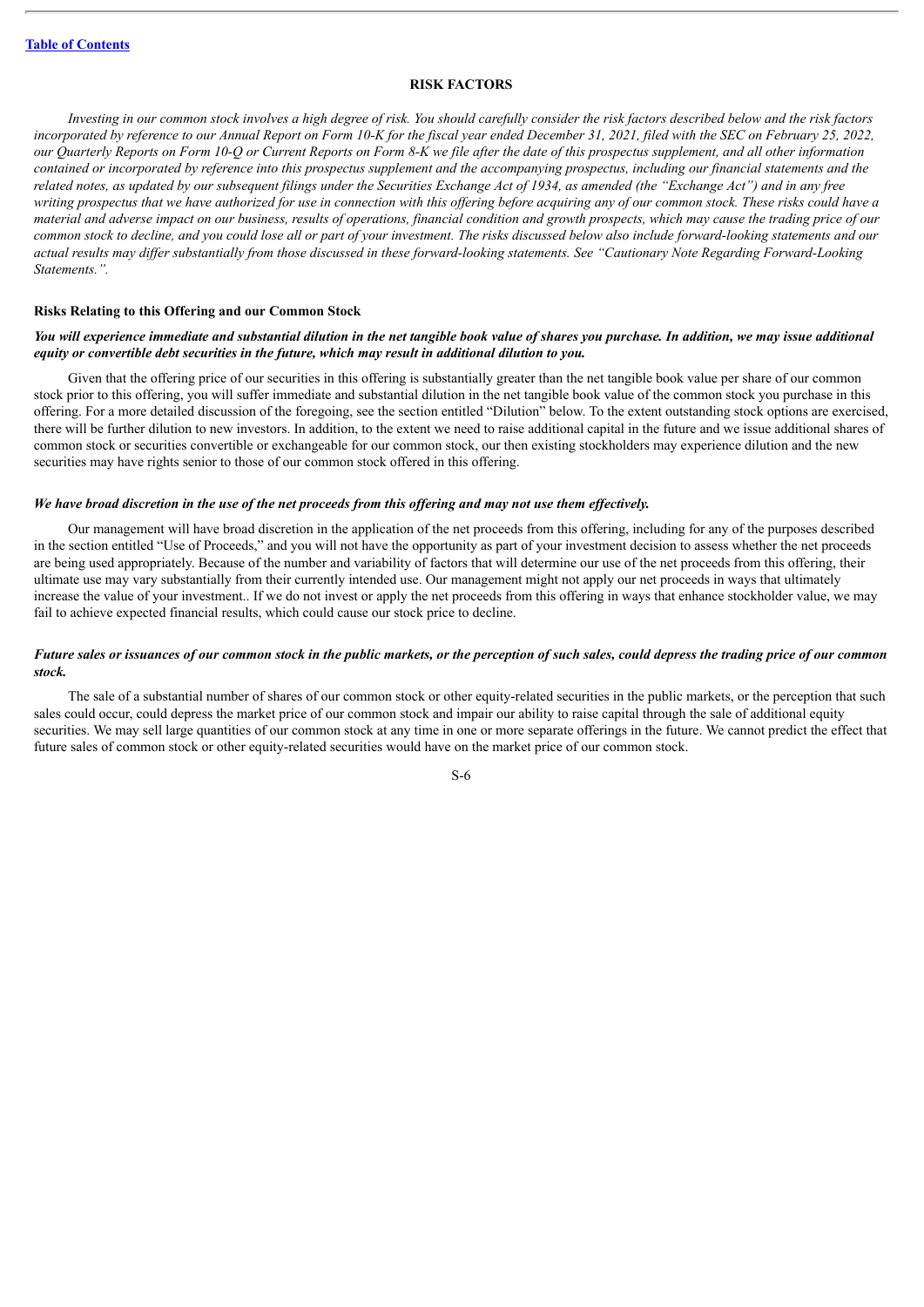# **CAUTIONARY NOTE REGARDING FORWARD-LOOKING STATEMENTS**

<span id="page-8-0"></span>This prospectus supplement, the accompanying prospectus and the documents incorporated by reference herein and therein, and any free writing prospectus that we have authorized for use in connection with this offering, contain forward-looking statements. All statements other than statements of historical facts contained in this prospectus supplement, the accompanying prospectus and the documents incorporated by reference herein are forwardlooking statements. These statements involve known and unknown risks, uncertainties and other important factors that may cause our actual results, performance or achievements to be materially different from any future results, performance or achievements expressed or implied by the forwardlooking statements. This prospectus supplement, the accompanying prospectus and the documents incorporated by reference herein also contain estimates and other statistical data made by independent parties and by us relating to market size and growth and other data about our industry. This data involves a number of assumptions and limitations, and you are cautioned not to give undue weight to such estimates. In addition, projections, assumptions and estimates of our future performance and the future performance of the markets in which we operate are necessarily subject to a high degree of uncertainty and risk.

Although we believe that the expectations reflected in these forward-looking statements are reasonable, these statements relate to future events or our future operational or financial performance, and involve known and unknown risks, uncertainties and other factors that may cause our actual results, performance or achievements to be materially different from any future results, performance or achievements expressed or implied by these forwardlooking statements. Forward-looking statements in this prospectus supplement, the accompanying prospectus and the documents incorporated herein and therein include, but are not limited to, statements about:

- the success, cost and timing of our product development activities and clinical trials, including statements regarding the timing of initiation and completion of studies or trials and related preparatory work, the period during which the results of the trials will become available, and our research and development programs;
- our ability to successfully conduct and complete our ongoing Phase 2b clinical trial of EFX in patients with NASH who have F2 or F3 fibrosis, known as the HARMONY study, including the ability to obtain data and maintain our expected timelines during the ongoing COVID-19 pandemic;
- our ability to complete enrollment in our ongoing Phase 2b clinical trial of EFX in patients with NASH who have cirrhosis (F4 fibrosis, compensated), known as the SYMMETRY study, including the ability to obtain data and maintain our expected timelines during the ongoing COVID-19 pandemic;
- our ability to complete enrollment in an ongoing expansion cohort of the SYMMETRY trial evaluating EFX in patients who have both T2D and NASH and are being treated with GLP-1 therapeutics to manage their T2D;
- the potential for COVID-19 or other pandemic, epidemic or outbreak of an infectious disease, to disrupt our business plans, product development activities, ongoing clinical trials, including the timing and enrollment of patients, the health of our employees and the strength of our supply chain;
- our ability to advance any product candidate into or successfully complete any clinical trial;
- our ability to successfully manufacture our product candidates for future clinical trials or for commercial use, if approved;
- the potential for our identified research priorities to advance our technologies;
- our ability to obtain and maintain regulatory approval, if obtained, of EFX or any future product candidates, and any related restrictions, limitations and/or warnings in the label of an approved product candidate;
- the ability to license additional intellectual property relating to any future product candidates and to comply with our existing license agreement;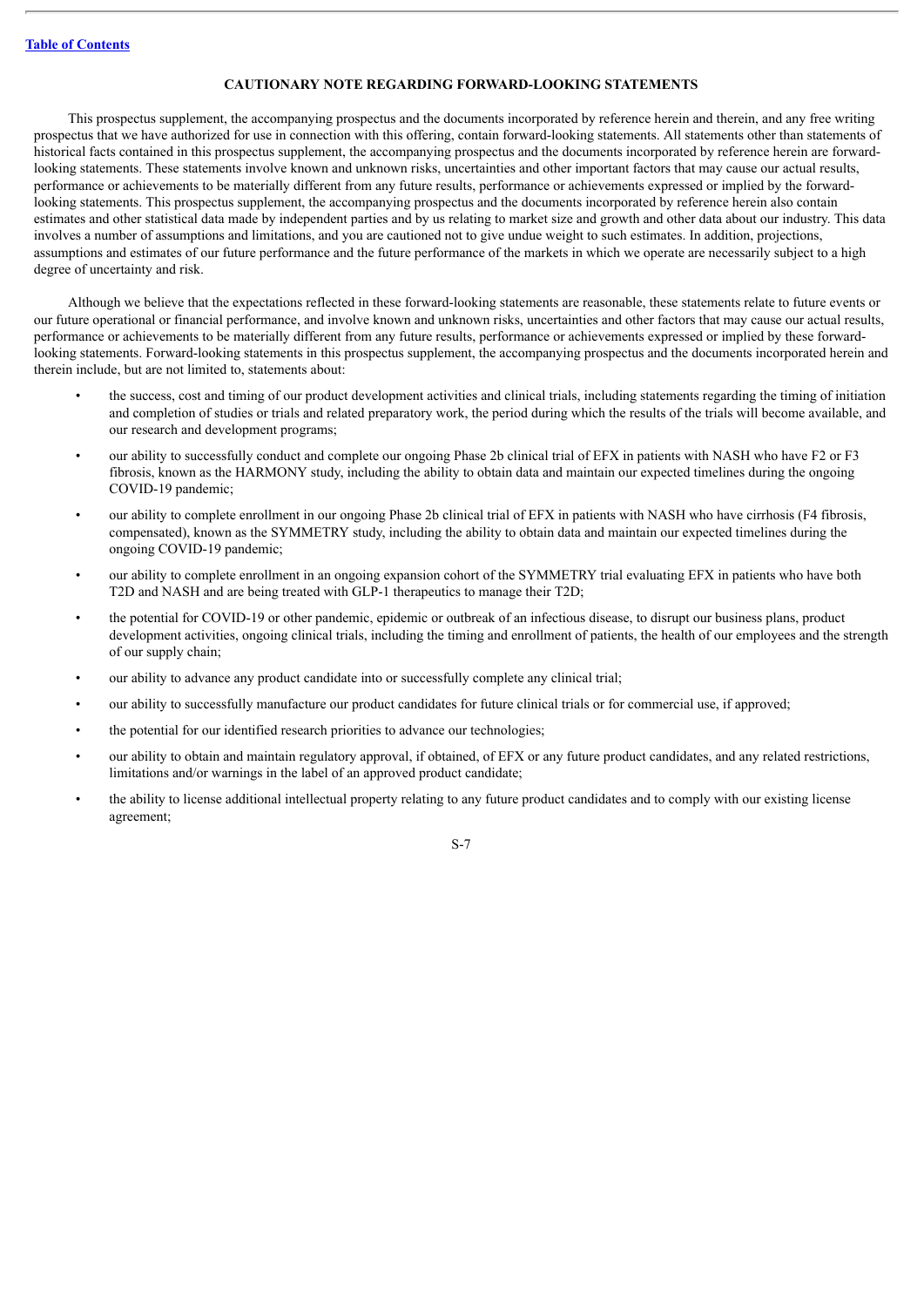- our ability to commercialize our products in light of the intellectual property rights of others;
- the success of competing therapies that are or become available;
- our ability to obtain funding for our operations, including funding necessary to complete further development and commercialization of our product candidates;
- the commercialization of our product candidates, if approved;
- our plans to research, develop and commercialize our product candidates;
- our ability to attract collaborators with development, regulatory and commercialization expertise;
- future agreements with third parties in connection with the commercialization of our product candidates and any other approved product:
- the size and growth potential of the markets for our product candidates, and our ability to serve those markets;
- the rate and degree of market acceptance of our product candidates;
- regulatory developments in the United States and foreign countries;
- our ability to contract with third-party suppliers and manufacturers and their ability to perform adequately;
- our ability to attract and retain key scientific or management personnel;
- the accuracy of our estimates regarding expenses, future revenue, capital requirements and needs for additional financing;
- the impact of laws and regulations; and
- our expectations regarding our ability to obtain and maintain intellectual property protection for our product candidates.

We may not actually achieve the plans, intentions or expectations disclosed in our forward-looking statements, and you should not place undue reliance on our forward-looking statements. Actual results or events could differ materially from the plans, intentions and expectations disclosed in the forward-looking statements we make. In addition, statements that "we believe" and similar statements reflect our beliefs and opinions on the relevant subject. These statements are based upon information available to us as of the date of this prospectus supplement, and while we believe such information forms a reasonable basis for such statements, such information may be limited or incomplete, and our statements should not be read to indicate that we have conducted an exhaustive inquiry into, or review of, all potentially available relevant information. These statements are inherently uncertain and you are cautioned not to unduly rely upon these statements.

We have included important factors in the cautionary statements included in our Annual Report on Form 10-K and our Quarterly Reports on Form 10-Q, particularly in the "Risk Factors" section, that could cause actual results or events to differ materially from the forward-looking statements that we make. Our forward-looking statements do not reflect the potential impact of any future acquisitions, mergers, dispositions, collaborations, joint ventures or investments that we may make or into which we may enter.

You should read our Annual Report on Form 10-K and our Quarterly Reports on Form 10-Q and the documents that we reference herein and have filed or incorporated by reference as exhibits hereto completely and with the understanding that our actual future results may be materially different from what we expect. We do not assume any obligation to update any forward-looking statements, whether as a result of new information, future events or otherwise, except as required by law.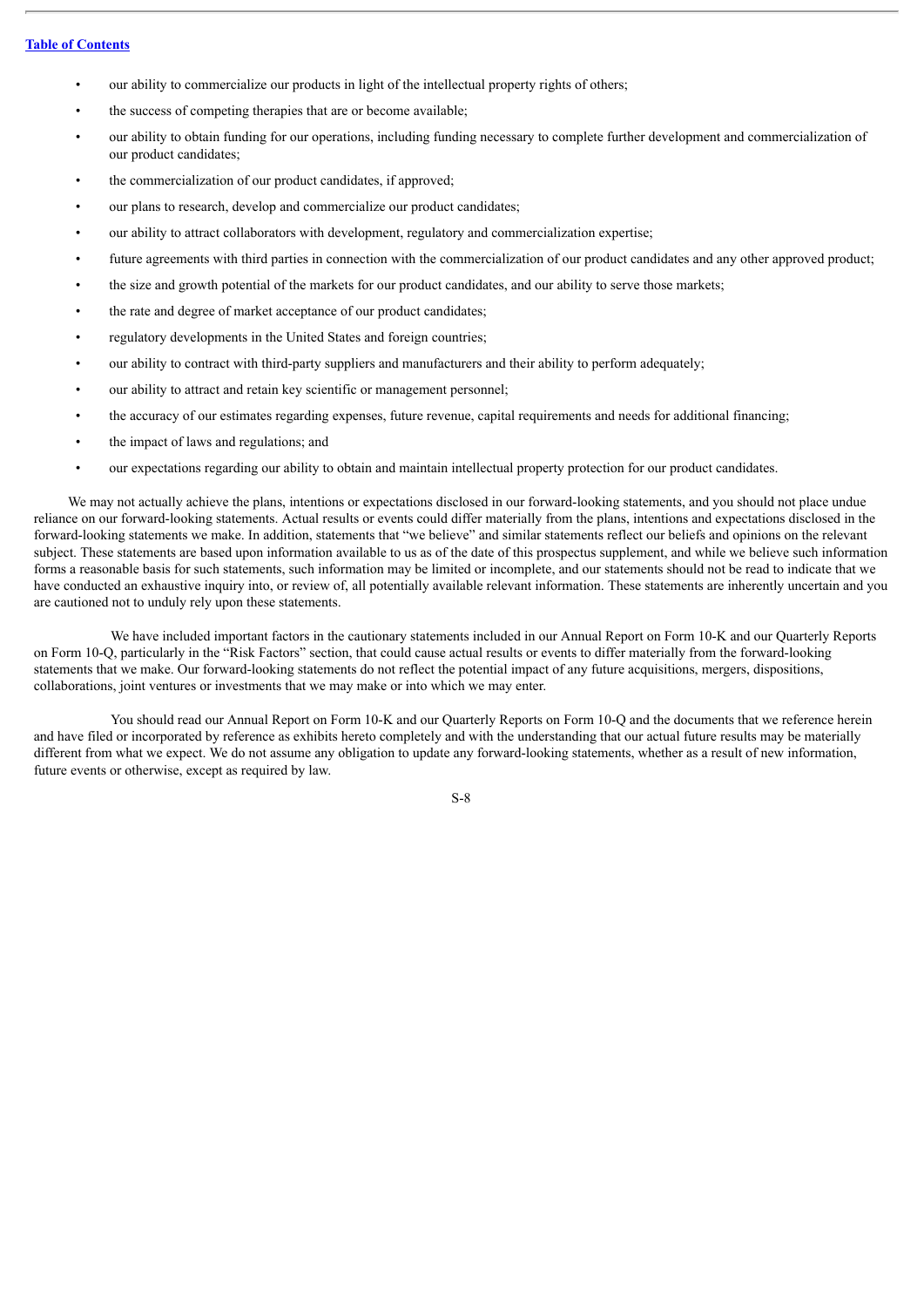# **USE OF PROCEEDS**

<span id="page-10-0"></span>We estimate that the net proceeds to us from this offering will be approximately \$24,700,000, after deducting the estimated offering expenses payable by us.

We currently intend to use the net proceeds from this offering, together with our existing cash, cash equivalents and marketable securities, to continue to advance the clinical development of EFX, including our ongoing Phase 2b HARMONY trial, our ongoing Phase 2b SYMMETRY trial, an expansion cohort of the SYMMETRY trial, manufacture of drug product for Phase 3 clinical trials, and initiation of our planned Phase 3 clinical trial program, with the remainder for working capital and general corporate purposes. We may also use a portion of our net proceeds, together with our existing cash, cash equivalents and marketable securities, to develop, co-develop, acquire or invest in products, that are complementary to EFX to expand our pipeline. However, we currently have no agreements or commitments to complete any such transaction.

We cannot specify with certainty all of the particular uses for the net proceeds to be received upon the completion of this offering. Due to uncertainties inherent in the product development process, it is difficult to estimate the exact amounts of the net proceeds that will be used for any particular purpose. We may use our existing cash and cash equivalents and the future payments, if any, generated from any future collaboration agreements to fund our operations, either of which may alter the amount of net proceeds used for a particular purpose. In addition, the amount, allocation and timing of our actual expenditures will depend upon numerous factors, including the results of our research and development efforts, the timing and success of clinical trials and the timing of regulatory submissions. Accordingly, we will have broad discretion in using these proceeds.

Pending the uses described above, we plan to invest the net proceeds of this offering in short- and immediate-term, interest-bearing obligations, investment-grade instruments, certificates of deposit or direct or guaranteed obligations of the U.S. government.

The amounts and timing of our actual expenditures will depend on numerous factors, including the factors described under "Risk Factors" in this prospectus supplement, the accompanying prospectus and in the documents incorporated by reference herein, as well as the amount of cash used in our operations. We may find it necessary or advisable to use the net proceeds for other purposes, and we will have broad discretion in the application of the net proceeds.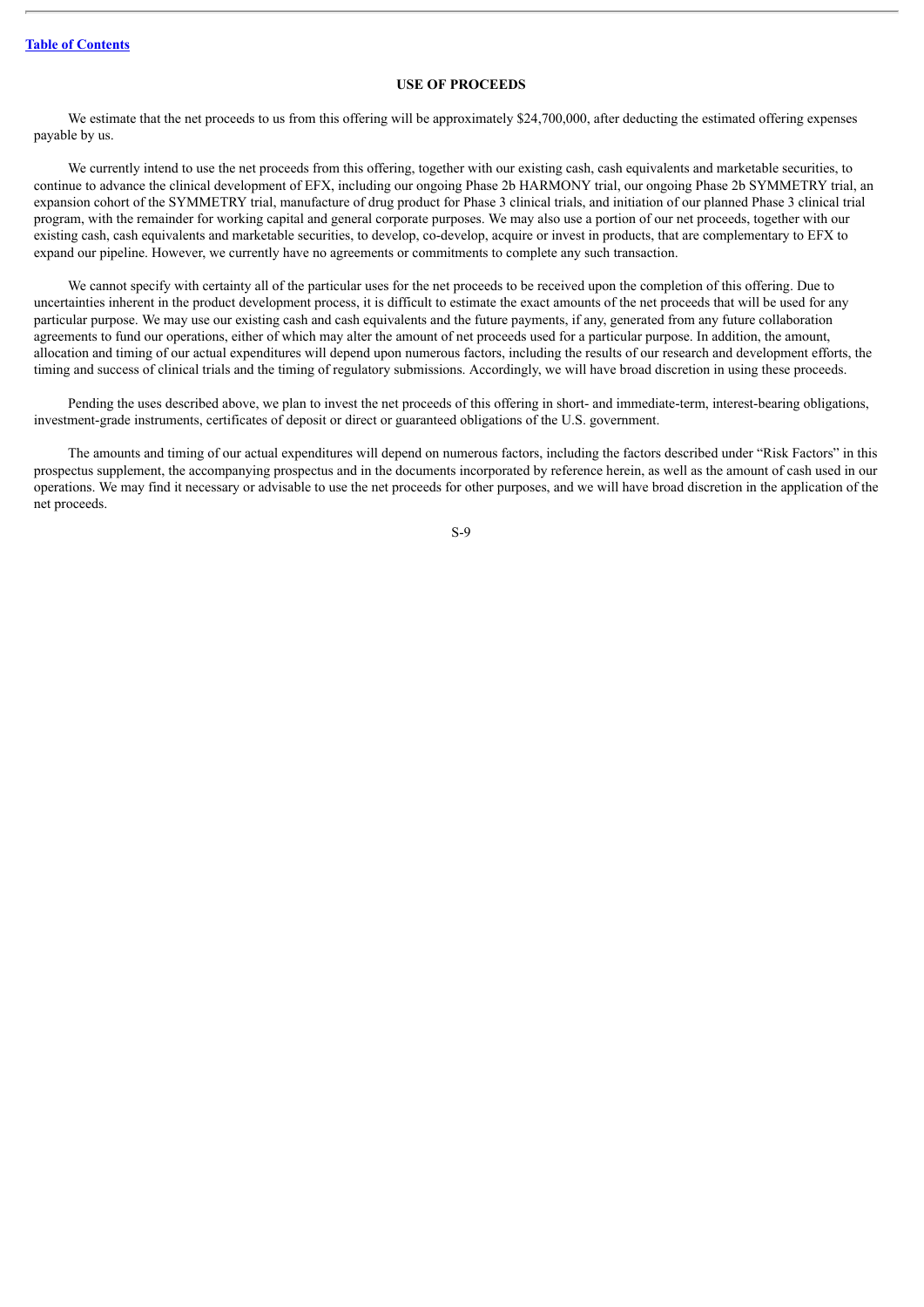# **DIVIDEND POLICY**

<span id="page-11-0"></span>We have never declared or paid any cash dividends on our capital stock. We intend to retain future earnings, if any, to finance the operation and expansion of our business. We do not intend to pay cash dividends to our stockholders in the foreseeable future.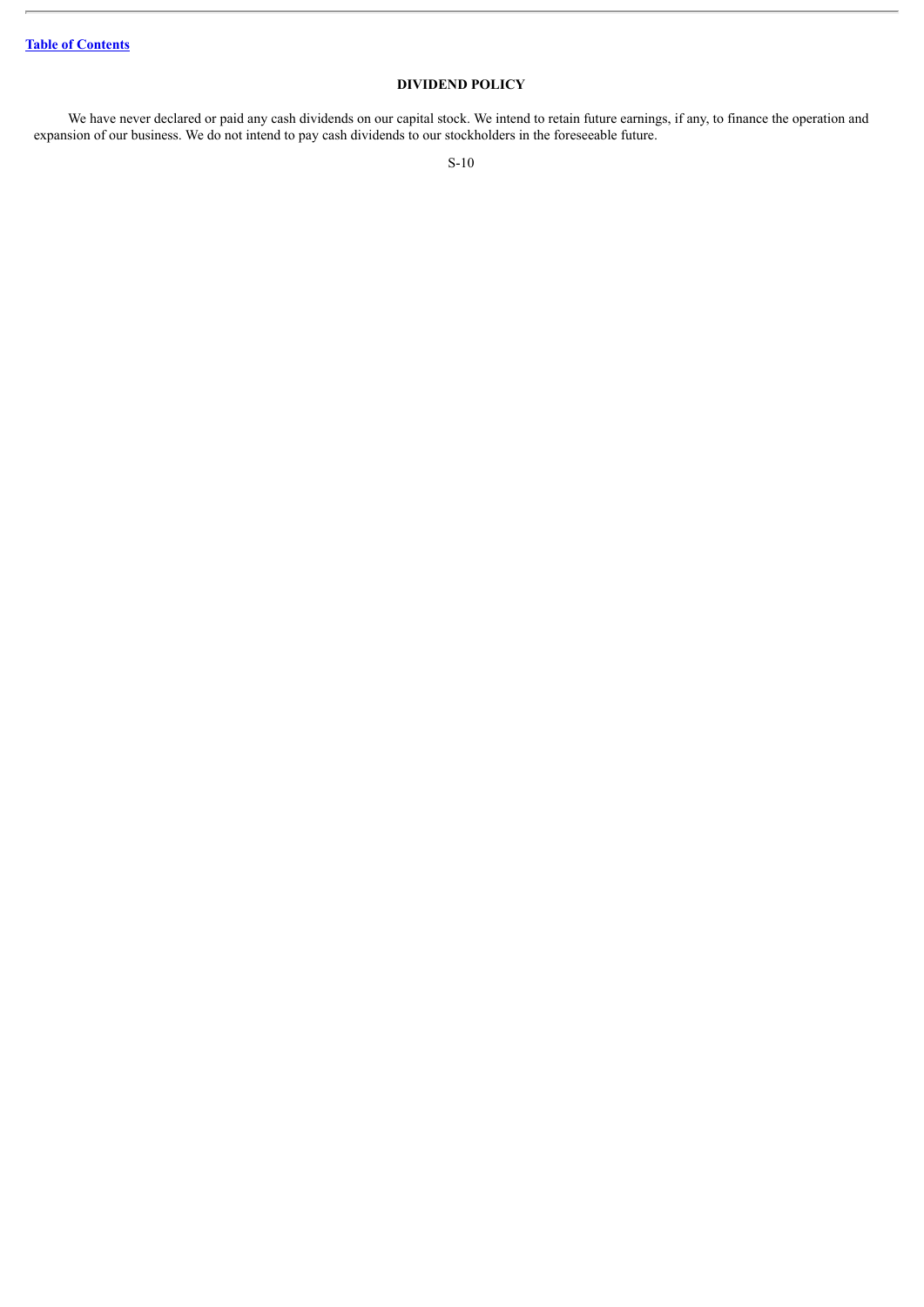# **DILUTION**

<span id="page-12-0"></span>If you invest in our common stock in this offering, your ownership interest will be diluted to the extent of the difference between the price per share you pay in this offering and the net tangible book value per share of our common stock immediately after this offering. Our net tangible book value of our common stock as of March 31, 2022 was approximately \$146,535,000, or approximately \$4.18 per share of common stock based upon 35,022,935 shares outstanding. Net tangible book value per share is equal to our total tangible assets, less our total liabilities, divided by the total number of shares outstanding as of March 31, 2022.

After giving effect to the sale of 2,525,252 shares of our common stock in this offering at an offering price of \$9.90 per share, and after deducting the estimated offering expenses payable by us, our as adjusted net tangible book value as of March 31, 2022 would have been \$171,248,000, or \$4.56 per share of common stock. This represents an immediate increase in net tangible book value of \$0.38 per share to our existing stockholders and an immediate dilution in net tangible book value of \$5.34 per share to new investors in this offering.

The following table illustrates this calculation on a per share basis.

| Offering price per share                                                          |        | \$9.90       |
|-----------------------------------------------------------------------------------|--------|--------------|
| Net tangible book value per share as of March 31, 2022                            | \$4.18 |              |
| Increase in net tangible book value per share attributable to the offering        | 0.38   |              |
| As adjusted net tangible book value per share after giving effect to the offering |        | 4.56<br>____ |
| Dilution per share to new investors participating in the offering                 |        | \$5.34       |

The above discussion and table are based on 35,022,935 shares of our common stock legally outstanding as of March 31, 2022, and excludes:

- 5,583,458 shares of common stock issuable upon the exercise of stock options outstanding as of March 31, 2022 at a weighted-average exercise price of \$16.32 per share;
- 187,900 shares of common stock issuable upon the exercise of outstanding stock options granted subsequent to March 31, 2022 at a weighted average exercise price of \$8.67 per share;
- 3,485,285 remaining shares of common stock reserved for future issuance under our 2019 Stock Option and Incentive Plan, or the 2019 Plan, and our 2019 Employee Stock Purchase Plan, or 2019 ESPP, as of March 31, 2022; and
- 36,719 shares of common stock issuable upon the exercise of outstanding warrants.

To the extent that outstanding stock options are exercised, new stock options are issued or we issue additional shares of common stock in the future, there will be further dilution to new investors. In addition, we may choose to raise additional capital because of market conditions or strategic considerations, even if we believe that we have sufficient funds for our current or future operating plans. If we raise additional capital through the sale of equity or convertible debt securities, the issuance of these securities could result in further dilution to our stockholders.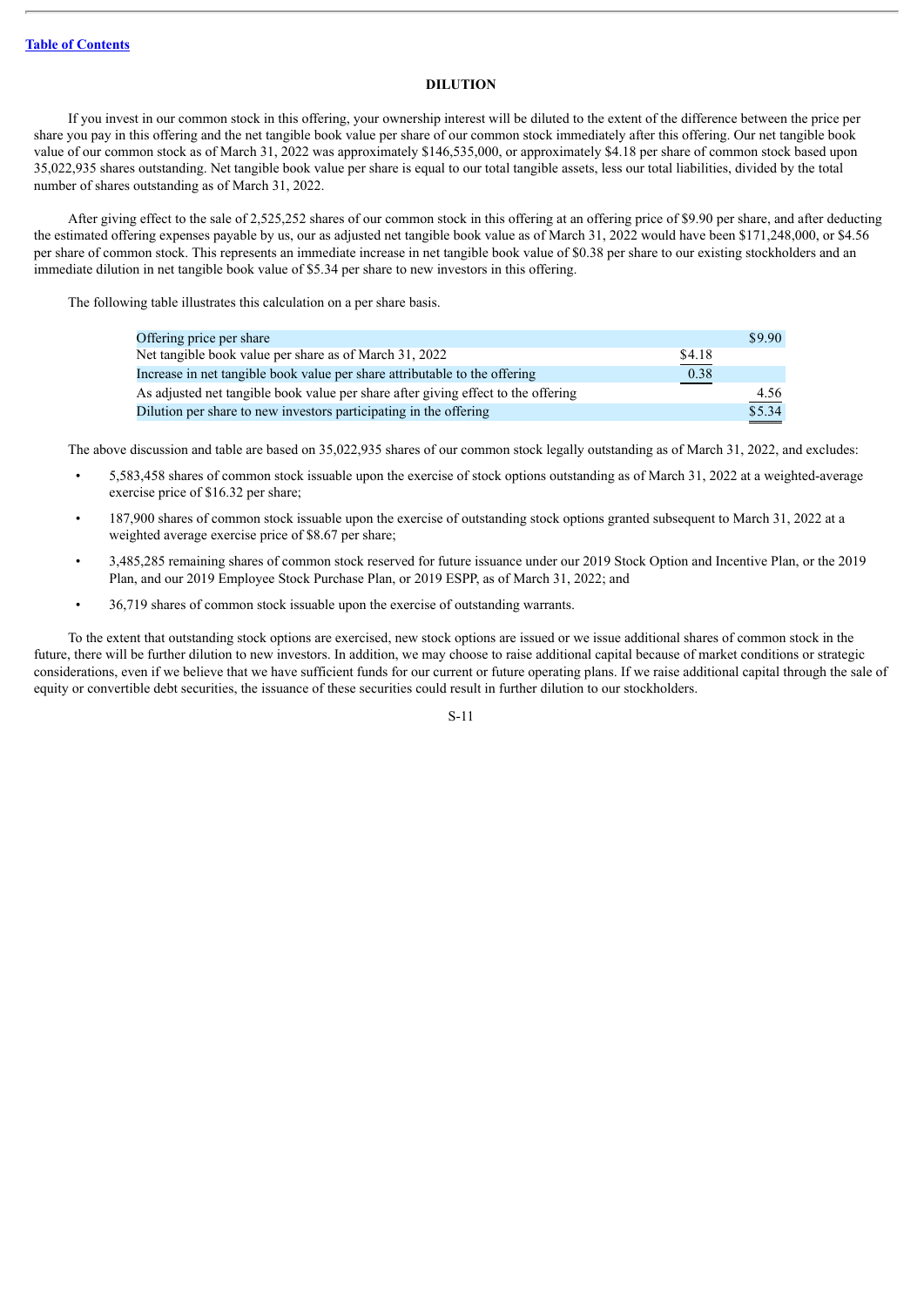# **MATERIAL U.S. FEDERAL INCOME TAX CONSEQUENCES TO NON-U.S. HOLDERS**

<span id="page-13-0"></span>The following discussion is a summary of the material U.S. federal income tax considerations applicable to non-U.S. holders (as defined below) with respect to their ownership and disposition of shares of our common stock issued pursuant to this offering. For purposes of this discussion, a non-U.S. holder means a beneficial owner of our common stock that is for U.S. federal income tax purposes:

- a non-resident alien individual;
- a foreign corporation or any other foreign organization taxable as a corporation for U.S. federal income tax purposes; or
- a foreign estate or trust, the income of which is not subject to U.S. federal income tax on a net income basis.

This discussion does not address the tax treatment of partnerships or other entities that are pass-through entities for U.S. federal income tax purposes or persons that hold their common stock through partnerships or other pass-through entities. If an entity treated as a partnership for U.S. federal income tax purposes holds our common stock, the tax treatment of a partner in the partnership will generally depend on the status of the partner, the activities of the partnership and certain determinations made at the partner level. A partner in a partnership or other pass-through entity that will hold our common stock should consult his, her or its own tax advisor regarding the tax consequences of acquiring, holding and disposing of our common stock through a partnership or other pass-through entity, as applicable.

This discussion is based on current provisions of the U.S. Internal Revenue Code of 1986, as amended (the "Code"), U.S. Treasury Regulations promulgated thereunder, administrative rulings and judicial decisions, all as in effect as of the date of this prospectus supplement and all of which are subject to change or to differing interpretation, possibly with retroactive effect. Any such change or differing interpretation could alter the tax consequences to non-U.S. holders described in this prospectus supplement. There can be no assurance that the Internal Revenue Service (the "IRS") will not challenge one or more of the tax consequences described. We assume in this discussion that a non-U.S. holder holds shares of our common stock as a capital asset within the meaning of Section 1221 of the Code (generally, property held for investment).

This discussion does not address all aspects of U.S. federal income taxation that may be relevant to a particular non-U.S. holder in light of that non-U.S. holder's individual circumstances nor does it address U.S. state, local or non-U.S. taxes, the alternative minimum tax, the Medicare tax on net investment income, the rules regarding qualified small business stock within the meaning of Section 1202 of the Code or any aspect of any U.S. federal tax other than the income tax. This discussion also does not consider any specific facts or circumstances that may apply to a non-U.S. holder and does not address the special tax rules applicable to particular non-U.S. holders, such as:

- insurance companies;
- tax-exempt or governmental organizations;
- financial institutions;
- brokers or dealers in securities;
- regulated investment companies;
- pension plans;
- "controlled foreign corporations," "passive foreign investment companies," and corporations that accumulate earnings to avoid U.S. federal income tax;
- "controlled foreign corporations," "passive foreign investment companies," and corporations that accumulate earnings to avoid U.S. federal income tax;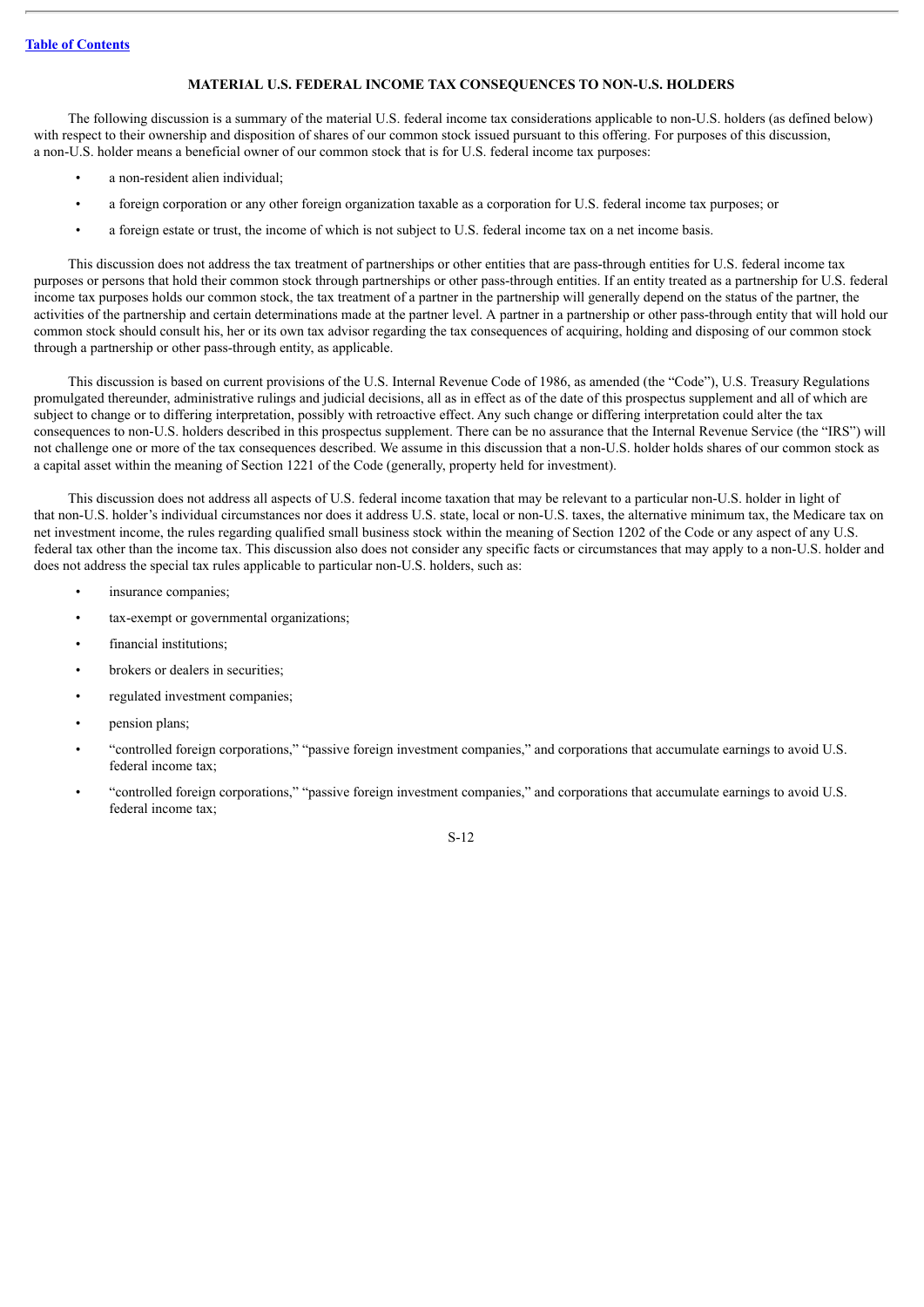- "qualified foreign pension funds" as defined in Section 897(l)(2) of the Code and entities all of the interests of which are held by qualified foreign pension funds;
- partnerships or other entities or arrangements treated as partnerships for U.S. federal income tax purposes (and partners and investors therein);
- persons deemed to sell our common stock under the constructive sale provisions of the Code;
- persons that hold our common stock as part of a straddle, hedge, conversion transaction, synthetic security or other integrated investment;
- persons who hold or receive our common stock pursuant to the exercise of any employee stock option or otherwise as compensation; and
- U.S. expatriates.

This discussion is for general information only and is not tax advice. Accordingly, all prospective non-U.S. holders of our common stock should consult their own tax advisors with respect to the U.S. federal, state, local and non-U.S. tax consequences of the ownership and disposition of our common stock, including the consequences of any proposed changes in applicable laws.

# **Distributions on Our Common Stock**

As described in the "Risk Factors" section and the "Dividend Policy" section above, we do not anticipate paying any cash dividends on our capital stock in the foreseeable future. Distributions, if any, on our common stock will generally constitute dividends for U.S. federal income tax purposes to the extent paid from our current or accumulated earnings and profits, as determined under U.S. federal income tax principles. If a distribution exceeds our current and accumulated earnings and profits, the excess will be treated as a tax-free return of the non-U.S. holder's investment, up to such holder's tax basis in the common stock. Any remaining excess will be treated as capital gain, subject to the tax treatment described below in "Gain on Sale or Other Taxable Disposition of Our Common Stock." Any such distributions will also be subject to the discussions below in the sections titled "Backup Withholding and Information Reporting" and "FATCA."

Subject to the discussion in the following two paragraphs in this section, dividends paid to a non-U.S. holder generally will be subject to withholding of U.S. federal income tax at a 30% rate or such lower rate as may be specified by an applicable income tax treaty between the U.S. and such holder's country of residence.

Dividends that are treated as effectively connected with a trade or business conducted by a non-U.S. holder within the U.S. and, if an applicable income tax treaty so provides, that are attributable to a permanent establishment or a fixed base maintained by the non-U.S. holder within the U.S., are generally exempt from the 30% withholding tax if the non-U.S. holder satisfies applicable certification and disclosure requirements. To obtain this exemption, a non-U.S. holder must generally provide us with a properly executed IRS Form W-8ECI certifying such exemption. However, such U.S. effectively connected income, net of specified deductions and credits, is generally taxed at the regular U.S. federal income tax rates applicable to U.S. persons. Any U.S. effectively connected income received by a non-U.S. holder that is a corporation may also, under certain circumstances, be subject to an additional "branch profits tax" at a 30% rate or such lower rate as may be specified by an applicable income tax treaty between the U.S. and such holder's country of residence.

A non-U.S. holder of our common stock who claims the benefit of an applicable income tax treaty between the U.S. and such holder's country of residence generally will be required to provide a properly executed IRS Form W-8BEN or W-8BEN-E (or other applicable or successor form) to the applicable withholding agent and satisfy any other applicable requirements. Any documentation provided to an applicable withholding agent may need to be updated in certain circumstances. Non-U.S. holders are urged to consult their own tax advisors regarding their entitlement to benefits under a relevant income tax treaty. A non-U.S. holder that is eligible for a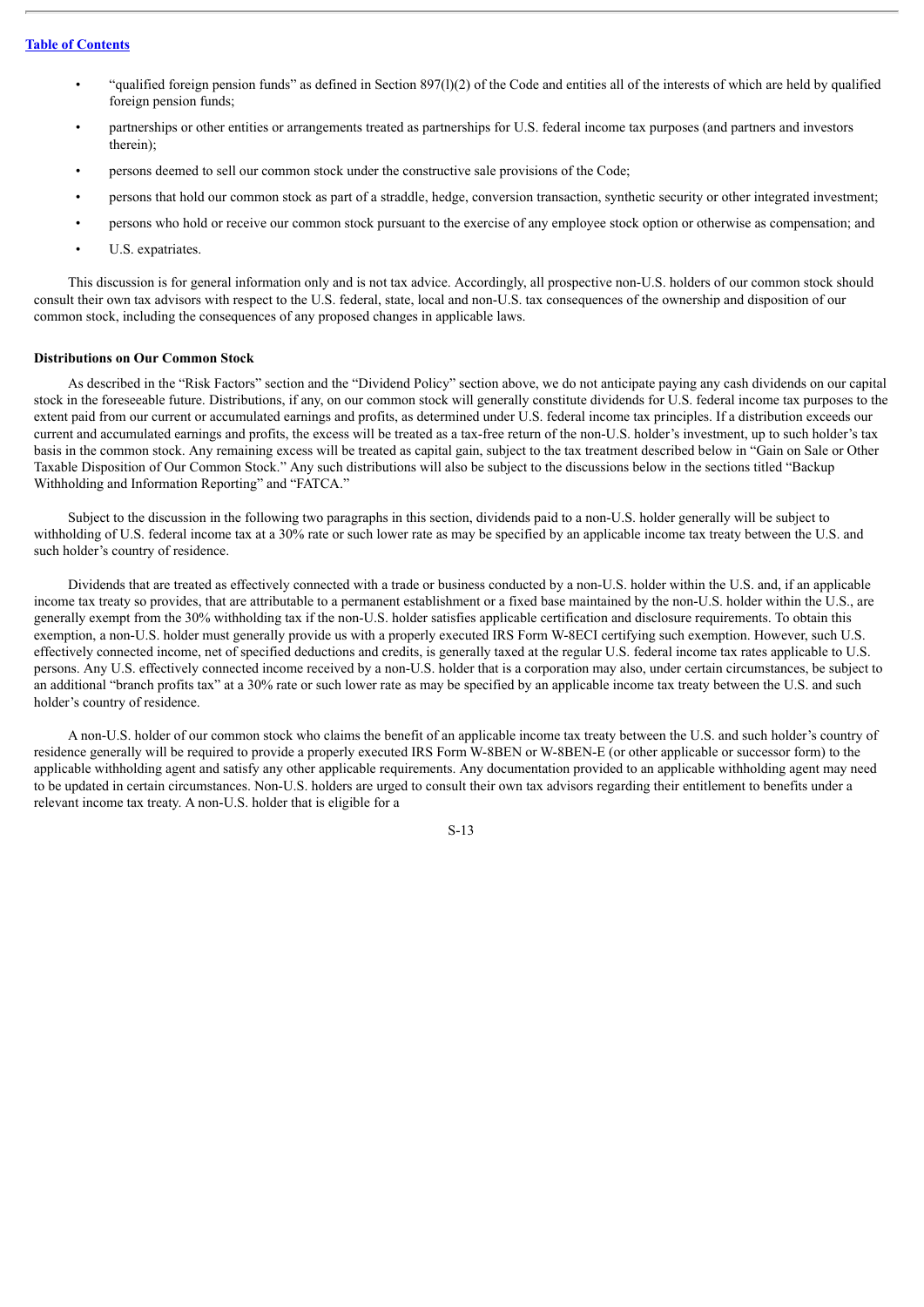reduced rate of U.S. withholding tax under an income tax treaty may obtain a refund or credit of any excess amounts withheld by timely filing an appropriate claim with the IRS.

## **Gain on Sale or Other Taxable Disposition of Our Common Stock**

Subject to the discussions below under "Backup Withholding and Information Reporting" and "FATCA," a non-U.S. holder will not be subject to any U.S. federal income or withholding tax on any gain realized upon such holder's sale or other taxable disposition of shares of our common stock unless:

- the gain is effectively connected with the non-U.S. holder's conduct of a U.S. trade or business and, if an applicable income tax treaty so provides, is attributable to a permanent establishment or a fixed base maintained by such non-U.S. holder in the U.S., in which case the non-U.S. holder generally will be taxed on a net income basis at the regular U.S. federal income tax rates applicable to U.S. persons and, if the non-U.S. holder is a foreign corporation, the branch profits tax described above in "Distributions on Our Common Stock" also may apply;
- the non-U.S. holder is a nonresident alien individual who is present in the U.S. for a period or periods aggregating 183 days or more in the taxable year of the disposition and certain other conditions are met, in which case the non-U.S. holder will be subject to a 30% tax (or such lower rate as may be specified by an applicable income tax treaty between the U.S. and such holder's country of residence) on the net gain derived from the disposition, which may be offset by certain U.S. source capital losses of the non-U.S. holder, if any (even though the individual is not considered a resident of the U.S.), provided that the non-U.S. holder has timely filed U.S. federal income tax returns with respect to such losses; or
- we are, or have been, at any time during the five-year period preceding such sale or other taxable disposition (or the non-U.S. holder's holding period, if shorter) a U.S. real property holding corporation, unless our common stock is regularly traded on an established securities market at the time of the disposition and the non-U.S. holder holds no more than 5% of our outstanding common stock, directly or indirectly, actually or constructively, during the shorter of the 5-year period ending on the date of the disposition or the period that the non-U.S. holder held our common stock. If we are or were a U.S. real property holding corporation during the relevant period and the foregoing exception does not apply, the non-U.S. holder generally will be taxed on its net gain derived from the disposition at the regular U.S. federal income tax rates applicable to U.S. persons. Generally, a corporation is a U.S. real property holding corporation only if the fair market value of its U.S. real property interests equals or exceeds 50% of the sum of the fair market value of its worldwide real property interests plus its other assets used or held for use in a trade or business. Although there can be no assurance, we do not believe that we are, or have been, a U.S. real property holding corporation, or that we are likely to become one in the future. No assurance can be provided that our common stock will be regularly traded on an established securities market for purposes of the rules described above.

### **Backup Withholding and Information Reporting**

We must report annually to the IRS and to each non-U.S. holder the gross amount of the distributions on our common stock paid to such holder and the tax withheld, if any, with respect to such distributions. Non-U.S. holders may have to comply with specific certification procedures to establish that the holder is not a U.S. person in order to avoid backup withholding at the applicable rate with respect to dividends on our common stock. Dividends paid to non-U.S. holders subject to withholding of U.S. federal income tax, as described above in "Distributions on Our Common Stock," generally will be exempt from U.S. backup withholding if the non-U.S. holders establish an exemption by certifying their non-U.S. status on a properly executed IRS Form W-8BEN or W-8BEN-E (or other applicable or successor form).

Information reporting and backup withholding will generally apply to the proceeds of a disposition of our common stock by a non-U.S. holder effected by or through the U.S. office of any broker, U.S. or foreign, unless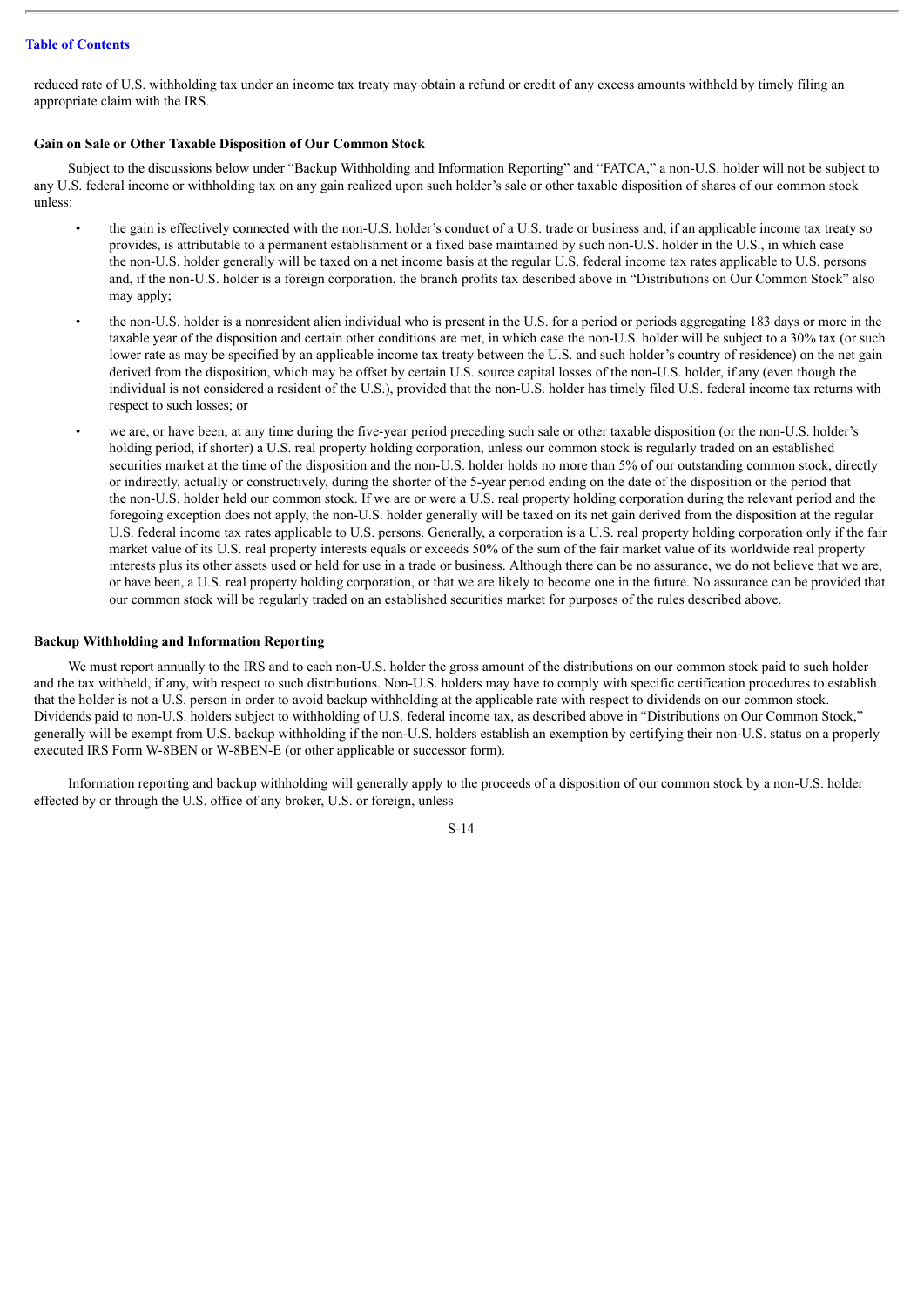the holder certifies its status as a non-U.S. holder and satisfies certain other requirements, or otherwise establishes an exemption. Generally, information reporting and backup withholding will not apply to a payment of disposition proceeds to a non-U.S. holder where the transaction is effected outside the U.S. through a non-U.S. office of a broker. However, for information reporting purposes, dispositions effected through a non-U.S. office of a broker with substantial U.S. ownership or operations generally will be treated in a manner similar to dispositions effected through a U.S. office of a broker. Non-U.S. holders should consult their own tax advisors regarding the application of the information reporting and backup withholding rules to them. Copies of information returns may be made available to the tax authorities of the country in which the non-U.S. holder resides or is incorporated under the provisions of a specific treaty or agreement. Backup withholding is not an additional tax. Any amounts withheld under the backup withholding rules from a payment to a non-U.S. holder can be refunded or credited against the non-U.S. holder's U.S. federal income tax liability, if any, provided that an appropriate claim is filed with the IRS in a timely manner.

### **FATCA**

The Foreign Account Tax Compliance Act ("FATCA") generally imposes a U.S. federal withholding tax at a rate of 30% on payments of dividends on our common stock paid to a foreign entity unless (i) if the foreign entity is a "foreign financial institution," such foreign entity undertakes certain due diligence, reporting, withholding, and certification obligations, (ii) if the foreign entity is not a "foreign financial institution," such foreign entity identifies certain of its U.S. investors, if any, or (iii) the foreign entity is otherwise exempt under FATCA. Such withholding may also apply to gross proceeds from the sale or other disposition of our common stock, although under proposed U.S. Treasury Regulations, no withholding would apply to such gross proceeds. The preamble to the proposed regulations specifies that taxpayers (including withholding agents) are permitted to rely on the proposed regulations pending finalization. Under certain circumstances, a non-U.S. holder may be eligible for refunds or credits of the tax. An intergovernmental agreement between the U.S. and an applicable foreign country may modify the requirements described in this paragraph. Non-U.S. holders should consult their own tax advisors regarding the possible implications of this legislation on their investment in our common stock and the entities through which they hold our common stock, including, without limitation, the process and deadlines for meeting the applicable requirements to prevent the imposition of the 30% withholding tax under FATCA.

**THIS DISCUSSION IS NOT INTENDED TO BE TAX ADVICE. PROSPECTIVE INVESTORS SHOULD CONSULT THEIR TAX ADVISORS REGARDING THE PARTICULAR U.S. FEDERAL INCOME TAX CONSEQUENCES TO THEM OF THE PURCHASE, OWNERSHIP, AND DISPOSITION OF OUR COMMON STOCK, AS WELL AS ANY TAX CONSEQUENCES ARISING UNDER ANY STATE, LOCAL, OR NON-U.S. TAX LAWS AND ANY U.S. FEDERAL NON-INCOME TAX LAWS.**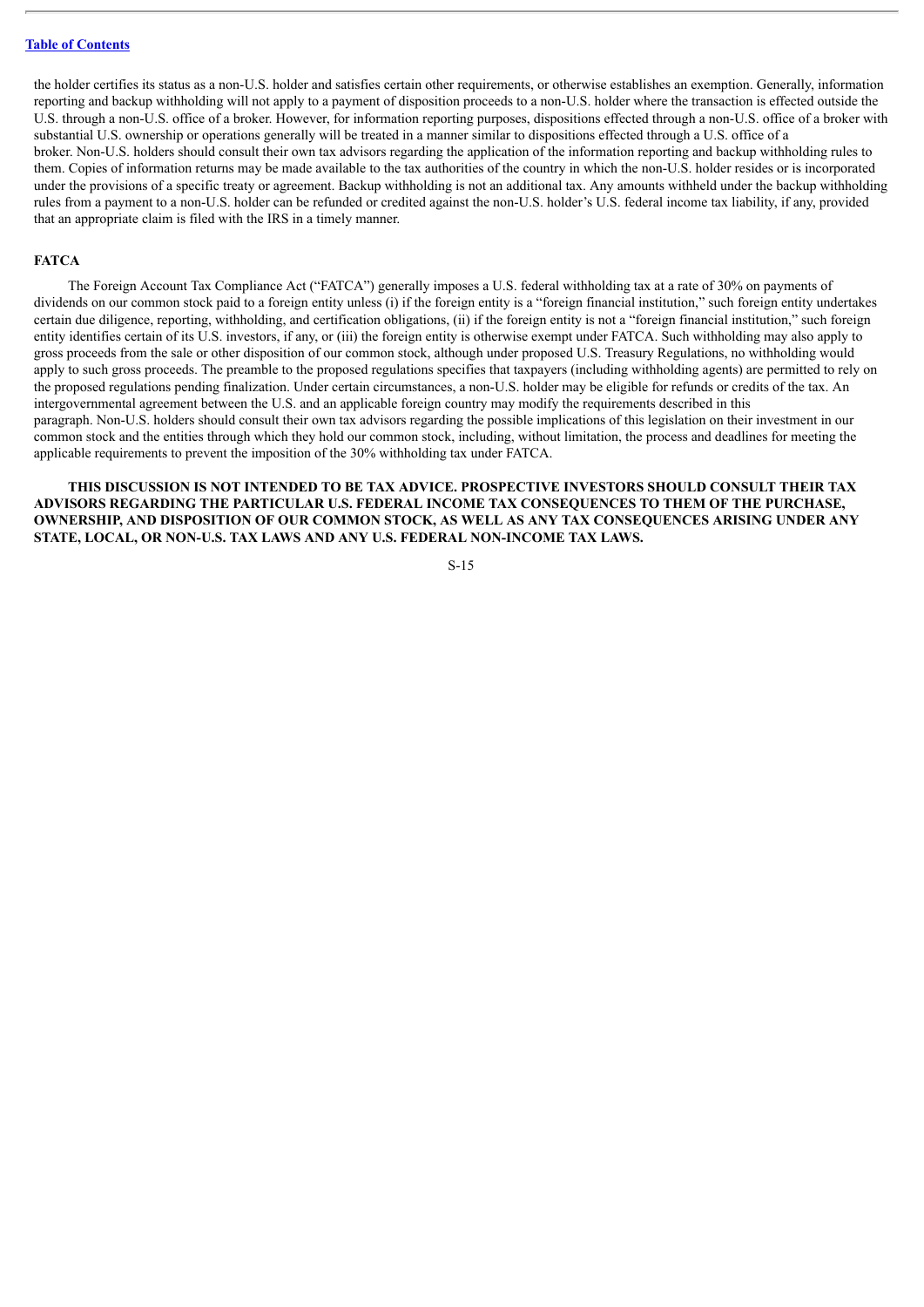# **PLAN OF DISTRIBUTION**

<span id="page-17-0"></span>We are selling 2,525,252 shares of our common stock offered under this prospectus supplement and the accompanying prospectus directly to the investor, Pfizer Inc. ("Pfizer"), at a price of \$9.90 per share. We have entered into a securities purchase agreement, dated as of June 15, 2022 (the "Securities Purchase Agreement"), with Pfizer relating to the sale of these shares.

On the closing date, we will issue the shares of common stock to Pfizer and we will receive proceeds (before expenses) in the amount of approximately \$25,000,000. We estimate that the expenses of this offering payable by us will be approximately \$300,000.

The shares were offered directly to Pfizer without a placement agent, underwriter, broker or dealer.

The representations, warranties and covenants contained in the Securities Purchase Agreement were made solely for the benefit of us and Pfizer. In addition, such representations, warranties and covenants (i) are intended as a way of allocating the risk between us and Pfizer and not as statements of fact, and (ii) may apply standards of materiality in a way that is different from what may be viewed as material by stockholders of, or other investors in, our company. Moreover, information concerning the subject matter of the representations and warranties may change after the date of the Securities Purchase Agreement, which subsequent information may or may not be fully reflected in public disclosures.

A copy of the Securities Purchase Agreement will be filed with the SEC and incorporated by reference into the registration statement of which this prospectus supplement and the accompanying base prospectus form a part.

We currently anticipate that the closing of the sale of such shares will take place on or about June 17, 2022.

Our common stock is listed on the Nasdaq Global Select Market under the trading symbol "AKRO."

# **LEGAL MATTERS**

<span id="page-17-1"></span>The validity of the shares of our common stock to be offered in connection with this offering will be passed upon for us by Goodwin Procter LLP.

### **EXPERTS**

<span id="page-17-2"></span>The financial statements of Akero Therapeutics, Inc. as of December 31, 2021 and 2020, and for each of the three years in the period ended December 31, 2021, incorporated by reference in this Prospectus, and the effectiveness of Akero Therapeutics, Inc.'s internal control over financial reporting have been audited by Deloitte & Touche LLP, an independent registered public accounting firm, as stated in their reports. Such financial statements are incorporated by reference in reliance upon the reports of such firm given their authority as experts in accounting and auditing.

# **WHERE YOU CAN FIND MORE INFORMATION**

<span id="page-17-3"></span>We file annual, quarterly and current reports, proxy statements and other information with the SEC. Our SEC filings are available to the public over the Internet at the SEC's website at www.sec.gov.

These documents are also available, free of charge, through the Investors & Media section of our website, which is located at www.akerotx.com. Information contained on our website is not incorporated by reference into this prospectus supplement or the accompanying prospectus and you should not consider information on our website to be part of this prospectus supplement or the accompanying prospectus.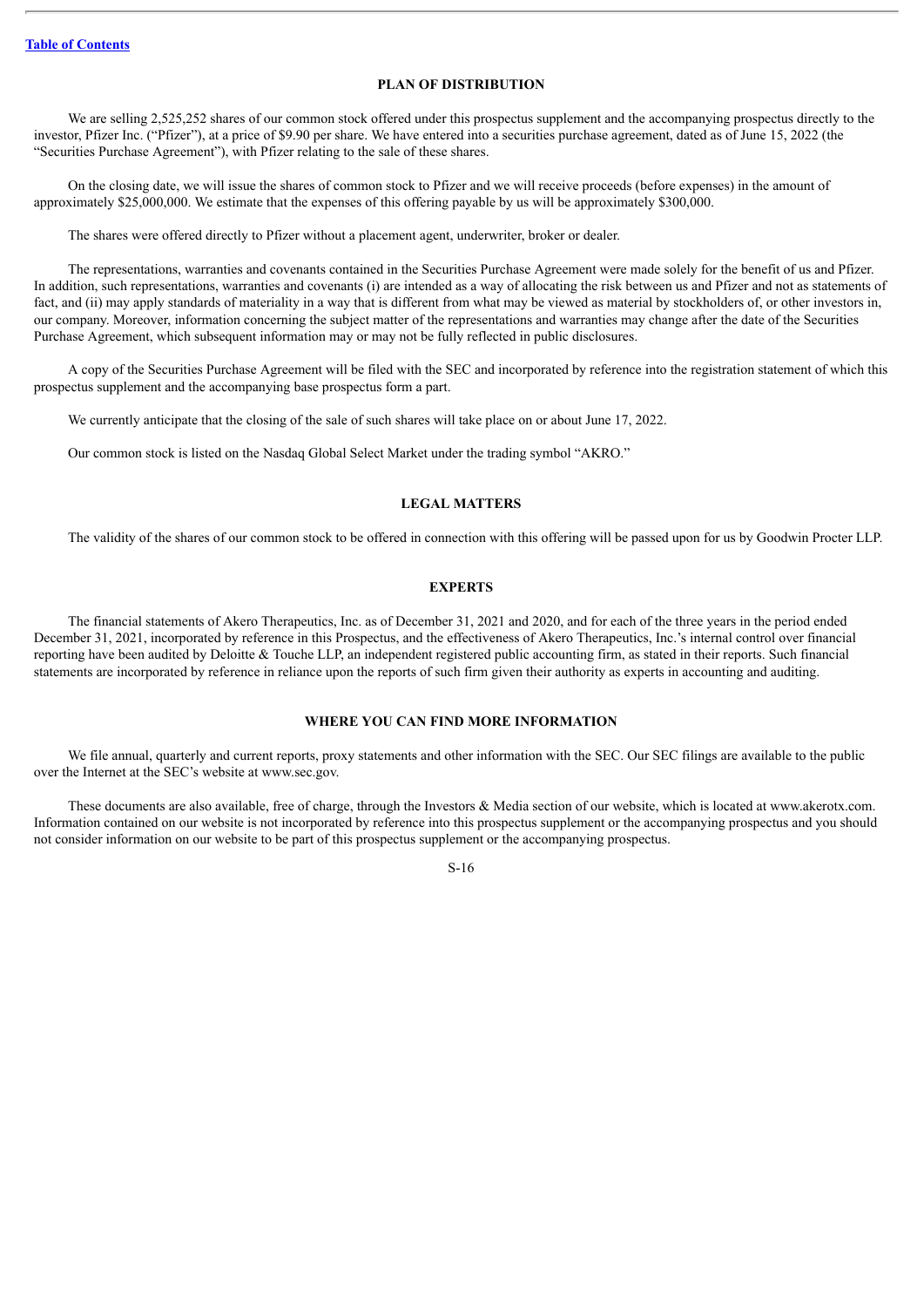This prospectus supplement and the accompanying prospectus are part of a registration statement on Form S-3ASR that we filed with the SEC and do not contain all of the information in the registration statement. The full registration statement may be obtained from the SEC or us, as provided above. Forms of indenture and other documents establishing the terms of the offered securities are or may be filed as exhibits to the registration statement. Statements in this prospectus supplement and the accompanying prospectus about these documents are summaries and each statement is qualified in all respects by reference to the document to which it refers. You should refer to the actual documents for a more complete description of the relevant matters. You may inspect a copy of the registration statement through the SEC's website, as provided above.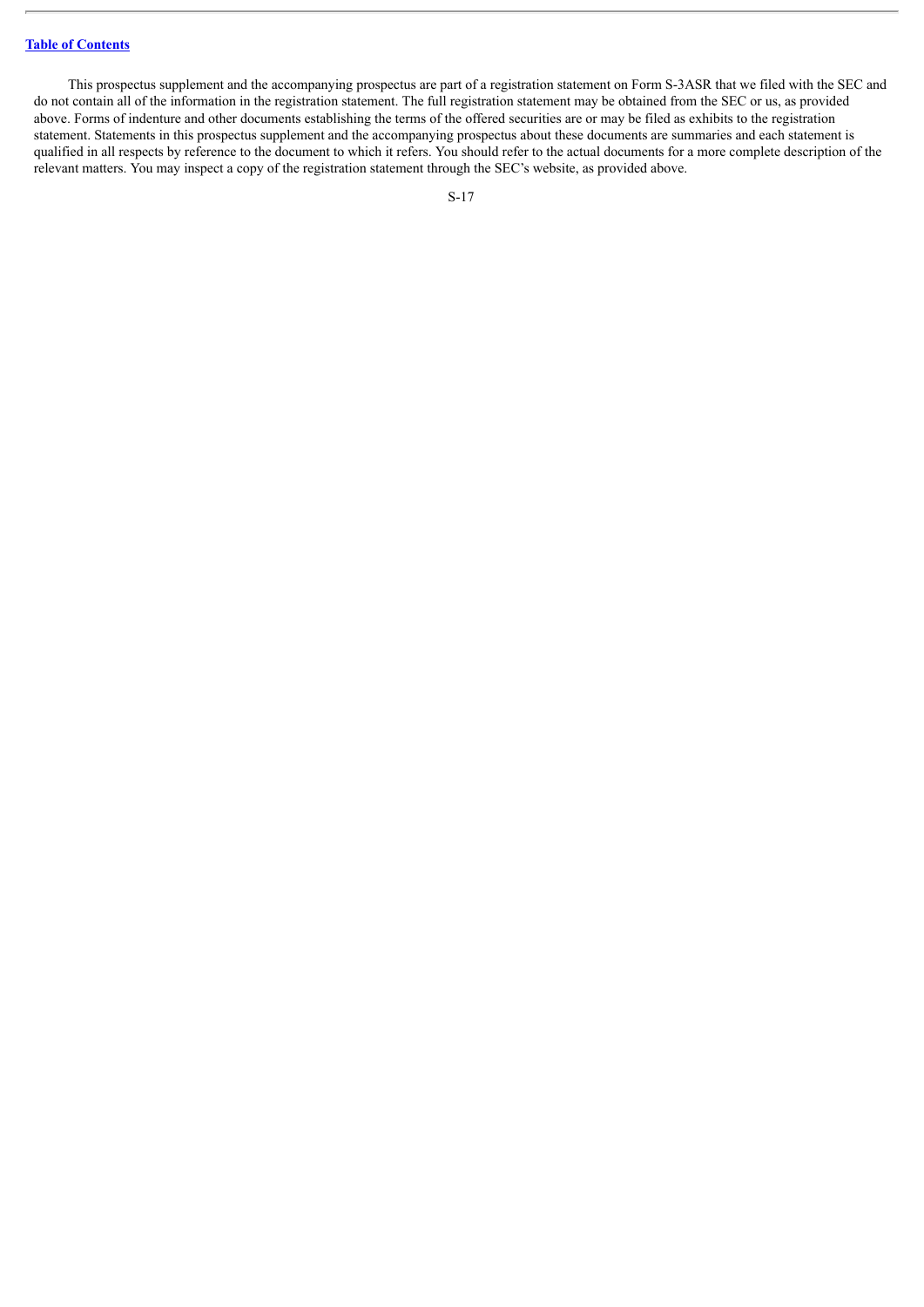# **INCORPORATION BY REFERENCE**

<span id="page-19-0"></span>The SEC's rules allow us to "incorporate by reference" information in this prospectus supplement and the accompanying prospectus, which means that we can disclose important information to you by referring you to another document filed separately with the SEC. The information incorporated by reference is deemed to be part of this prospectus supplement and the accompanying prospectus, and subsequent information that we file with the SEC will automatically update and supersede that information. Any statement contained in a previously filed document incorporated by reference will be deemed to be modified or superseded for purposes of this prospectus supplement to the extent that a statement contained in this prospectus supplement or a subsequently filed document incorporated by reference modifies or replaces that statement.

We incorporate by reference our documents listed below and any future filings made by us with the SEC under Sections 13(a), 13(c), 14 or 15(d) of the Exchange Act, between the date of this prospectus supplement and the termination of the offering of the securities described in this prospectus supplement. We are not, however, incorporating by reference any documents or portions thereof, whether specifically listed below or filed in the future, that are not deemed "filed" with the SEC, including any information furnished pursuant to Items 2.02 or 7.01 of Form 8-K or related exhibits furnished pursuant to Item 9.01 of Form 8-K.

This prospectus supplement and the accompanying prospectus incorporate by reference the documents set forth below that have previously been filed with the SEC (other than those documents or the portions of those documents not deemed to be filed):

- Our Annual Report on [Form](http://www.sec.gov/ix?doc=/Archives/edgar/data/1744659/000155837022002052/akro-20211231x10k.htm) 10-K for the year ended December 31, 2021, filed with the SEC on February 25, 2022, as amended by the Form  $10-K/A$  filed with the SEC on March 2, 2022;
- Our Quarterly Report on [Form](http://www.sec.gov/ix?doc=/Archives/edgar/data/1744659/000095017022007990/akro-20220331.htm) 10-Q for the quarter ended March 31, 2022, filed with the SEC on May 6, 2022;
- The information specifically incorporated by reference into our Annual Report on [Form](http://www.sec.gov/ix?doc=/Archives/edgar/data/1744659/000155837022002052/akro-20211231x10k.htm) 10-K for the year ended December 31, 2021 from our [Definitive](http://www.sec.gov/Archives/edgar/data/1744659/000110465922052289/tm223576-1_def14a.htm) Proxy Statement on Schedule 14A, filed with the SEC on April 28, 2022;
- Our Current Reports on [Form](http://www.sec.gov/ix?doc=/Archives/edgar/data/1744659/000119312522167309/d361407d8k.htm) 8-K, filed with the SEC on June 3, 2022; and
- The description of our Common Stock contained in our Registration Statement on [Form](http://www.sec.gov/Archives/edgar/data/1744659/000110465919035945/a18-41952_78a12b.htm) 8-A, filed with the SEC on June 17, 2019, and any amendment or report filed with the SEC for the purpose of updating the description.

Upon request, we will provide, without charge, to each person, including any beneficial owner, to whom a copy of this prospectus supplement is delivered, a copy of the documents incorporated by reference into this prospectus supplement and the accompanying prospectus but not delivered with this prospectus supplement and the accompanying prospectus. You may request a copy of these filings, and any exhibits we have specifically incorporated by reference as an exhibit in this prospectus supplement, at no cost by writing or telephoning us at the following address:

# **Akero Therapeutics, Inc. 601 Gateway Boulevard, Suite 350 South San Francisco, California 94080 (650) 487-6488**

You may also access these documents free of charge on the SEC's website at www.sec.gov or on our website at www.akerotx.com. Information contained on our website is not incorporated by reference into this prospectus supplement or the accompanying prospectus, and you should not consider any information on, or that can be accessed from, our website as part of this prospectus supplement or the accompanying prospectus.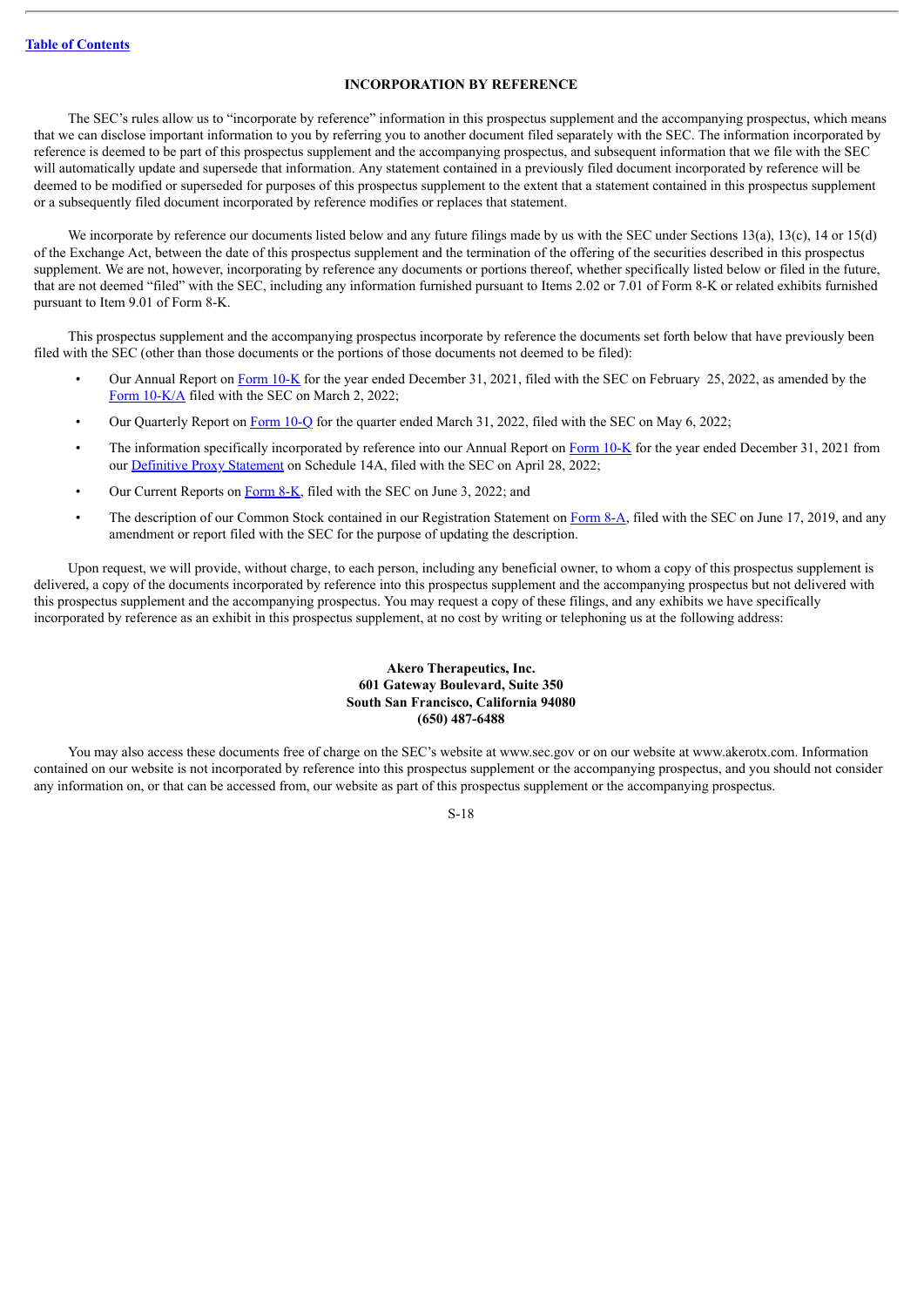This prospectus supplement and the accompanying prospectus are part of a registration statement we filed with the SEC. We have incorporated exhibits into the registration statement. You should read the exhibits carefully for provisions that may be important to you.

You should rely only on the information incorporated by reference or provided in this prospectus supplement and the accompanying prospectus. We have not authorized anyone to provide you with different information. We are not making an offer of these securities in any state where the offer is not permitted. You should not assume that the information in this prospectus supplement, the accompanying prospectus or in the documents incorporated by reference is accurate as of any date other than the date on the front of this prospectus supplement or those documents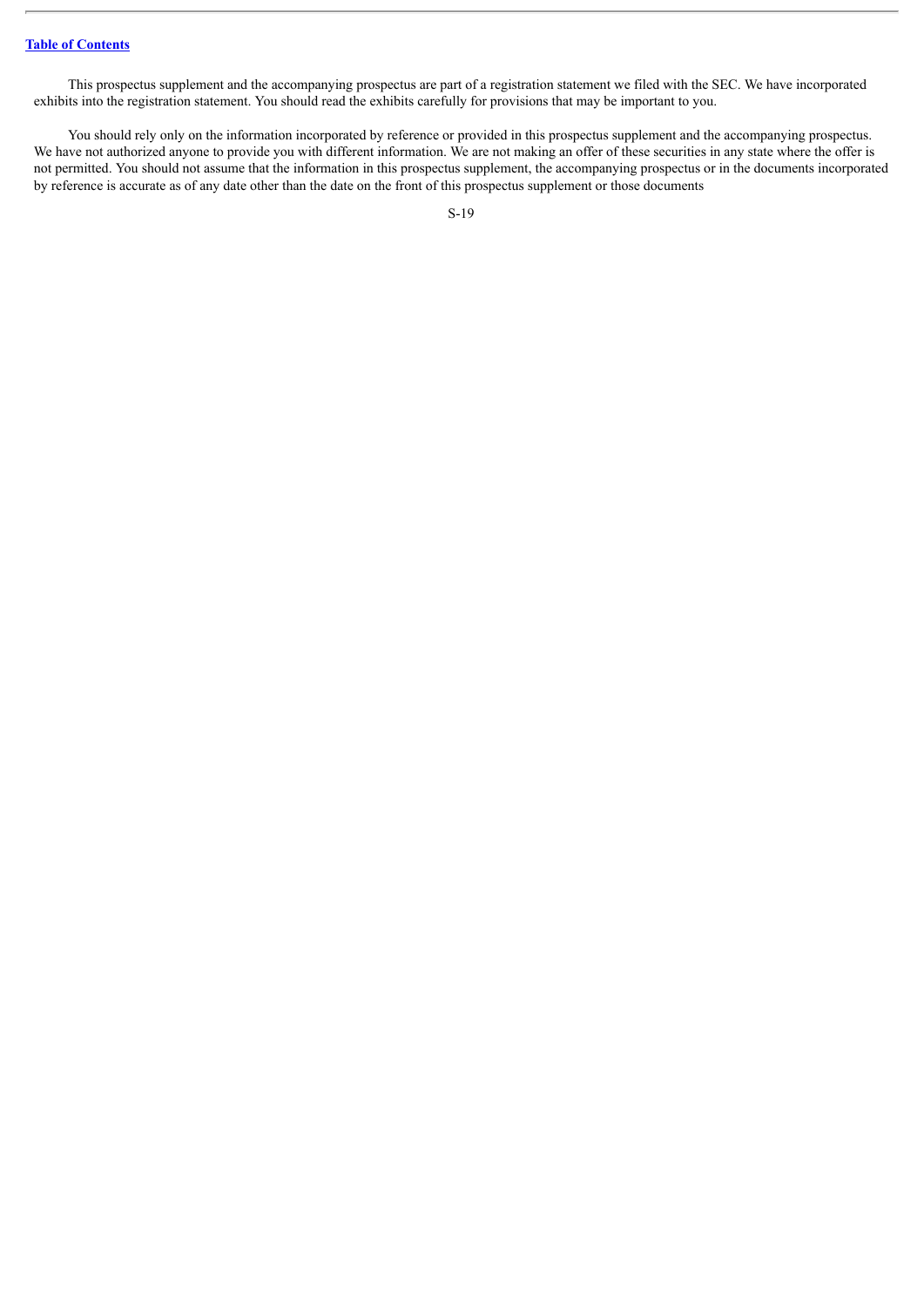**PROSPECTUS**



**Common Stock Preferred Stock Debt Securities Warrants Units**

We may from time to time issue, in one or more series or classes, our common stock, preferred stock, debt securities, warrants and/or units, in any combination, together or separately, in one or more offerings in amounts, at prices and on the terms that we will determine at the time of the offering and which will be set forth in a prospectus supplement to this prospectus and any related free writing prospectus.

We may offer these securities separately or together in units. Each time we sell securities described herein, we will provide prospective investors with a supplement to this prospectus that will specify the terms of the securities being offered. We may sell these securities to or through underwriters or dealers and also to other purchasers or through agents. We will set forth the names of any underwriters or agents, and any fees, conversions, or discount arrangements, in the applicable prospectus supplement. We may not sell any securities under this prospectus without delivery of the applicable prospectus supplement. You should read this document and any prospectus supplement or amendment carefully before you invest in our securities.

Our common stock is listed on The Nasdaq Global Select Market under the symbol "AKRO." On May 12, 2021, the closing price for our common stock, as reported on The Nasdaq Global Select Market, was \$27.50 per share. Our principal executive offices are located at 601 Gateway Boulevard, Suite 350, South San Francisco, California 94080 and our phone number is (650) 487-6488.

**Investing in our securities involves a high degree of risk. You should review carefully the risks and uncertainties described under the heading "[Risk Factors"](#page-26-0) contained in this prospectus beginning on page 4 and any applicable prospectus supplement, and under similar headings in the other documents that are incorporated by reference into this prospectus.**

Neither the Securities and Exchange Commission nor any state securities commission has approved or disapproved of these securities or determined if this prospectus is truthful or complete. Any representation to the contrary is a criminal offense.

**The date of this prospectus is May 18, 2021**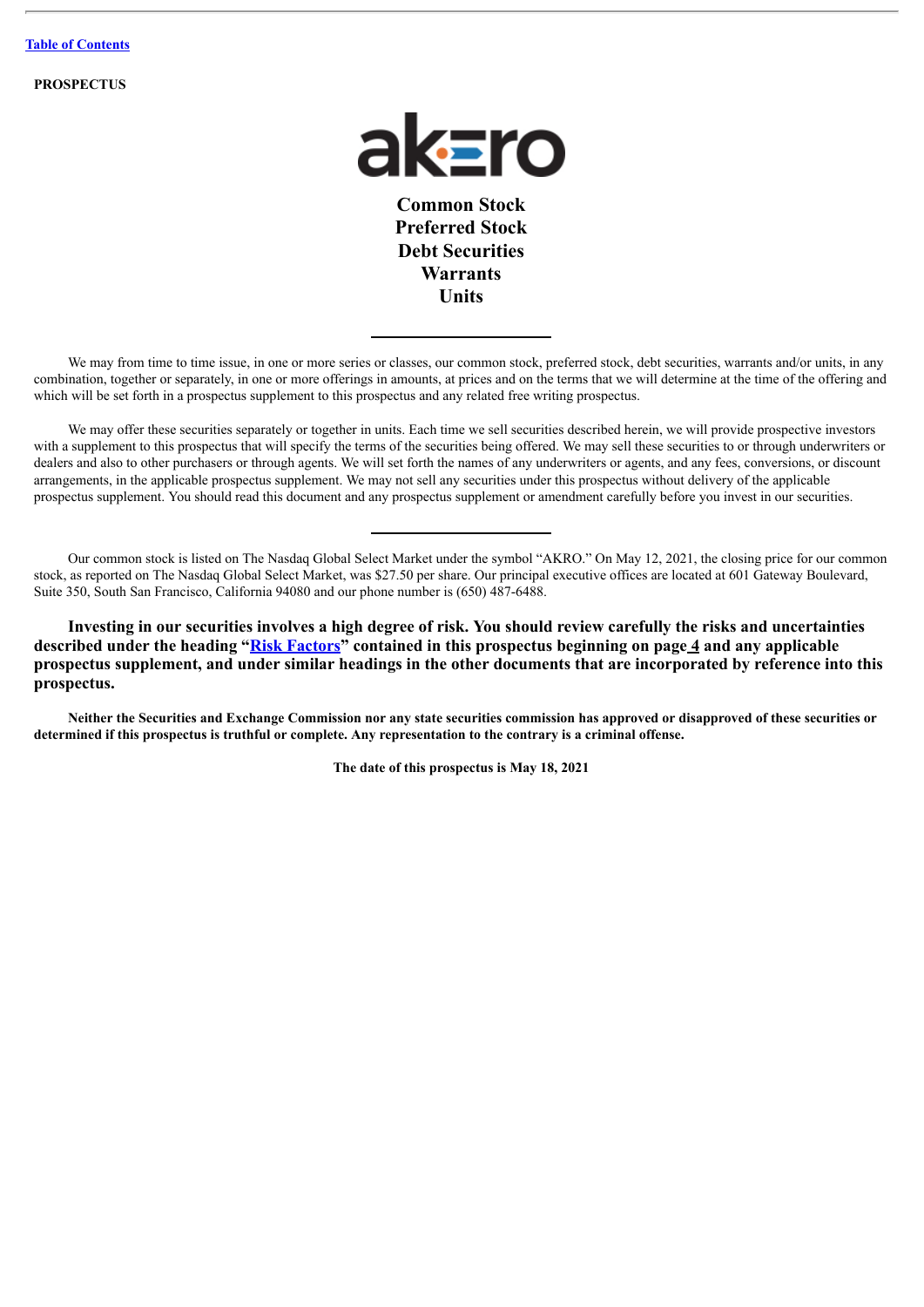ł.

# **TABLE OF CONTENTS**

|                                                           | Page |
|-----------------------------------------------------------|------|
| <b>ABOUT THIS PROSPECTUS</b>                              |      |
| CAUTIONARY STATEMENT REGARDING FORWARD-LOOKING STATEMENTS |      |
| <b>RISK FACTORS</b>                                       |      |
| <b>THE COMPANY</b>                                        |      |
| <b>USE OF PROCEEDS</b>                                    |      |
| <b>SECURITIES WE MAY OFFER</b>                            | 8    |
| <b>DESCRIPTION OF CAPITAL STOCK</b>                       | 9    |
| <b>DESCRIPTION OF DEBT SECURITIES</b>                     | 13   |
| <b>DESCRIPTION OF WARRANTS</b>                            | 19   |
| <b>DESCRIPTION OF UNITS</b>                               | 20   |
| <b>PLAN OF DISTRIBUTION</b>                               | 23   |
| <b>LEGAL MATTERS</b>                                      | 26   |
| <b>EXPERTS</b>                                            | 26   |
| WHERE YOU CAN FIND MORE INFORMATION                       | 27   |
| <b>INCORPORATION BY REFERENCE</b>                         | 28   |
|                                                           |      |
|                                                           |      |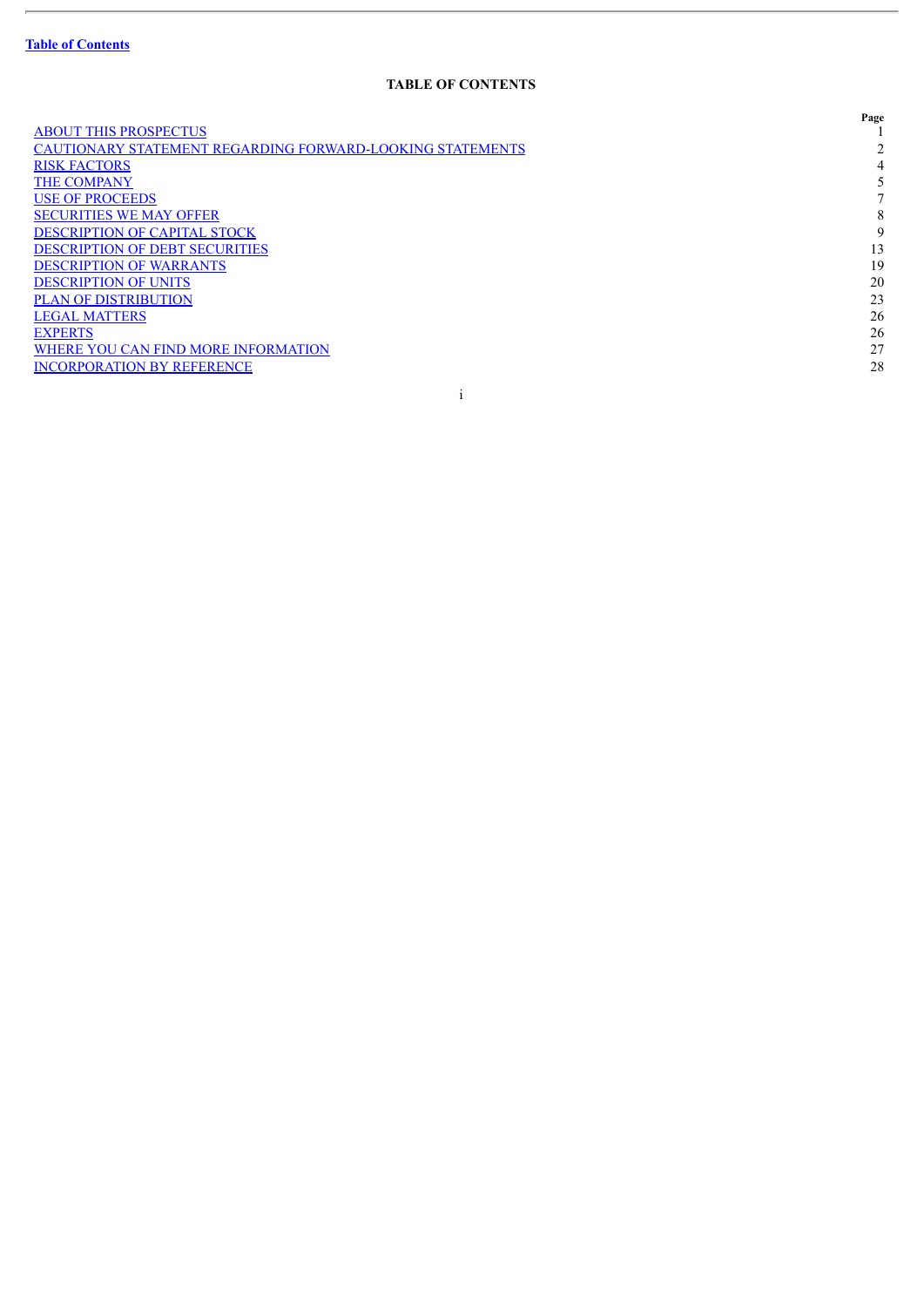# **ABOUT THIS PROSPECTUS**

<span id="page-23-0"></span>This prospectus is part of an automatic shelf registration statement that we filed with the Securities and Exchange Commission, or the SEC, as a "well-known seasoned issuer" as defined in Rule 405 under the Securities Act of 1933, as amended, or the Securities Act. Under this shelf registration, we and/or selling stockholders may offer shares of our common stock and preferred stock, various series of warrants to purchase common stock or preferred stock, debt securities or any combination thereof, from time to time in one or more offerings.

This prospectus provides you with a general description of the securities we may offer. We may also authorize one or more free writing prospectuses to be provided to you that may contain material information relating to these offerings. The prospectus supplement may also add, update or change information contained in this prospectus. If there is any inconsistency between the information in this prospectus and a prospectus supplement, you should rely on the information in that prospectus supplement. You should read both this prospectus and any applicable prospectus supplement together with the additional information described under the heading "Where You Can Find More Information" and "Incorporation By Reference."

You should rely only on the information contained in or incorporated by reference in this prospectus, any applicable prospectus supplement or in any related free writing prospectus filed by us with the SEC. We have not authorized anyone to provide you with different information. This prospectus and any applicable prospectus supplement do not constitute an offer to sell or the solicitation of an offer to buy any securities other than the securities described in the applicable prospectus supplement or an offer to sell or the solicitation of an offer to buy such securities in any circumstances in which such offer or solicitation is unlawful. You should assume that the information appearing in this prospectus, any prospectus supplement, the documents incorporated by reference and any related free writing prospectus is accurate only as of their respective dates. Our business, financial condition, results of operations and prospects may have changed materially since those dates.

# THIS PROSPECTUS MAY NOT BE USED TO OFFER AND SELL SECURITIES UNLESS IT IS ACCOMPANIED BY AN ADDITIONAL **PROSPECTUS OR A PROSPECTUS SUPPLEMENT.**

As used in this prospectus, unless the context otherwise requires, references to the "company," "Akero," "we," "us" and "our" refer to Akero Therapeutics, Inc. and, where appropriate, our subsidiary.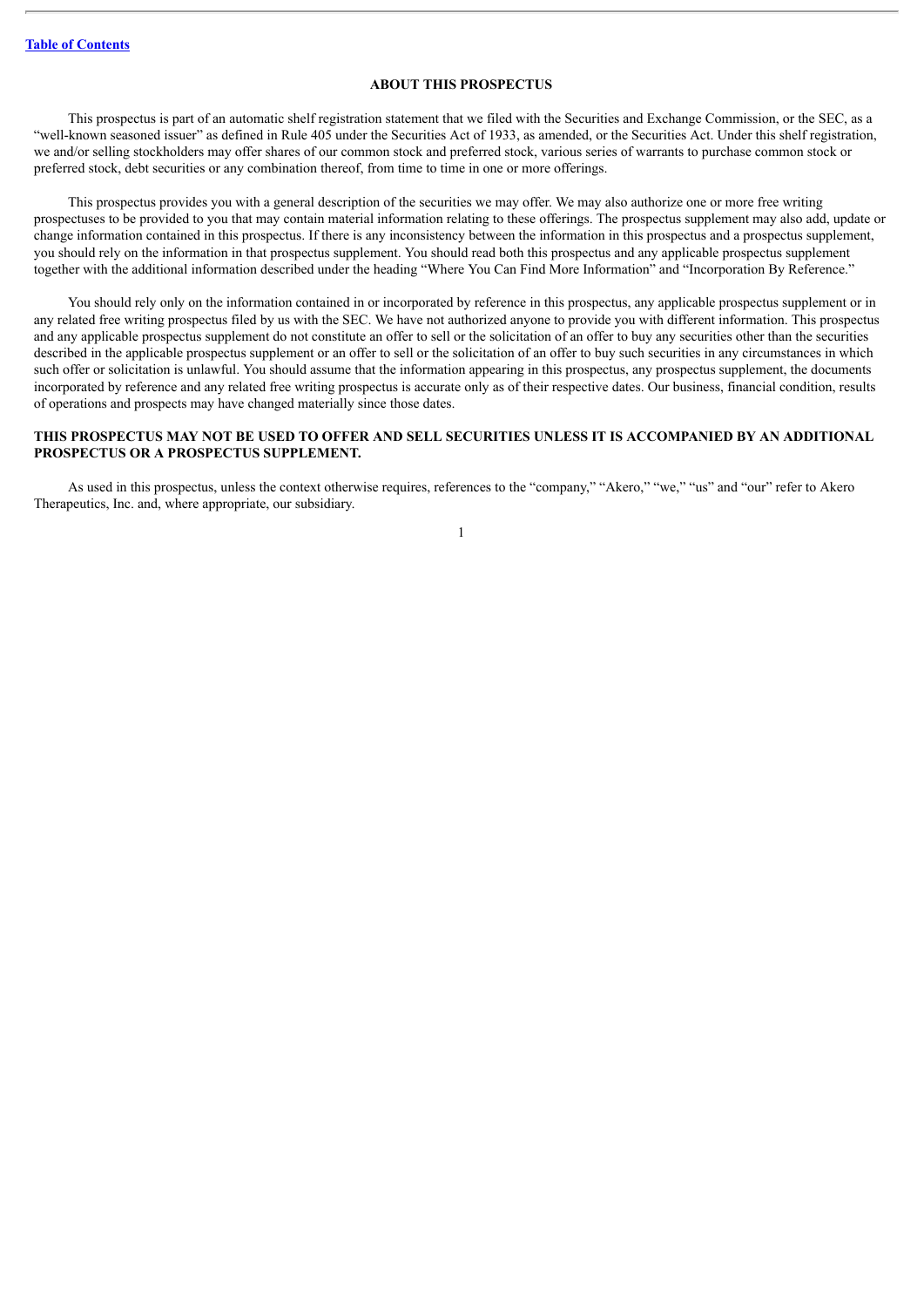# **CAUTIONARY STATEMENT REGARDING FORWARD-LOOKING STATEMENTS**

<span id="page-24-0"></span>This prospectus, including the documents that we incorporate by reference, contains forward-looking statements within the meaning of Section 27A of the Securities Act of 1933, as amended, or the Securities Act, and Section 21E of the Securities Exchange Act of 1934, as amended, or the Exchange Act. Any statements about our expectations, beliefs, plans, objectives, assumptions or future events or performance are not historical facts and may be forward-looking. These statements are often, but are not always, made through the use of words or phrases such as "may," "will," "could," "should," "expects," "intends," "plans," "anticipates," "believes," "estimates," "predicts," "projects," "seeks," "endeavor," "potential," "continue," and similar expressions, or the negative of these terms, or similar expressions. Accordingly, these statements involve estimates, assumptions, risks and uncertainties which could cause actual results to differ materially from those expressed in them. Any forward-looking statements are qualified in their entirety by reference to the factors discussed throughout this prospectus, and in particular those factors referenced in the section "Risk Factors."

This prospectus contains forward-looking statements that are based on our management's belief and assumptions and on information currently available to our management. These statements relate to future events or our future financial performance, and involve known and unknown risks, uncertainties and other factors that may cause our actual results, levels of activity, performance or achievements to be materially different from any future results, levels of activity, performance or achievements expressed or implied by these forward-looking statements.

These forward-looking statements include, among other things, statements about:

- the success, cost and timing of our product development activities and clinical trials, including statements regarding the timing of initiation and completion of studies or trials and related preparatory work, the period during which the results of the trials will become available, and our research and development programs;
- our ability to complete enrollment in our ongoing Phase 2b clinical trial of EFX in NASH patients with F2/F3 fibrosis, known as the HARMONY study, including the ability to obtain data and maintain our expected timelines during the ongoing COVID-19 pandemic;
- our ability to submit information to regulatory authorities that supports initiation of our planned Phase 2b clinical trial of EFX in cirrhotic NASH patients with F4 fibrosis, known as the SYMMETRY study, during the ongoing COVID-19 pandemic;
- the potential for COVID-19 or other pandemic, epidemic or outbreak of an infectious disease, to disrupt our business plans, product development activities, ongoing clinical trials, including the timing and enrollment of patients, the health of our employees and the strength of our supply chain;
- our ability to advance any product candidate into or successfully complete any clinical trial;
- our ability to successfully manufacture our product candidates for future clinical trials or for commercial use, if approved;
- the potential for our identified research priorities to advance our technologies;
- our ability to obtain and maintain regulatory approval, if obtained, of EFX or any future product candidates, and any related restrictions, limitations and/or warnings in the label of an approved product candidate;
- the ability to license additional intellectual property relating to any future product candidates and to comply with our existing license agreement;
- our ability to commercialize our products in light of the intellectual property rights of others;
- the success of competing therapies that are or become available;

 $\overline{2}$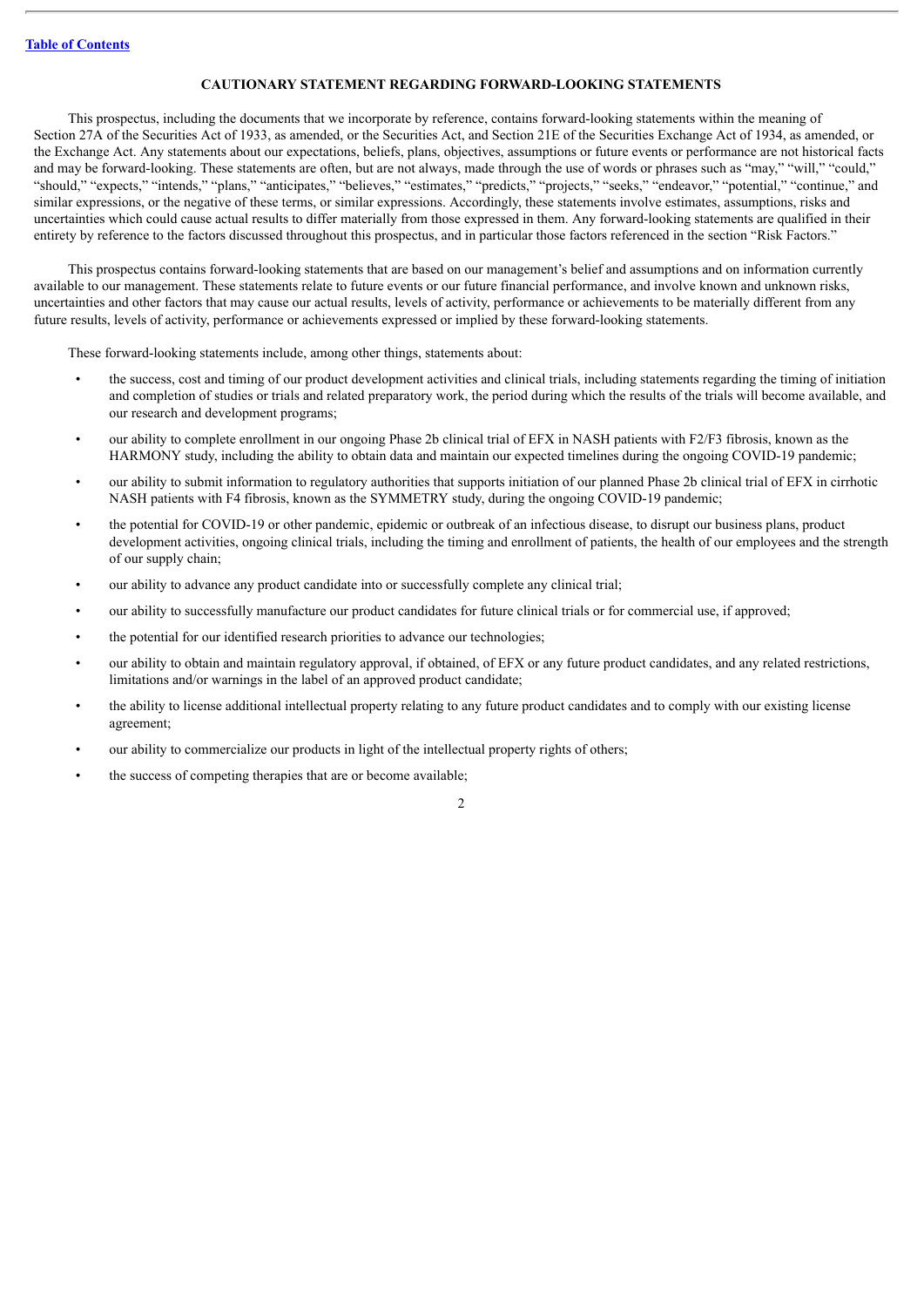- our ability to obtain funding for our operations, including funding necessary to complete further development and commercialization of our product candidates;
- the commercialization of our product candidates, if approved;
- our plans to research, develop and commercialize our product candidates;
- our ability to attract collaborators with development, regulatory and commercialization expertise;
- future agreements with third parties in connection with the commercialization of our product candidates and any other approved product;
- the size and growth potential of the markets for our product candidates, and our ability to serve those markets;
- the rate and degree of market acceptance of our product candidates;
- regulatory developments in the United States and foreign countries;
- our ability to contract with third-party suppliers and manufacturers and their ability to perform adequately;
- our ability to attract and retain key scientific or management personnel;
- the accuracy of our estimates regarding expenses, future revenue, capital requirements and needs for additional financing;
- the impact of laws and regulations; and
- our expectations regarding our ability to obtain and maintain intellectual property protection for our product candidates.

These forward-looking statements are neither promises nor guarantees of future performance due to a variety of risks and uncertainties and other factors more fully discussed in the "Risk Factors" section in this prospectus, the section of any accompanying prospectus supplement entitled "Risk Factors" and the risk factors and cautionary statements described in other documents that we file from time to time with the SEC, specifically under "Item 1A. Risk Factors" and elsewhere in our most recent Annual Report on Form 10-K for the period ended December 31, 2020, and our Current Reports on Form 8-K.

You should read this prospectus and the documents that we incorporate by reference in this prospectus completely and with the understanding that our actual future results may be materially different from what we expect. The forward-looking statements in this prospectus and the documents we incorporate by reference herein represent our views as of their respective dates. We anticipate that subsequent events and developments will cause our views to change. However, while we may elect to update these forward-looking statements at some point in the future, we have no current intention of doing so except to the extent required by applicable law. You should, therefore, not rely on these forward-looking statements as representing our views as of any date subsequent to the date of this prospectus.

This prospectus and the documents incorporated by reference also contain estimates, projections and other information concerning our industry, our business, and the markets for certain diseases, including data regarding the estimated size of those markets, and the incidence and prevalence of certain medical conditions. Information that is based on estimates, forecasts, projections, market research or similar methodologies is inherently subject to uncertainties and actual events or circumstances may differ materially from events and circumstances reflected in this information. Unless otherwise expressly stated, we obtained this industry, business, market and other data from reports, research surveys, studies and similar data prepared by market research firms and other third parties, industry, medical and general publications, government data and similar sources.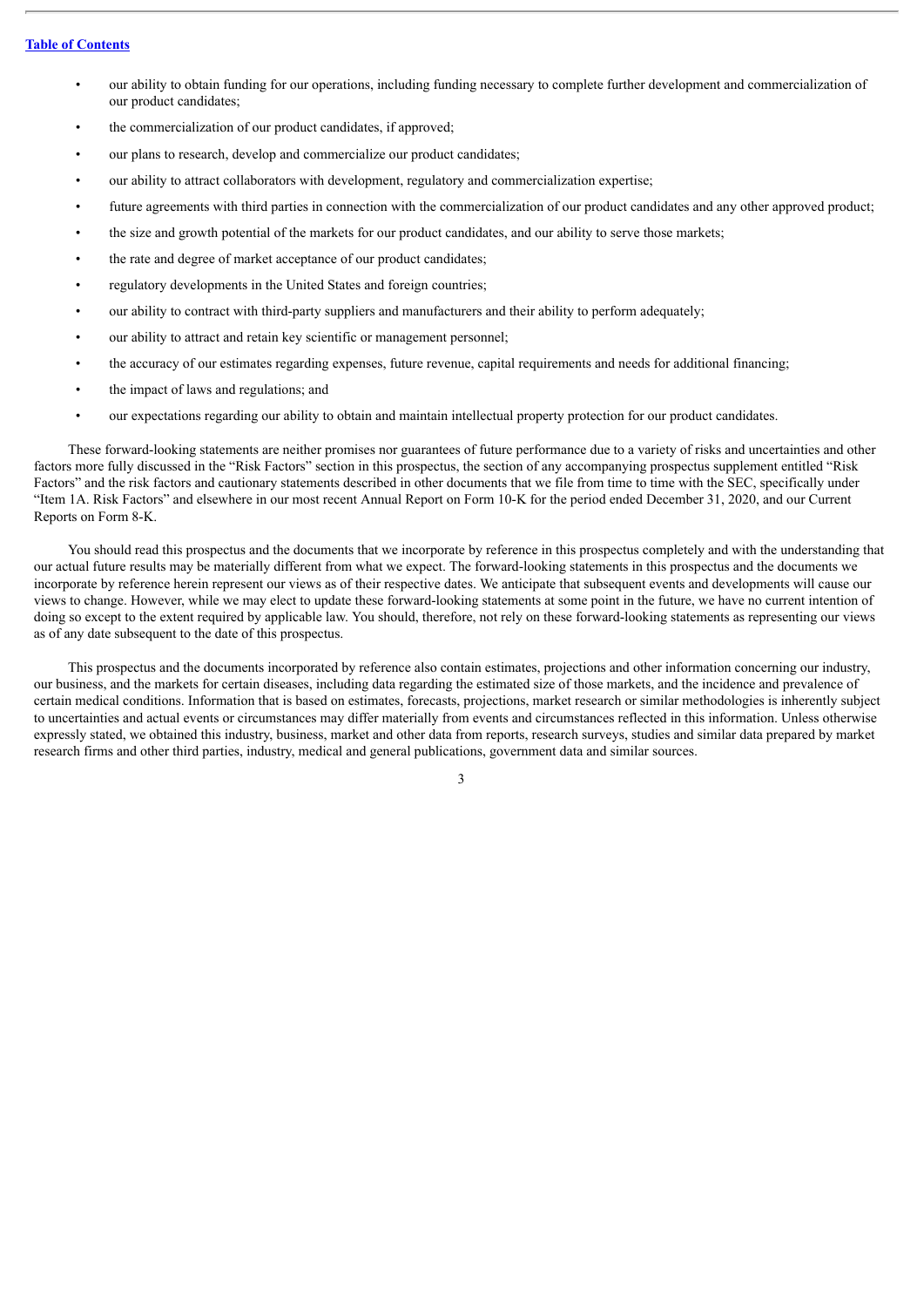### **RISK FACTORS**

<span id="page-26-0"></span>Investing in our securities involves a high degree of risk. You should carefully consider the risks referenced below and described in the documents incorporated by reference in this prospectus and any prospectus supplement, as well as other information we include or incorporate by reference into this prospectus and any applicable prospectus supplement, before making an investment decision. Our business, financial condition or results of operations could be materially adversely affected by the materialization of any of these risks. The trading price of our securities could decline due to the materialization of any of these risks, and you may lose all or part of your investment. This prospectus and the documents incorporated herein by reference also contain forward-looking statements that involve risks and uncertainties. Actual results could differ materially from those anticipated in these forward-looking statements as a result of certain factors, including the risks referenced below and described in the documents incorporated herein by reference, including (i) our annual report on Form 10-K for the fiscal year ended December 31, 2020, which is on file with the SEC and is incorporated herein by reference, (ii) our quarterly report on Form 10-Q for the quarter ended March 31, 2021, which is on file with the SEC and incorporated herein by reference, and (iii) other documents we file with the SEC that are deemed incorporated by reference into this prospectus.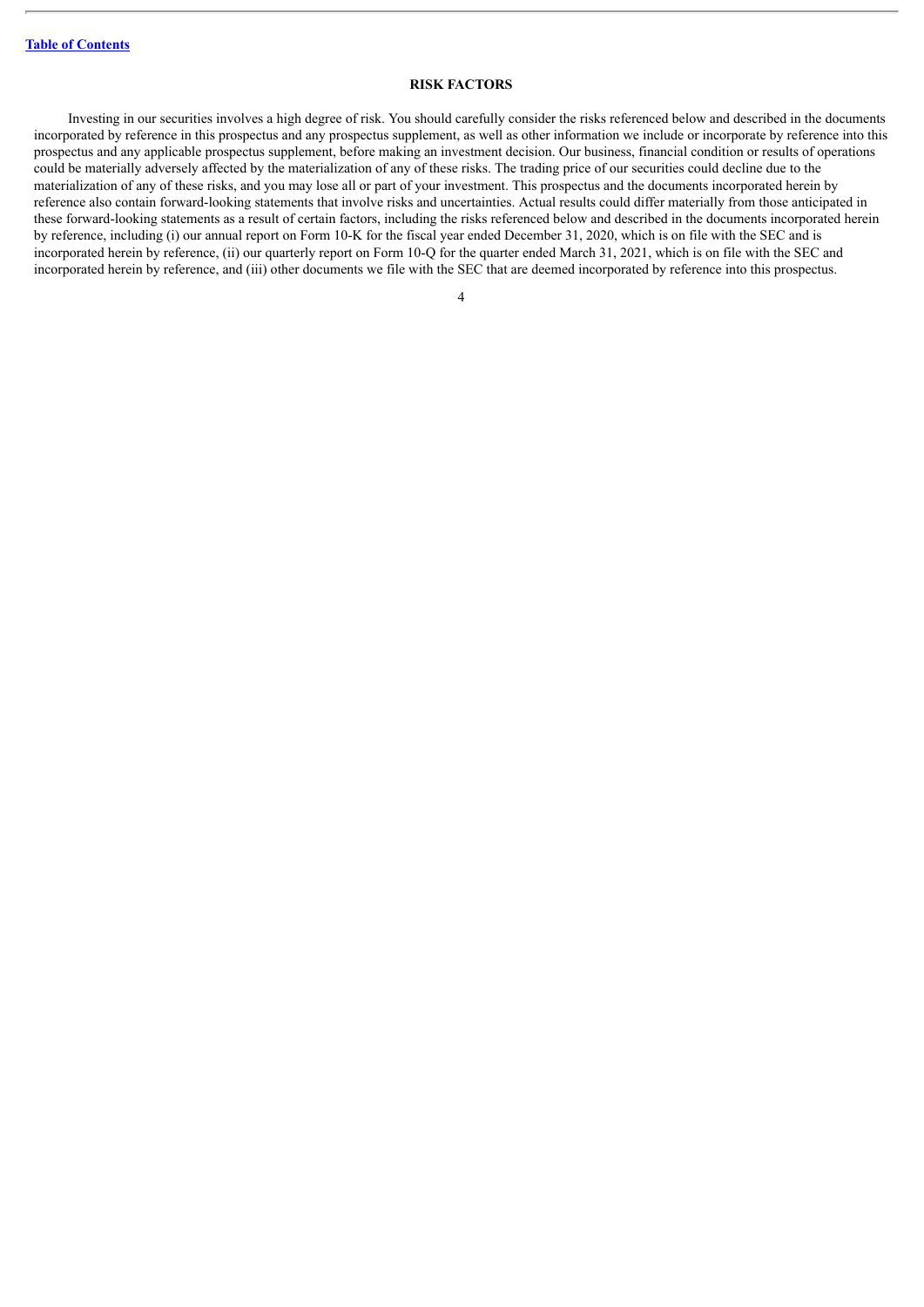### **ABOUT THE COMPANY**

<span id="page-27-0"></span>We are a cardio-metabolic nonalcoholic steatohepatitis, or NASH, company dedicated to developing pioneering medicines designed to restore metabolic balance and improve overall health. Our lead product candidate, efruxifermin, or EFX, is an analog of fibroblast growth factor 21, or FGF21, which is an endogenously expressed hormone that protects against cellular stress and regulates metabolism of lipids, carbohydrates and proteins throughout the body. We conducted a Phase 2a clinical trial, the BALANCED study, to evaluate EFX in the treatment of biopsy-confirmed NASH patients. The main portion of this study in NASH patients with F1-F3 fibrosis showed EFX's potential to reverse fibrosis, reduce liver fat, improve liver health, improve glycemic control and reduce risks of cardiovascular disease. In February we began screening for a Phase 2b clinical trial, the HARMONY study, to evaluate EFX in the treatment of NASH patients with F2/F3 fibrosis. Preliminary results of the HARMONY study, expected in the third quarter of 2022, will inform dose selection for a registrational Phase 3 clinical trial. An expansion cohort of the BALANCED study, Cohort C, evaluating EFX in the treatment of NASH patients with cirrhosis (F4), for which we reported data on March 22, 2021, showed EFX's potential to reverse fibrosis in patients at greatest risk of progressing to liver failure. We plan to initiate a Phase 2b clinical trial, the SYMMETRY study, in the second half of 2021. Based on clinical data to date, we believe EFX has the potential to be a highly differentiated, potentially best-in-class FGF21 analog and foundational NASH monotherapy for each of the F2/F3 and F4 NASH populations.

The rapidly rising prevalence of NASH is driven by the global obesity epidemic. Poor diet and lack of exercise lead to caloric overburdening of the liver and accumulation of excessive liver fat. In patients with NASH, excessive liver fat leads to hepatocyte stress, which triggers localized inflammation and, as disease progresses, can lead to fibrosis and ultimately cirrhosis. According to a study published in Hepatology (2018), the prevalence of NASH in the United States is projected to increase from an estimated 17.3 million in 2016 to 27.0 million by 2030. In particular, the prevalence of patients with advanced fibrosis in the United States is projected to more than double between 2016 and 2030. NASH is the liver manifestation of metabolic syndrome and is frequently associated with insulin resistance and T2D. Additionally, patients with NASH have high rates of cardiovascular-related events, such as stroke and heart attack, with cardiovascular disease being the leading cause of death in patients with NASH. There are currently no approved therapies for NASH, while emerging potential NASH therapies in late-stage clinical development have shown limited efficacy or may be limited by unwanted side effects.

#### *Emerging EFX therapeutic profile*

We are now developing EFX for the treatment of two distinct patient populations: (1) patients with compensated cirrhosis (F4) and (2) patients with pre-cirrhotic NASH (F2/F3). We recently reported that 7 of 12 (58%) EFX-treated patients with cirrhotic NASH who had end-of-treatment biopsies achieved either a one-stage improvement without worsening of NASH or NASH resolution, compared with 0 of 5 (0%) for placebo. 4 of 12 (33%) EFX patients achieved at least a 1-stage improvement of fibrosis and no worsening of NASH, compared with 0 of 5 (0%) for placebo. A separate 3 of 12 (25%) EFX patients achieved NASH resolution, compared with 0 of 5 (0%) for placebo. These results set EFX apart: prior to the results of Cohort C, there were no public reports of histologic improvement in treating cirrhotic NASH patients, after adjusting for placebo, for any other single investigational drug product.

Results from Cohort C build on a strong foundation. EFX has been administered to a total of 162 adult patients with either NASH (n=79) or T2D (n=83) in three randomized, double-blind, placebo-controlled clinical trials for up to 16 weeks. In all three trials, patients treated with EFX achieved highly statistically significant improvements in lipoprotein profile, including reduction in triglycerides of up to 45%, a key attribute given that cardiovascular disease remains the number one cause of mortality in NASH patients. In the main portion of the BALANCED study, EFX patients experienced improvements in glycemic control, including reductions in HbA1c of up to 0.9% among diabetic NASH patients. EFX patients also achieved highly significant relative reductions in liver fat of up to 72%, compared to 0% for placebo. Significant reductions in ALT (up to 51%), were also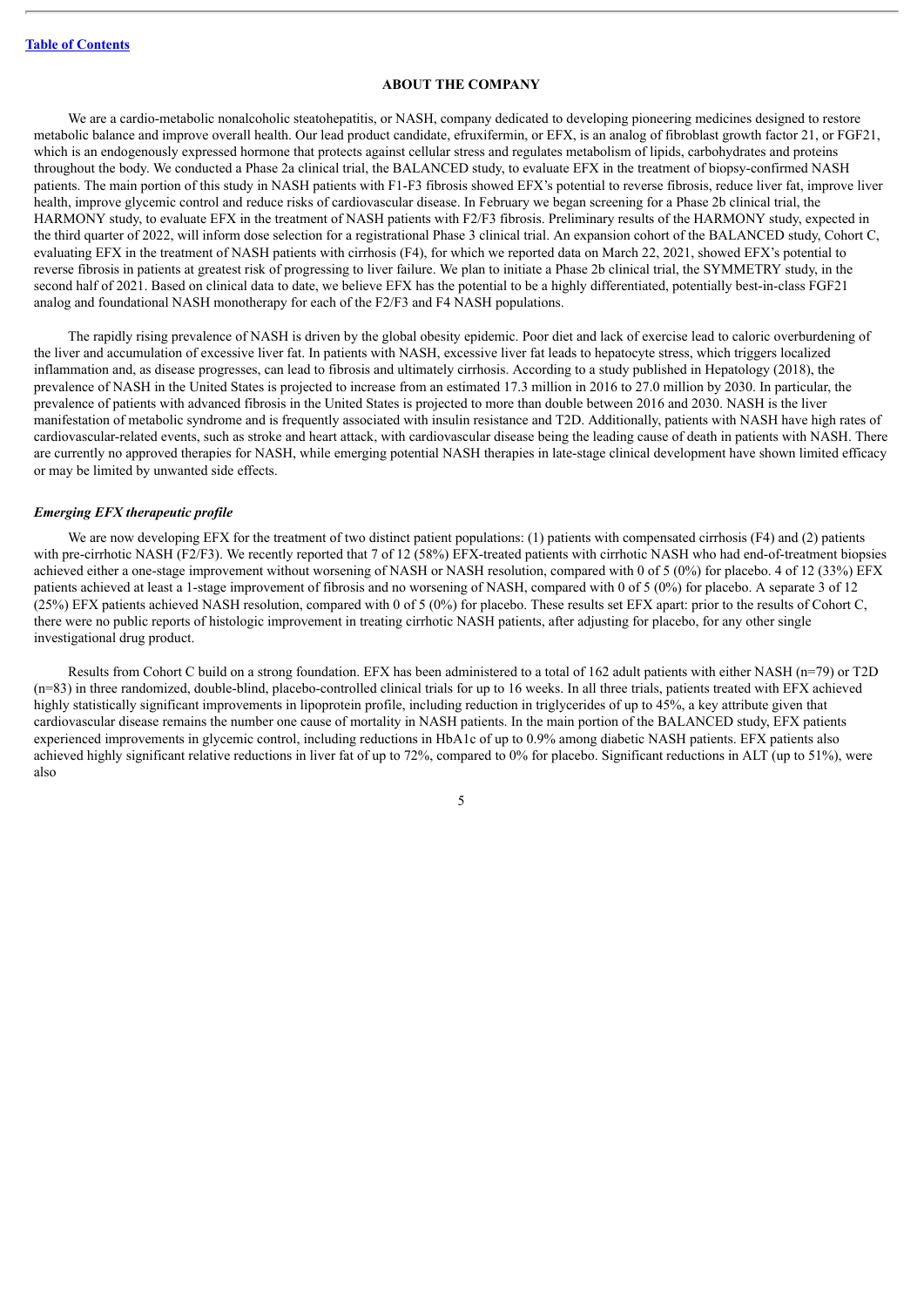observed. Most importantly, additional analysis of the BALANCED study data showed substantial improvements in liver histology for EFX patients based on analysis of paired biopsies. Of the 40 EFX patients who had end-of-treatment biopsies, we observed that 48% achieved at least a one-stage improvement in fibrosis without worsening of NASH and 48% achieved NASH resolution with no worsening of fibrosis. Among patients who had F2/F3 fibrosis at baseline, 68% had at least a 1-stage improvement in fibrosis, while 50% had a 2-stage fibrosis improvement. EFX was reported to be generally well tolerated. Across EFX groups, the most frequent adverse events were grade 1 or 2 gastrointestinal events, which were transient in nature.

### **Corporate History and Information**

We were incorporated in January 2017 under the laws of the State of Delaware under the name Pippin Pharmaceuticals, Inc. On May 16, 2018, we changed our name to Akero Therapeutics, Inc. Our principal executive offices are located at 601 Gateway Boulevard, Suite 350, South San Francisco, CA 94080, and our telephone number is (650) 487-6488. Our website address is www.akerotx.com. The information contained in or accessible from our website is not incorporated into this prospectus, and you should not consider it part of this prospectus. We have included our website address in this prospectus solely as an inactive textual reference.

### **Implications of Being an Emerging Growth Company and a Smaller Reporting Company**

We qualify as an "emerging growth company" as defined in the Jumpstart Our Business Startups Act of 2012, as amended, or the JOBS Act. As an emerging growth company, we may take advantage of specified reduced disclosure and other requirements that are otherwise applicable generally to public companies. We would cease to be an emerging growth company on the date that is the earliest of (i) the last day of the fiscal year in which we have total annual gross revenues of \$1.07 billion or more; (ii) the last day of our fiscal year following the fifth anniversary of the date of the completion of our initial public offering; (iii) the date on which we have issued more than \$1.0 billion in nonconvertible debt during the previous three years; or (iv) the last day of the fiscal year in which we are deemed to be a large accelerated filer under the rules of the SEC, which means the market value of our common stock that is held by non-affiliates exceeds \$700 million as of the prior June 30th.

We are also a "smaller reporting company" as defined in the Exchange Act. We may continue to be a smaller reporting company even after we are no longer an emerging growth company. We may take advantage of certain of the scaled disclosures available to smaller reporting companies until the fiscal year following the determination that our voting and non-voting common stock held by non-affiliates is more than \$250 million measured on the last business day of our second fiscal quarter, or our annual revenues are more than \$100 million during the most recently completed fiscal year and our voting and non-voting common stock held by non-affiliates is more than \$700 million measured on the last business day of our second fiscal quarter.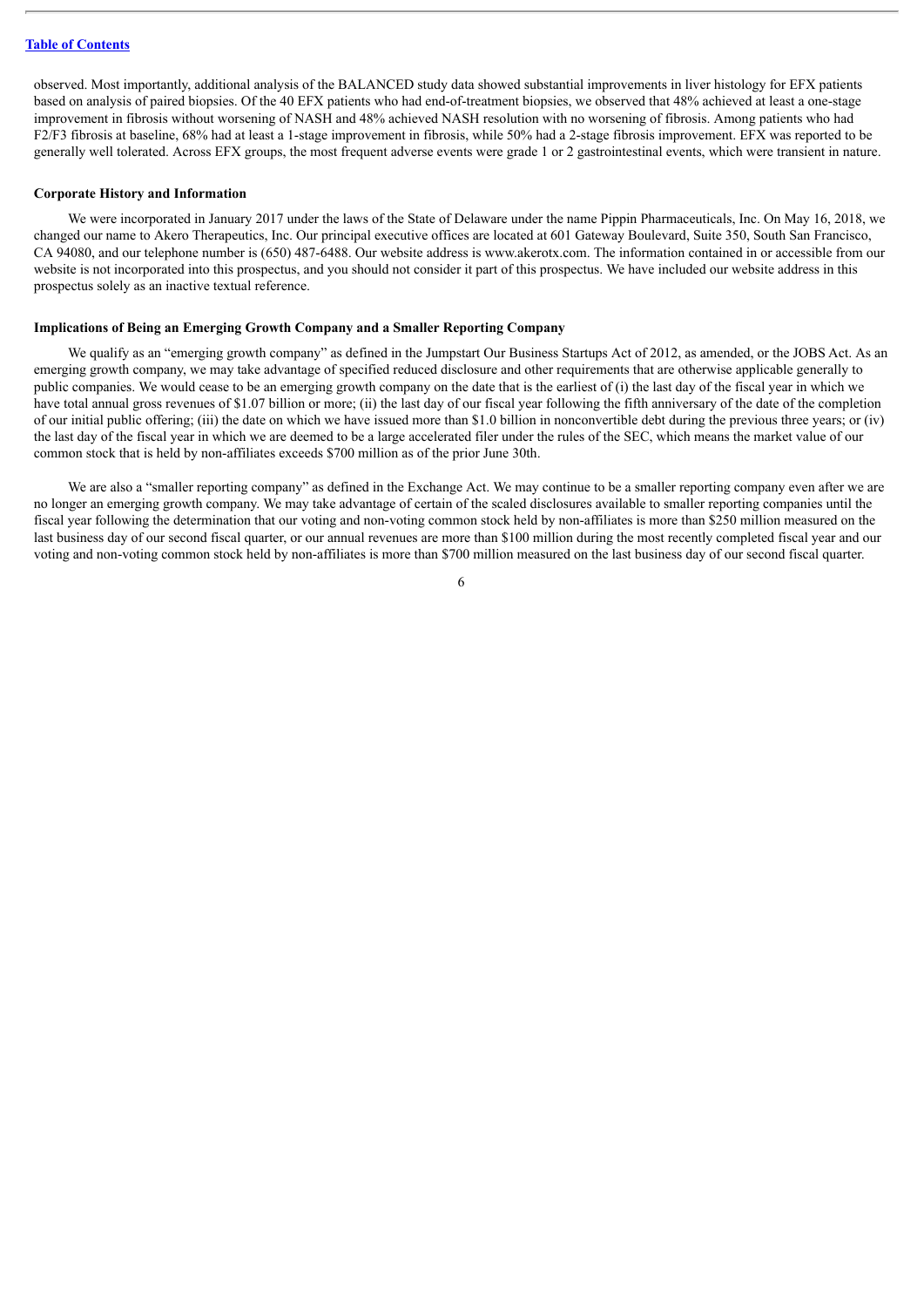# **USE OF PROCEEDS**

<span id="page-29-0"></span>We intend to use the net proceeds from the sale of any securities offered under this prospectus for general corporate purposes unless otherwise indicated in the applicable prospectus supplement. General corporate purposes may include research and development costs, including the conduct of one or more clinical trials and process development and manufacturing of our product candidate, working capital, capital expenditures and other general corporate purposes. We may temporarily invest the net proceeds in a variety of capital preservation instruments, including investment grade, interest bearing instruments and U.S. government securities, until they are used for their stated purpose. We have not determined the amount of net proceeds to be used specifically for such purposes. As a result, management will retain broad discretion over the allocation of net proceeds.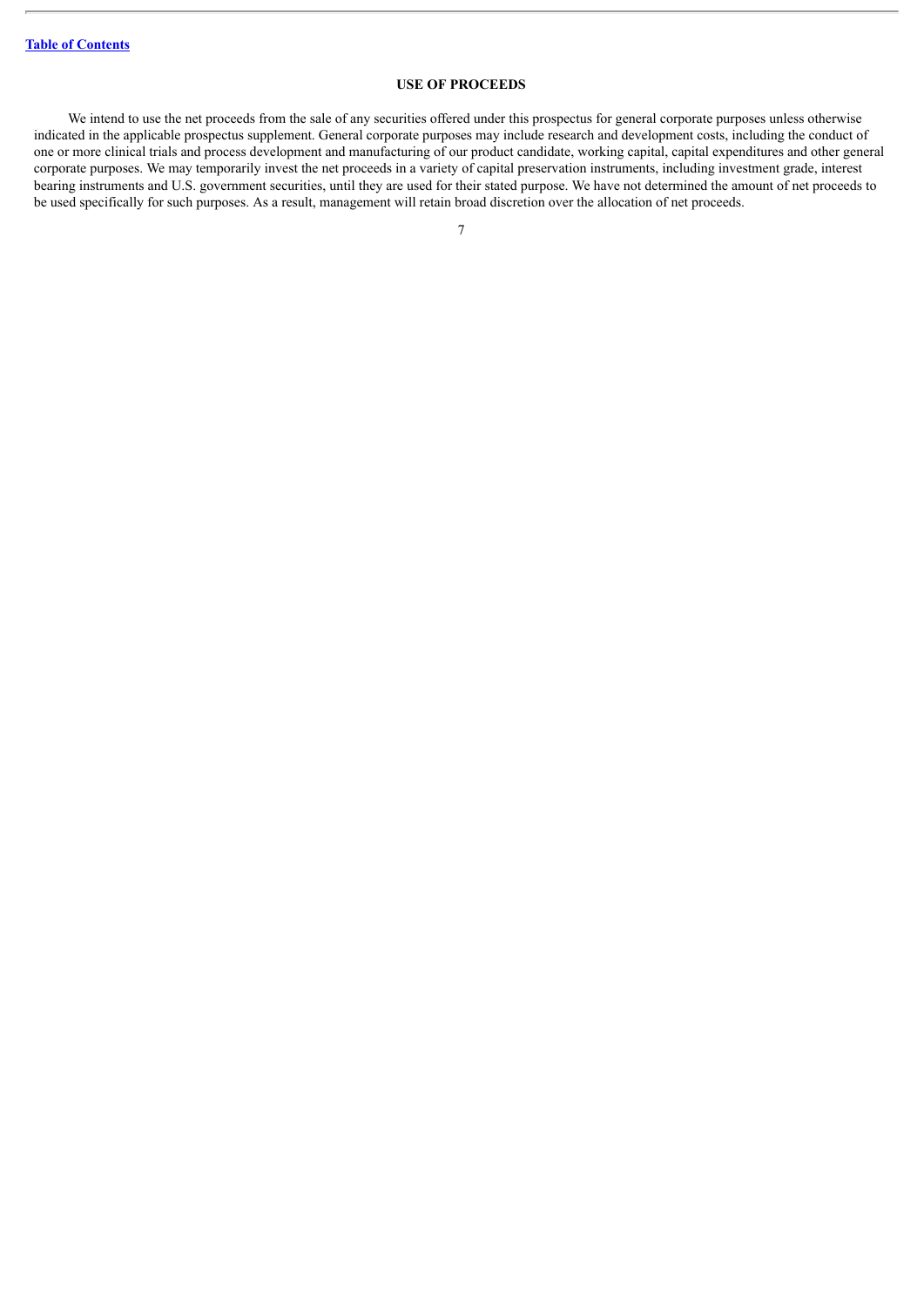# **SECURITIES WE MAY OFFER**

<span id="page-30-0"></span>This prospectus contains summary descriptions of the securities we may offer from time to time. These summary descriptions are not meant to be complete descriptions of each security. The particular terms of any security will be described in the applicable prospectus supplement. This prospectus provides you with a general description of the securities we may offer. Each time we sell securities described herein, we will provide prospective investors with a supplement to this prospectus that will contain specific information about the terms of that offering, including the specific amounts, prices and terms of the securities offered.

We may sell the securities to or through underwriters, dealers or agents, directly to purchasers or through a combination of any of these methods of sale or as otherwise set forth below under "Plan of Distribution." We, as well as any agents acting on our behalf, reserve the sole right to accept and to reject in whole or in part any proposed purchase of securities. Any prospectus supplement will set forth the names of any underwriters, dealers, agents or other entities involved in the sale of securities described in that prospectus supplement and any applicable fee, commission or discount arrangements with them.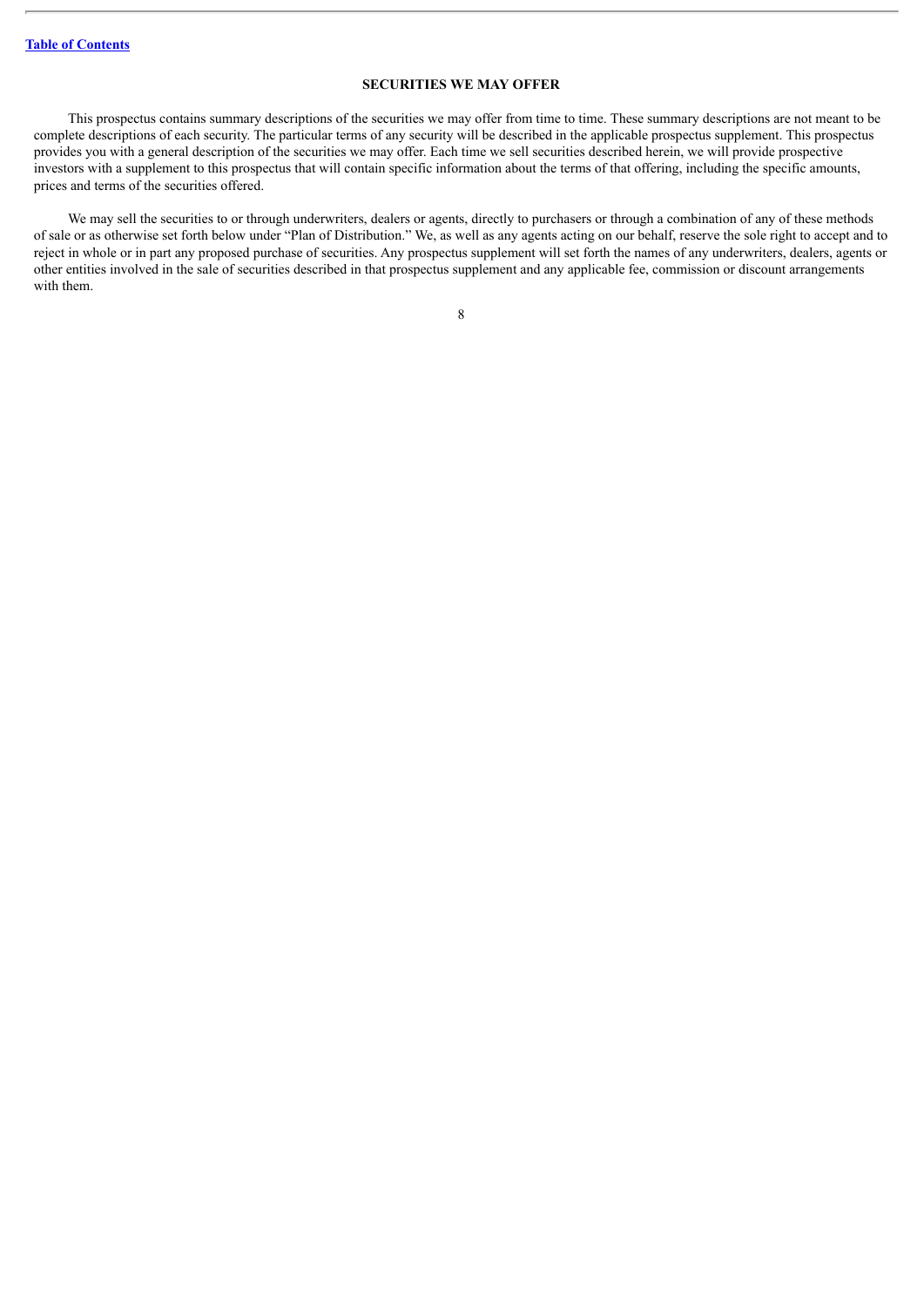# **DESCRIPTION OF CAPITAL STOCK**

<span id="page-31-0"></span>The following description of our common stock and preferred stock, together with the additional information we include in any applicable prospectus supplements, summarizes the material terms and provisions of the common stock and preferred stock that we may offer under this prospectus. The following description of our common stock and preferred stock does not purport to be complete and is subject to, and qualified in its entirety by, our amended and restated certificate of incorporation, or our charter, and amended and restated by-laws, or our by-laws, which are exhibits to the registration statement of which this prospectus forms a part, and by applicable law. The terms of our common stock and preferred stock may also be *af ected by Delaware law.*

# **General**

Our authorized capital stock consists of One Hundred Fifty Million (150,000,000) shares of common stock, par value \$0.0001 per share and Ten Million (10,000,000) shares of undesignated preferred stock, par value \$0.0001 per share.

# **Common Stock**

The holders of our common stock are entitled to one vote for each share held on all matters submitted to a vote of the stockholders. The holders of our common stock do not have any cumulative voting rights. Holders of our common stock are entitled to receive ratably any dividends declared by our board of directors out of funds legally available for that purpose, subject to any preferential dividend rights of any outstanding convertible preferred stock. Our common stock has no preemptive rights, conversion rights or other subscription rights or redemption or sinking fund provisions.

In the event of our liquidation, dissolution or winding up, holders of our common stock will be entitled to share ratably in all assets remaining after payment of all debts and other liabilities and any liquidation preference of any outstanding convertible preferred stock.

Our common stock is listed on the Nasdaq Global Select Market under the trading symbol "AKRO." The transfer agent and registrar for our common stock is Computershare Trust Company, N.A.

#### **Preferred Stock**

Our board of directors has the authority, without further action by our stockholders, to issue up to 10,000,000 shares of preferred stock in one or more series and to fix the rights, preferences, privileges and restrictions thereof. These rights, preferences and privileges could include dividend rights, conversion rights, voting rights, terms of redemption, liquidation preferences, sinking fund terms and the number of shares constituting, or the designation of, such series, any or all of which may be greater than the rights of common stock. The issuance of our preferred stock could adversely affect the voting power of holders of common stock and the likelihood that such holders will receive dividend payments and payments upon our liquidation. In addition, the issuance of preferred stock could have the effect of delaying, deferring or preventing a change in control of our company or other corporate action. No shares of convertible preferred stock are outstanding, and we have no present plan to issue any shares of convertible preferred stock.

#### **Registration Rights**

Certain holders of our common stock are entitled to rights with respect to the registration of these securities under the Securities Act. These rights are provided under the terms of an amended and restated investors' rights agreement between us and holders of our previously outstanding convertible preferred stock. The amended and restated investors' rights agreement includes demand registration rights, short-form registration rights and piggyback registration rights. All fees, costs and expenses of underwritten registrations under this agreement will be borne by us and all selling expenses, including underwriting discounts and selling commissions, will be borne by the holders of the shares being registered.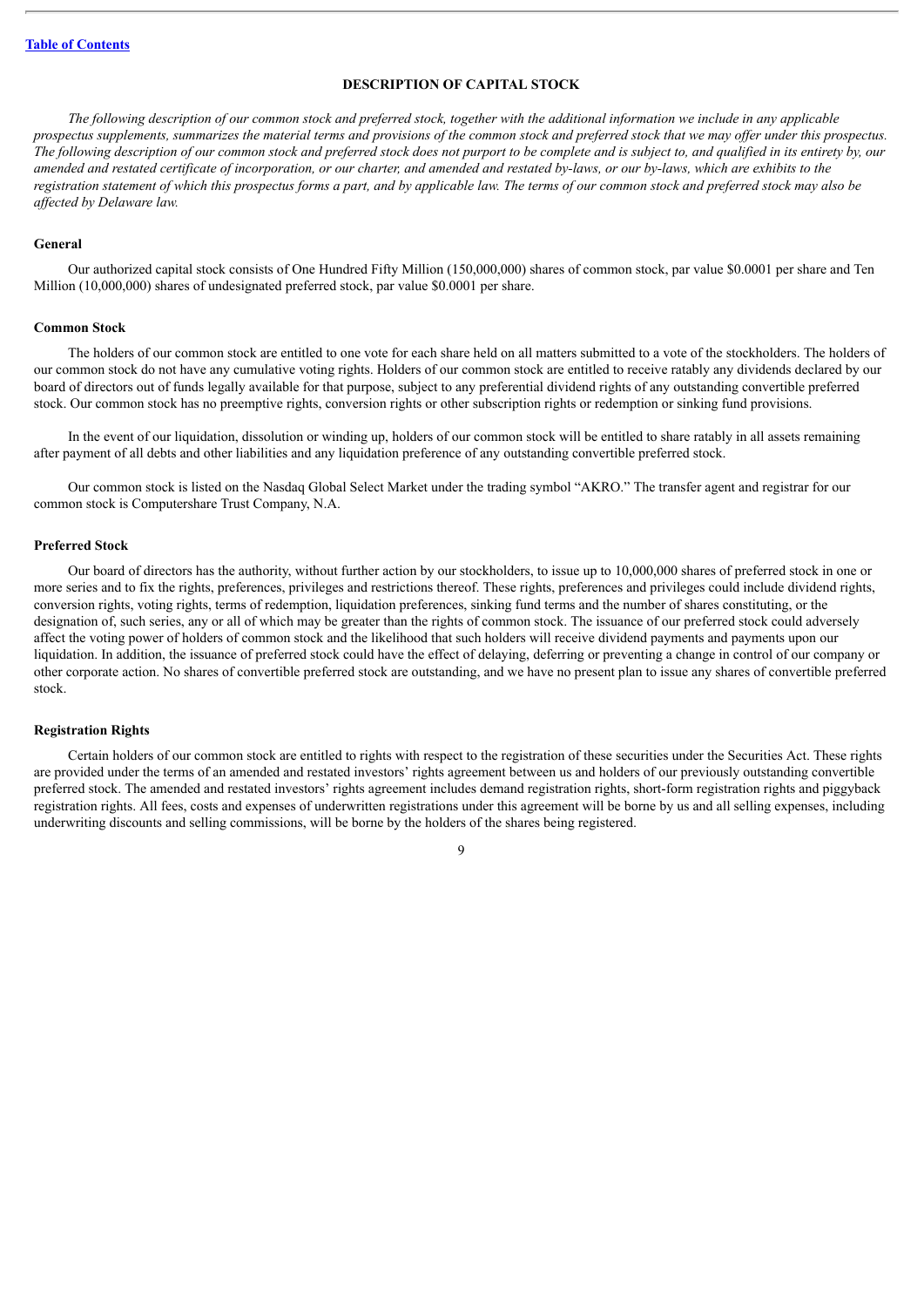### *Demand Registration Rights*

Certain holders of our common stock are entitled to demand registration rights. Under the terms of the amended and restated investors' rights agreement, we will be required, upon the written request of a majority of the holders of previously outstanding convertible preferred stock, to file a registration statement and use best efforts to effect the registration of all or a portion of these shares for public resale at an aggregate price of at least \$10.0 million. We are required to effect only one registration pursuant to this provision of the amended and restated investors' rights agreement.

#### *Short-Form Registration Rights*

Pursuant to the amended and restated investors' rights agreement, if we are eligible to file a registration statement on Form S-3, upon the written request of at least 20% of these holders to sell registrable securities at an aggregate price of at least \$5.0 million, we will be required to use commercially reasonable efforts to effect a registration of such shares. We are required to effect only one registration in any twelve-month period pursuant to this provision of the investors' rights agreement. The right to have such shares registered on Form S-3 is further subject to other specified conditions and limitations.

# *Piggyback Registration Rights*

Pursuant to the amended and restated investors' rights agreement, if we register any of our securities either for our own account or for the account of other security holders, the holders of these shares are entitled to include their shares in the registration. Subject to certain exceptions contained in the amended and restated investors' rights agreement, we and the underwriters may terminate or withdraw any registration initiated before the effective date of such registration in our sole discretion.

### *Indemnification*

Our amended and restated investors' rights agreement contains customary cross-indemnification provisions, under which we are obligated to indemnify holders of registrable securities in the event of material misstatements or omissions in the registration statement attributable to us, and they are obligated to indemnify us for material misstatements or omissions attributable to them.

### *Expiration of Registration Rights*

The demand registration rights and short form registration rights granted under the investors' rights agreement will terminate on the third anniversary of the completion of our initial public offering or at such time after this offering when the holders' shares may be sold without restriction pursuant to Rule 144 within a three-month period.

# **Anti-Takeover Effects of Delaware Law and Provisions of our Charter and our By-laws**

#### *Provisions of our Charter and our By-laws*

Our charter and our by-laws include a number of provisions that may have the effect of delaying, deferring or discouraging another party from acquiring control of us and encouraging persons considering unsolicited tender offers or other unilateral takeover proposals to negotiate with our board of directors rather than pursue non-negotiated takeover attempts. These provisions include the items described below.

*Board Composition and Filling Vacancies.* Our certificate of incorporation provides for the division of our board of directors into three classes serving staggered three-year terms, with one class being elected each year. Our certificate of incorporation also provides that directors may be removed only for cause and then only by the affirmative vote of the holders of two-thirds or more of the shares then entitled to vote at an election of directors. Furthermore, any vacancy on our board of directors, however occurring, including a vacancy resulting from an

 $1<sub>0</sub>$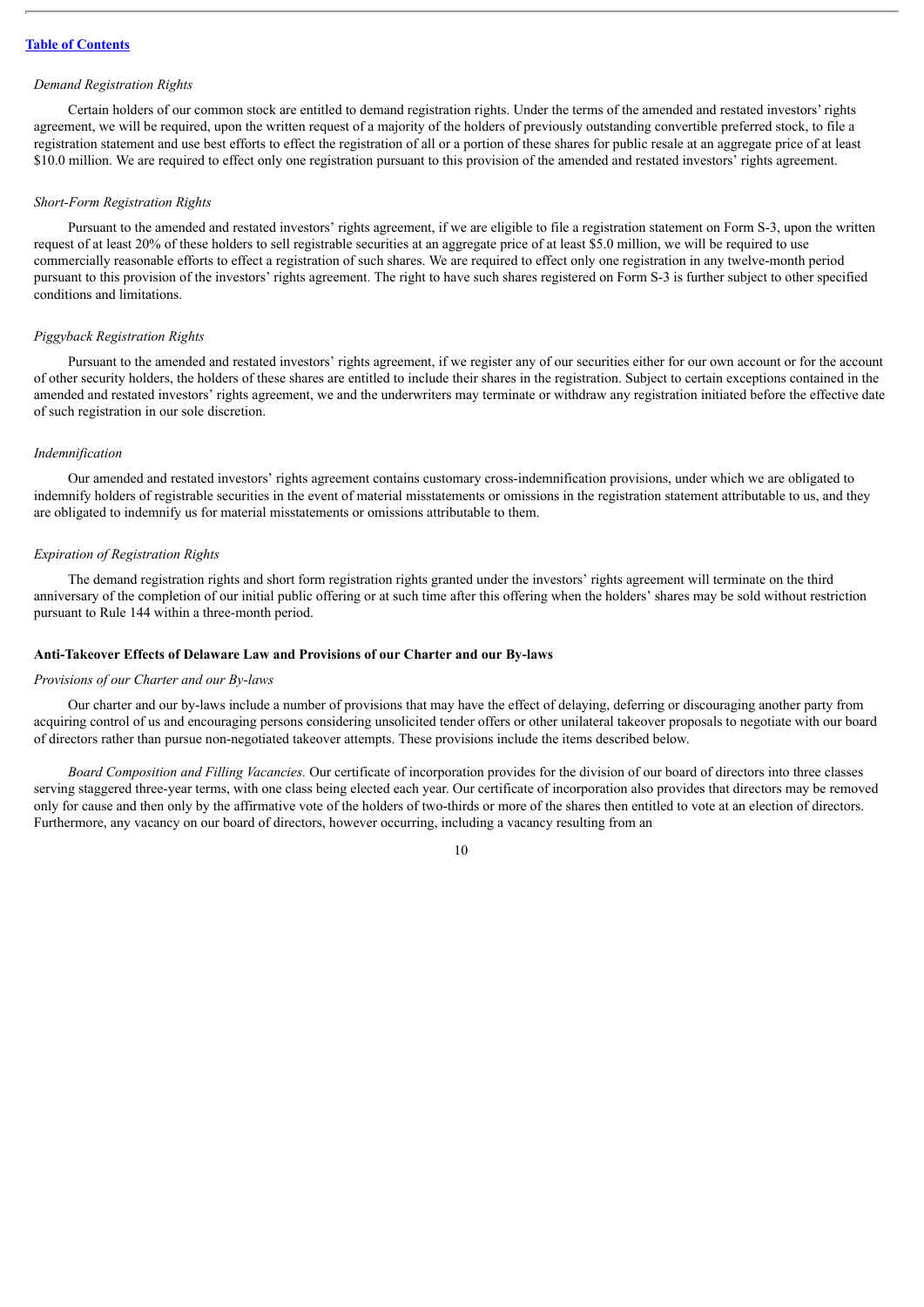increase in the size of our board, may only be filled by the affirmative vote of a majority of our directors then in office even if less than a quorum. The classification of directors, together with the limitations on removal of directors and treatment of vacancies, has the effect of making it more difficult for stockholders to change the composition of our board of directors.

*No Written Consent of Stockholders.* Our certificate of incorporation provides that all stockholder actions are required to be taken by a vote of the stockholders at an annual or special meeting, and that stockholders may not take any action by written consent in lieu of a meeting. This limit may lengthen the amount of time required to take stockholder actions and would prevent the amendment of our bylaws or removal of directors by our stockholders without holding a meeting of stockholders.

*Meetings of Stockholders.* Our certificate of incorporation and bylaws provide that only a majority of the members of our board of directors then in office may call special meetings of stockholders and only those matters set forth in the notice of the special meeting may be considered or acted upon at a special meeting of stockholders. Our bylaws limit the business that may be conducted at an annual meeting of stockholders to those matters properly brought before the meeting.

*Advance Notice Requirements.* Our bylaws establish advance notice procedures with regard to stockholder proposals relating to the nomination of candidates for election as directors or new business to be brought before meetings of our stockholders. These procedures provide that notice of stockholder proposals must be timely given in writing to our corporate secretary prior to the meeting at which the action is to be taken. Generally, to be timely, notice must be received at our principal executive offices not less than 90 days nor more than 120 days prior to the first anniversary date of the annual meeting for the preceding year. Our bylaws specify the requirements as to form and content of all stockholders' notices. These requirements may preclude stockholders from bringing matters before the stockholders at an annual or special meeting.

*Amendment to Charter and By-laws.* Any amendment of our certificate of incorporation must first be approved by a majority of our board of directors, and if required by law or our certificate of incorporation, must thereafter be approved by a majority of the outstanding shares entitled to vote on the amendment and a majority of the outstanding shares of each class entitled to vote thereon as a class, except that the amendment of the provisions relating to stockholder action, board composition, limitation of liability and certificate of incorporation must be approved by not less than two-thirds of the outstanding shares entitled to vote on the amendment, and not less than two-thirds of the outstanding shares of each class entitled to vote thereon as a class. Our bylaws may be amended by the affirmative vote of a majority of the directors then in office, subject to any limitations set forth in the bylaws; and may also be amended by the affirmative vote of a majority of the outstanding shares entitled to vote on the amendment.

*Undesignated Preferred Stock*. Our certificate of incorporation provides for 10,000,000 authorized shares of preferred stock. The existence of authorized but unissued shares of preferred stock may enable our board of directors to discourage an attempt to obtain control of us by means of a merger, tender offer, proxy contest or otherwise. For example, if in the due exercise of its fiduciary obligations, our board of directors were to determine that a takeover proposal is not in the best interests of our stockholders, our board of directors could cause shares of preferred stock to be issued without stockholder approval in one or more private offerings or other transactions that might dilute the voting or other rights of the proposed acquirer or insurgent stockholder or stockholder group. In this regard, our certificate of incorporation grants our board of directors broad power to establish the rights and preferences of authorized and unissued shares of preferred stock. The issuance of shares of preferred stock could decrease the amount of earnings and assets available for distribution to holders of shares of common stock. The issuance may also adversely affect the rights and powers, including voting rights, of these holders and may have the effect of delaying, deterring or preventing a change in control of us.

*Choice of Forum*. Our bylaws provide that, unless we consent in writing to the selection of an alternative form, the Court of Chancery of the State of Delaware (or, if the Chancery Court does not have jurisdiction, the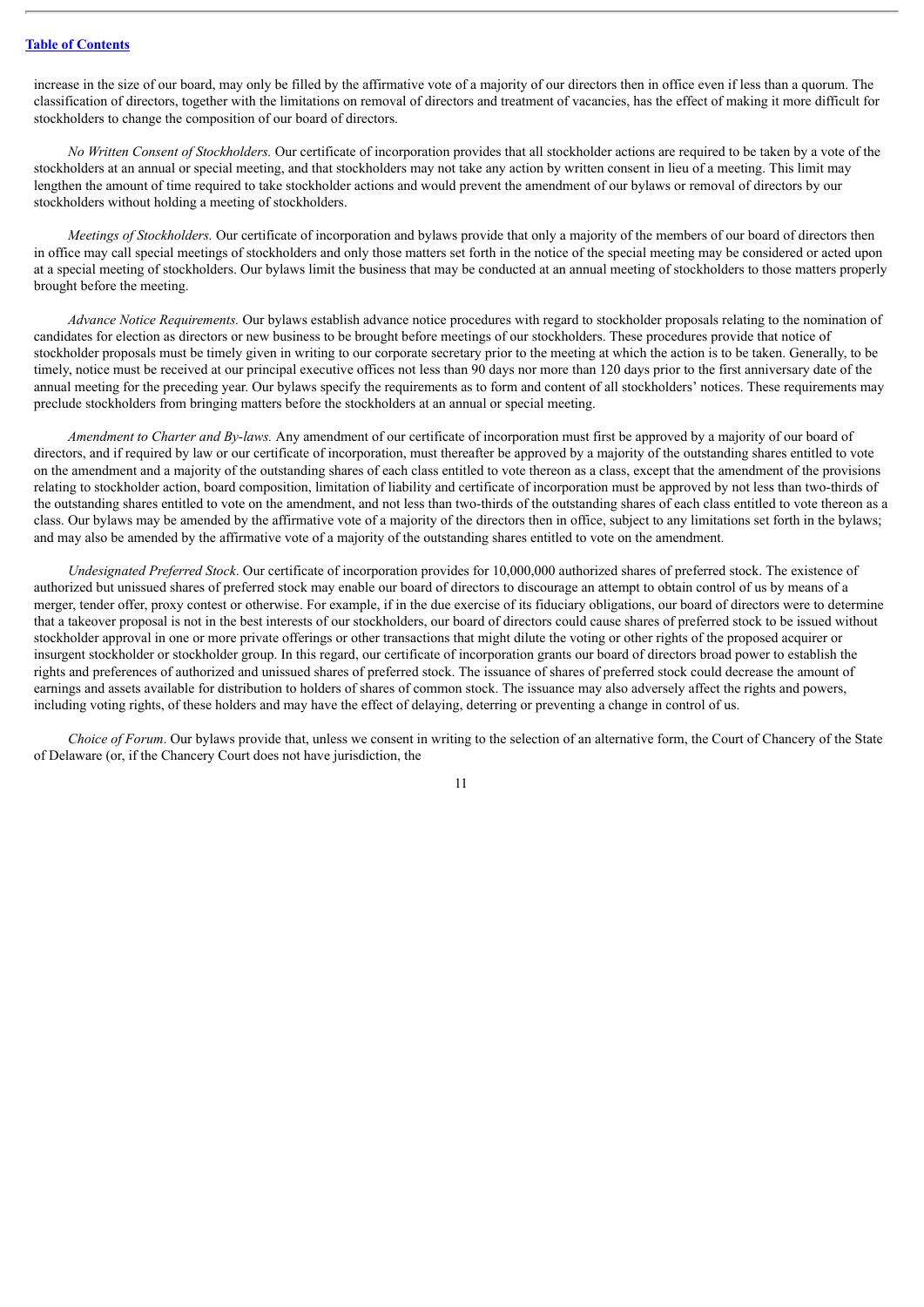federal district court for the District of Delaware or other state courts of the State of Delaware) will be the sole and exclusive forum for state law claims for (1) any derivative action or proceeding brought on our behalf; (2) any action asserting a claim of breach of a fiduciary duty or other wrongdoing by any of our directors, officers, employees or agents to us or our stockholders; (3) any action asserting a claim against us, or any current or former director, officer, or other employee or stockholder, arising out of or pursuant to any provision of the General Corporation Law of the State of Delaware or our certificate of incorporation or bylaws; and (4) any action asserting a claim against us or any current or former director or officer or other employee governed by the internal affairs doctrine. The choice of forum provision does not apply to any causes of action arising under the Exchange Act or any other claim for which the federal courts have exclusive jurisdiction. Our bylaws also provide that any person or entity purchasing or otherwise acquiring any interest in shares of our capital stock will be deemed to have notice of and to have consented to this choice of forum provision. It is possible that a court of law could rule that the choice of forum provision contained in our bylaws is inapplicable or unenforceable if it is challenged in a proceeding or otherwise. Additionally, the forum selection clause in our second amended and restated bylaws may limit our stockholders' ability to obtain a favorable judicial forum for disputes with us.

*Section 203 of the Delaware General Corporation Law*. Upon completion of this offering, we will be subject to the provisions of Section 203 of the Delaware General Corporation Law. In general, Section 203 prohibits a publicly held Delaware corporation from engaging in a "business combination" with an "interested stockholder" for a three-year period following the time that this stockholder becomes an interested stockholder, unless the business combination is approved in a prescribed manner. Under Section 203, a business combination between a corporation and an interested stockholder is prohibited unless it satisfies one of the following conditions:

- before the stockholder became interested, our board of directors approved either the business combination or the transaction which resulted in the stockholder becoming an interested stockholder;
- upon consummation of the transaction which resulted in the stockholder becoming an interested stockholder, the interested stockholder owned at least 85% of the voting stock of the corporation outstanding at the time the transaction commenced, excluding for purposes of determining the voting stock outstanding, shares owned by persons who are directors and also officers, and employee stock plans, in some instances, but not the outstanding voting stock owned by the interested stockholder; or
- at or after the time the stockholder became interested, the business combination was approved by our board of directors and authorized at an annual or special meeting of the stockholders by the affirmative vote of at least two-thirds of the outstanding voting stock which is not owned by the interested stockholder.

Section 203 defines a business combination to include:

- any merger or consolidation involving the corporation and the interested stockholder;
- any sale, transfer, lease, pledge or other disposition involving the interested stockholder of 10% or more of the assets of the corporation; subject to exceptions, any transaction that results in the issuance or transfer by the corporation of any stock of the corporation to the interested stockholder;
- subject to exceptions, any transaction involving the corporation that has the effect of increasing the proportionate share of the stock of any class or series of the corporation beneficially owned by the interested stockholder; and
- the receipt by the interested stockholder of the benefit of any loans, advances, guarantees, pledges or other financial benefits provided by or through the corporation.

In general, Section 203 defines an interested stockholder as any entity or person beneficially owning 15% or more of the outstanding voting stock of the corporation and any entity or person affiliated with or controlling or controlled by the entity or person.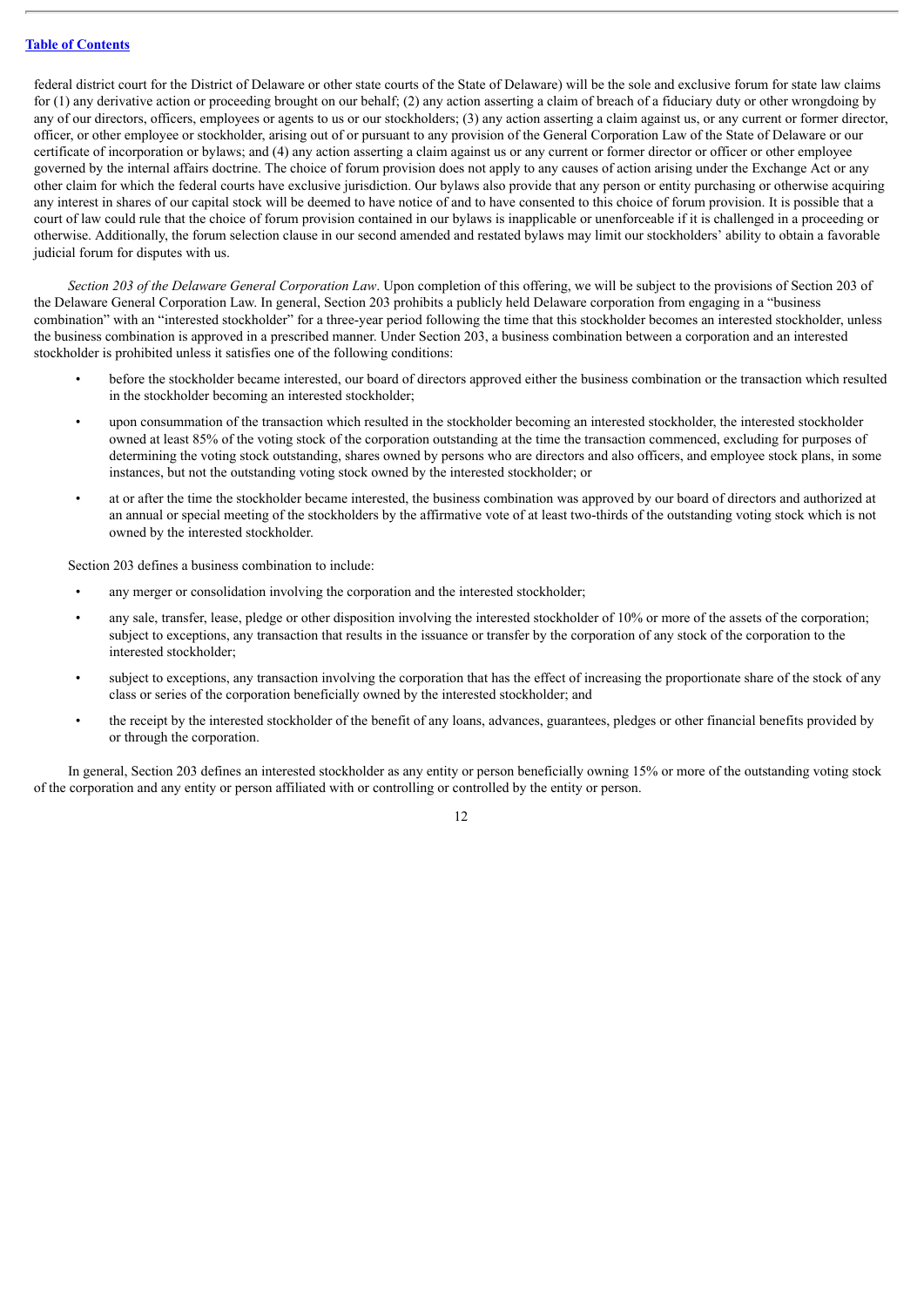# **DESCRIPTION OF DEBT SECURITIES**

<span id="page-35-0"></span>We may offer debt securities which may be senior or subordinated. We refer to senior debt securities and subordinated debt securities collectively as debt securities. Each series of debt securities may have different terms. The following description summarizes the general terms and provisions of the debt securities. We will describe the specific terms of the debt securities and the extent, if any, to which the general provisions summarized below apply to any series of debt securities in the prospectus supplement relating to the series and any applicable free writing prospectus that we authorize to be delivered.

We may issue senior debt securities from time to time, in one or more series under a senior indenture to be entered into between us and a senior trustee to be named in a prospectus supplement, which we refer to as the senior trustee. We may issue subordinated debt securities from time to time, in one or more series, under a subordinated indenture to be entered into between us and a subordinated trustee to be named in a prospectus supplement, which we refer to as the subordinated trustee. The forms of senior indenture and subordinated indenture are filed as exhibits to the registration statement of which this prospectus forms a part. Together, the senior indenture and the subordinated indenture are referred to as the indentures and, together, the senior trustee and the subordinated trustee are referred to as the trustees. This prospectus briefly outlines some of the provisions of the indentures. The following summary of the material provisions of the indentures is qualified in its entirety by the provisions of the indentures, including definitions of certain terms used in the indentures. Wherever we refer to particular sections or defined terms of the indentures, those sections or defined terms are incorporated by reference in this prospectus or the applicable prospectus supplement. You should review the indentures that are filed as exhibits to the registration statement of which this prospectus forms a part for additional information. As used in this prospectus, the term "debt securities" includes the debt securities being offered by this prospectus and all other debt securities issued by us under the indentures.

### **General**

The indentures:

- do not limit the amount of debt securities that we may issue;
- allow us to issue debt securities in one or more series:
- do not require us to issue all of the debt securities of a series at the same time; and
- allow us to reopen a series to issue additional debt securities without the consent of the holders of the debt securities of such series.

Unless otherwise provided in the applicable prospectus supplement, the senior debt securities will be unsubordinated obligations and will rank equally with all of our other unsecured and unsubordinated indebtedness. Payments on the subordinated debt securities will be subordinated to the prior payment in full of all of our senior indebtedness, as described under "— Subordination" and in the applicable prospectus supplement.

Each indenture provides that we may, but need not, designate more than one trustee under an indenture. Any trustee under an indenture may resign or be removed and a successor trustee may be appointed to act with respect to the series of debt securities administered by the resigning or removed trustee. If two or more persons are acting as trustee with respect to different series of debt securities, each trustee shall be a trustee of a trust under the applicable indenture separate and apart from the trust administered by any other trustee. Except as otherwise indicated in this prospectus, any action described in this prospectus to be taken by each trustee may be taken by each trustee with respect to, and only with respect to, the one or more series of debt securities for which it is trustee under the applicable indenture.

The prospectus supplement for each offering will provide the following terms, where applicable:

the title of the debt securities and whether they are senior or subordinated;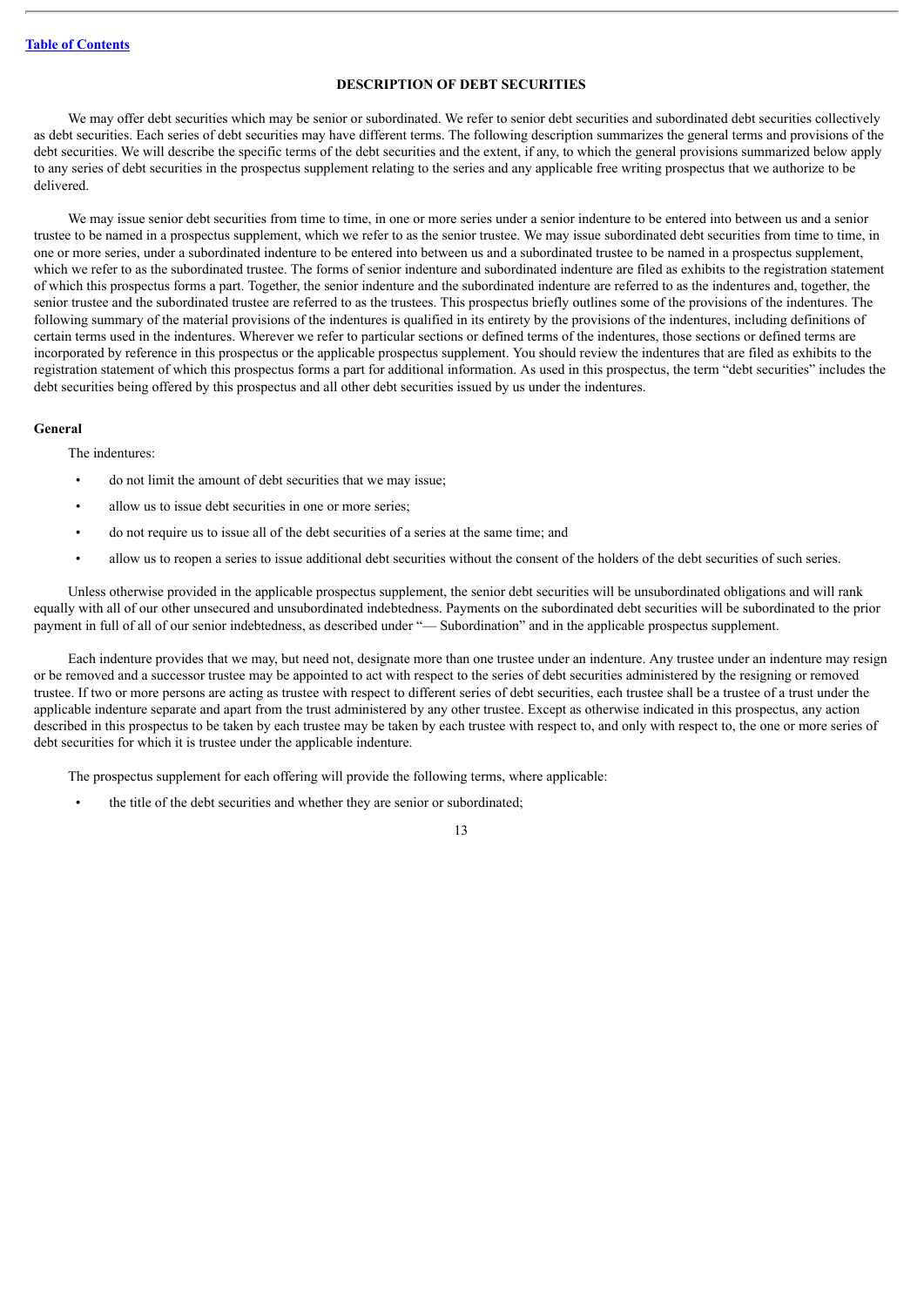- any limit upon the aggregate principal amount of the debt securities of that series;
- the date or dates on which the principal of the debt securities of the series is payable;
- the price at which the debt securities will be issued, expressed as a percentage of the principal and, if other than the principal amount thereof, the portion of the principal amount thereof payable upon declaration of acceleration of the maturity thereof or, if applicable, the portion of the principal amount of such debt securities that is convertible into another security of ours or the method by which any such portion shall be determined;
- the rate or rates at which the debt securities of the series shall bear interest or the manner of calculation of such rate or rates, if any;
- the date or dates from which interest will accrue, the interest payment dates on which such interest will be payable or the manner of determination of such interest payment dates, the place(s) of payment, and the record date for the determination of holders to whom interest is payable on any such interest payment dates or the manner of determination of such record dates;
- the right, if any, to extend the interest payment periods and the duration of such extension;
- the period or periods within which, the price or prices at which and the terms and conditions upon which debt securities of the series may be redeemed, converted or exchanged, in whole or in part;
- our obligation, if any, to redeem or purchase debt securities of the series pursuant to any sinking fund, mandatory redemption, or analogous provisions (including payments made in cash in satisfaction of future sinking fund obligations) or at the option of a holder thereof and the period or periods within which, the price or prices at which, and the terms and conditions upon which, debt securities of the series shall be redeemed or purchased, in whole or in part, pursuant to such obligation;
- the form of the debt securities of the series including the form of the Certificate of Authentication for such series;
- if other than minimum denominations of one thousand U.S. dollars (\$1,000) or any integral multiple of \$1,000 thereof, the denominations in which the debt securities of the series shall be issuable;
- whether the debt securities of the series shall be issued in whole or in part in the form of a global debt security or global debt securities; the terms and conditions, if any, upon which such global debt security or global debt securities may be exchanged in whole or in part for other individual debt securities; and the depositary for such global debt security or global debt securities;
- whether the debt securities will be convertible into or exchangeable for common stock or other securities of ours or any other Person and, if so, the terms and conditions upon which such debt securities will be so convertible or exchangeable, including the conversion or exchange price, as applicable, or how it will be calculated and may be adjusted, any mandatory or optional (at our option or the holders' option) conversion or exchange features, and the applicable conversion or exchange period;
- any additional or alternative events of default to those set forth in the indenture;
- any additional or alternative covenants to those set forth in the indenture;
- the currency or currencies including composite currencies, in which payment of the principal of (and premium, if any) and interest, if any, on such debt securities shall be payable (if other than the currency of the United States of America), which unless otherwise specified shall be the currency of the United States of America as at the time of payment is legal tender for payment of public or private debts;
- if the principal of (and premium, if any), or interest, if any, on such debt securities is to be payable, at our election or at the election of any holder thereof, in a coin or currency other than that in which such debt securities are stated to be payable, then the period or periods within which, and the terms and conditions upon which, such election may be made;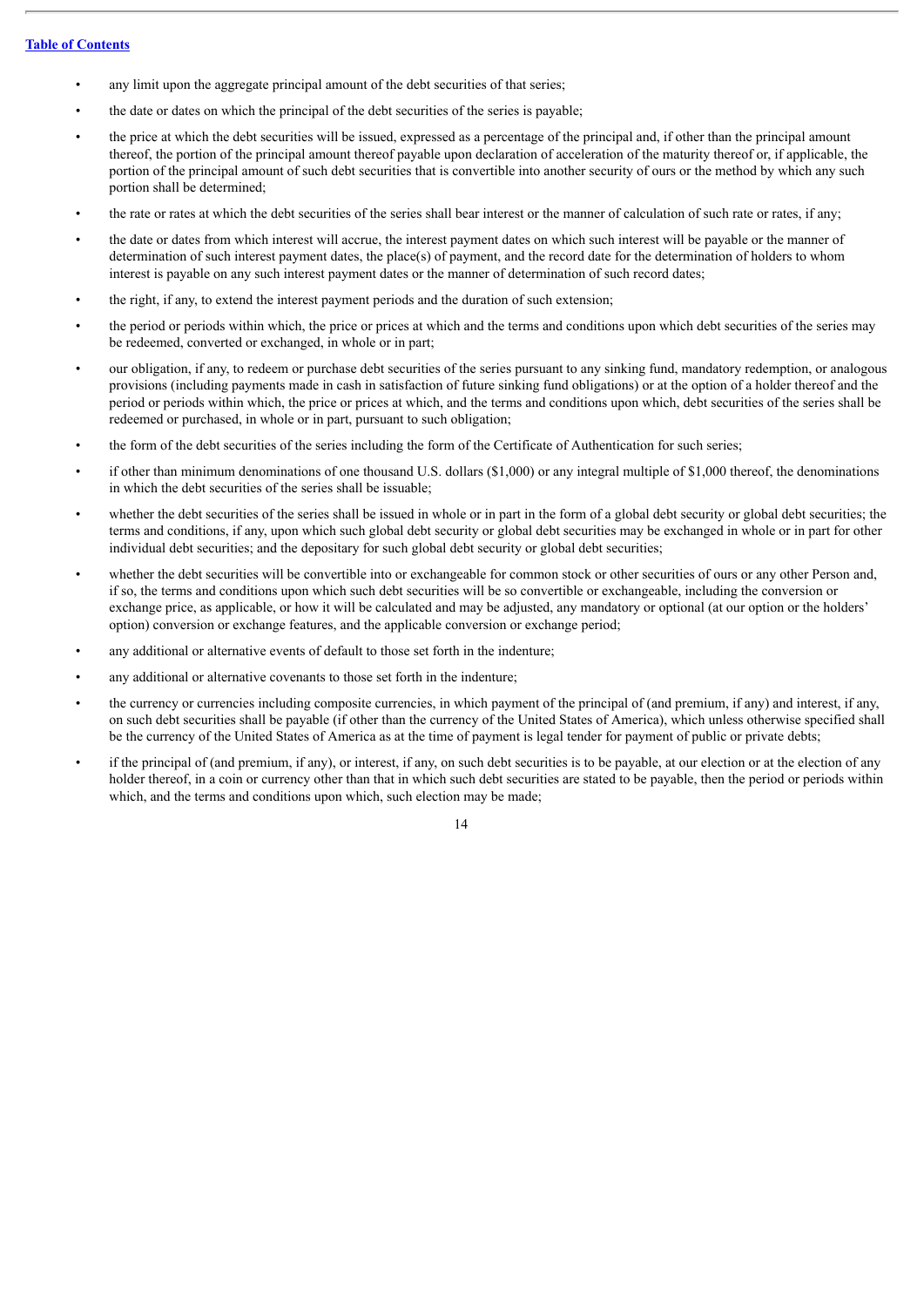- whether interest will be payable in cash or additional debt securities at our or the holders' option and the terms and conditions upon which the election may be made;
- the terms and conditions, if any, upon which we will pay amounts in addition to the stated interest, premium, if any and principal amounts of the debt securities of the series to any holder that is not a "United States person" for federal tax purposes;
- additional or alternative provisions, if any, related to defeasance and discharge of the offered debt securities than those set forth in the indenture;
- the applicability of any guarantees;
- any restrictions on transfer, sale or assignment of the debt securities of the series; and
- any other terms of the debt securities (which may supplement, modify or delete any provision of the indenture insofar as it applies to such series).

We may issue debt securities that provide for less than the entire principal amount thereof to be payable upon declaration of acceleration of the maturity of the debt securities. We refer to any such debt securities throughout this prospectus as "original issue discount securities."

We will provide you with more information in the applicable prospectus supplement regarding any deletions, modifications, or additions to the events of default or covenants that are described below, including any addition of a covenant or other provision providing event risk or similar protection.

# **Payment**

Unless otherwise provided in the applicable prospectus supplement, the principal of, and any premium or make-whole amount, and interest on, any series of the debt securities will be payable by mailing a check to the address of the person entitled to it as it appears in the applicable register for the debt securities or by wire transfer of funds to that person at an account maintained within the United States.

All monies that we pay to a paying agent or a trustee for the payment of the principal of, and any premium, or interest on, any debt security will be repaid to us if unclaimed at the end of two years after the obligation underlying payment becomes due and payable. After funds have been returned to us, the holder of the debt security may look only to us for payment, without payment of interest for the period which we hold the funds.

# **Merger, Consolidation or Sale of Assets**

The indentures provide that we may, without the consent of the holders of any outstanding debt securities, (i) consolidate with, (ii) sell, lease or convey all or substantially all of our assets to, or (iii) merge with or into, any other entity provided that:

- either we are the continuing entity, or the successor entity, if other than us, assumes the obligations (a) to pay the principal of, and any premium, and interest on, all of the debt securities and (b) to duly perform and observe all of the covenants and conditions contained in the applicable indenture; and in the event the debt securities are convertible into or exchangeable for common stock or other securities of ours, such successor entity will, by such supplemental indenture, make provision so that the holders of debt securities of that series shall thereafter be entitled to receive upon conversion or exchange of such debt securities the number of securities or property to which a holder of the number of common stock or other securities of ours deliverable upon conversion or exchange of those debt securities would have been entitled had such conversion or exchange occurred immediately prior to such consolidation, merger, sale, conveyance, transfer or other disposition; and
- an officers' certificate and legal opinion covering such conditions are delivered to each applicable trustee.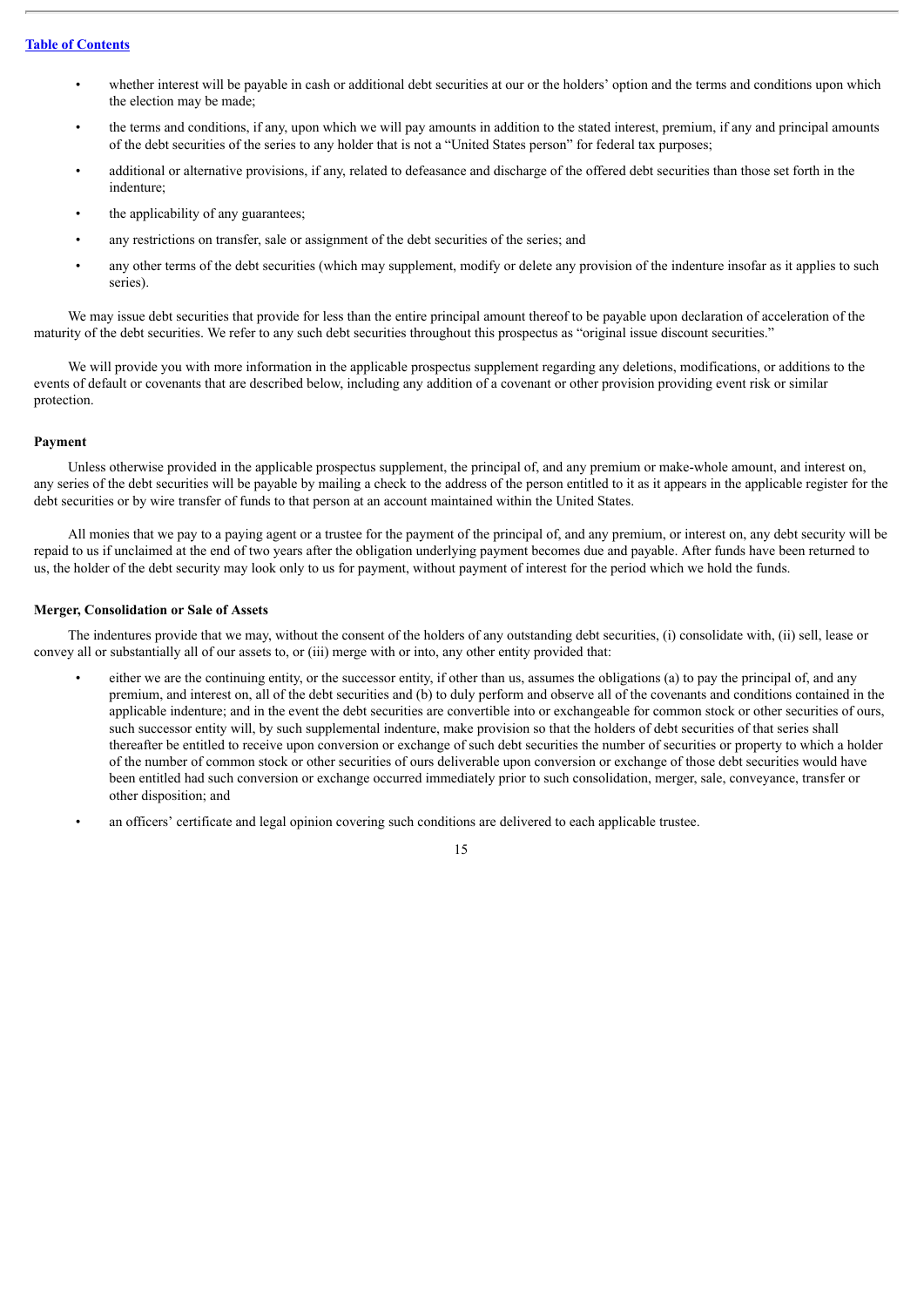# **Events of Default, Notice and Waiver**

Unless the applicable prospectus supplement states otherwise, when we refer to "events of default" as defined in the indentures with respect to any series of debt securities, we mean:

- default in the payment of any installment of interest on any debt security of such series continuing for 90 days unless such date has been extended or deferred;
- default in the payment of principal of, or any premium on, any debt security of such series when due and payable unless such date has been extended or deferred;
- default in the performance or breach of any covenant or warranty in the debt securities or in the indenture by us continuing for 90 days after written notice described below;
- bankruptcy, insolvency or reorganization, or court appointment of a receiver, liquidator or trustee of us; and
- any other event of default provided with respect to a particular series of debt securities.

If an event of default (other than an event of default described in the fourth bullet point above) occurs and is continuing with respect to debt securities of any series outstanding, then the applicable trustee or the holders of 25% or more in principal amount of the debt securities of that series will have the right to declare the principal amount of, and accrued interest on, all the debt securities of that series to be due and payable. If an event of default described in the fourth bullet point above occurs, the principal amount of, and accrued interest on, all the debt securities of that series will automatically become and will be immediately due and payable without any declaration or other act on the part of the trustee or the holders of the debt securities. However, at any time after such a declaration of acceleration has been made, but before a judgment or decree for payment of the money due has been obtained by the applicable trustee, the holders of at least a majority in principal amount of outstanding debt securities of such series or of all debt securities then outstanding under the applicable indenture may rescind and annul such declaration and its consequences if:

- we have deposited with the applicable trustee all required payments of the principal, any premium, interest and, to the extent permitted by law, interest on overdue installment of interest, plus applicable fees, expenses, disbursements and advances of the applicable trustee; and
- all events of default, other than the non-payment of accelerated principal, or a specified portion thereof, and any premium, have been cured or waived.

The indentures provide that holders of debt securities of any series may not institute any proceedings, judicial or otherwise, with respect to such indenture or for any remedy under the indenture, unless the trustee fails to act for a period of 90 days after the trustee has received a written request to institute proceedings in respect of an event of default from the holders of 25% or more in principal amount of the outstanding debt securities of such series, as well as an offer of indemnity reasonably satisfactory to the trustee. However, this provision will not prevent any holder of debt securities from instituting suit for the enforcement of payment of the principal of, and any premium, and interest on, such debt securities at the respective due dates thereof.

The indentures provide that, subject to provisions in each indenture relating to its duties in the case of a default, a trustee has no obligation to exercise any of its rights or powers at the request or direction of any holders of any series of debt securities then outstanding under the indenture, unless the holders have offered to the trustee reasonable security or indemnity. The holders of at least a majority in principal amount of the outstanding debt securities of any series or of all debt securities then outstanding under an indenture shall have the right to direct the time, method and place of conducting any proceeding for any remedy available to the applicable trustee, or of exercising any trust or power conferred upon such trustee. However, a trustee may refuse to follow any direction which:

is in conflict with any law or the applicable indenture;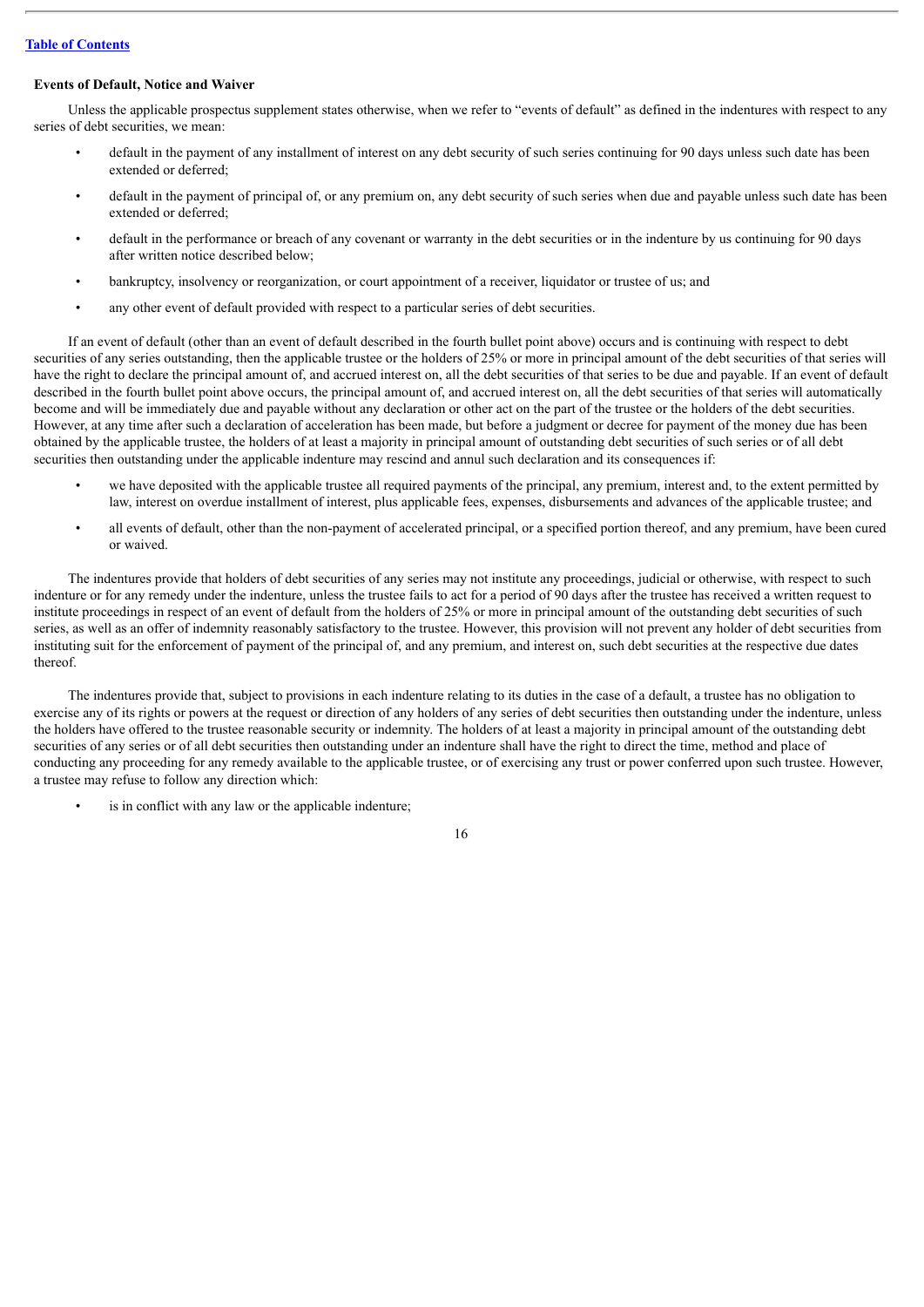- may involve the trustee in personal liability; or
- may be unduly prejudicial to the holders of debt securities of the series not joining the proceeding.

Within 120 days after the close of each fiscal year, we will be required to deliver to each trustee a certificate, signed by one of our several specified officers, stating whether or not that officer has knowledge of any default under the applicable indenture. If the officer has knowledge of any default, the notice must specify the nature and status of the default.

# **Modification of the Indentures**

Subject to certain exceptions, the indentures may be amended with the consent of the holders of a majority in aggregate principal amount of the outstanding debt securities of all series affected by such amendment (including consents obtained in connection with a tender offer or exchange for the debt securities of such series).

We and the applicable trustee may make modifications and amendments of an indenture without the consent of any holder of debt securities for any of the following purposes:

- to cure any ambiguity, defect, or inconsistency in the applicable indenture or in the Securities of any series;
- to comply with the covenant described above under "-Merger, Consolidation or Sale of Assets";
- to provide for uncertificated debt securities in addition to or in place of certificated debt securities;
- to add events of default for the benefit of the holders of all or any series of debt securities;
- to add the covenants, restrictions, conditions or provisions relating to us for the benefit of the holders of all or any series of debt securities (and if such covenants, restrictions, conditions or provisions are to be for the benefit of less than all series of debt securities, stating that such covenants, restrictions, conditions or provisions are expressly being included solely for the benefit of such series), to make the occurrence, or the occurrence and the continuance, of a default in any such additional covenants, restrictions, conditions or provisions an event of default, or to surrender any right or power in the applicable indenture conferred upon us;
- to add to, delete from, or revise the conditions, limitations, and restrictions on the authorized amount, terms, or purposes of issue, authentication, and delivery of debt securities, as set forth in the applicable indenture;
- to make any change that does not adversely affect the rights of any holder of notes under the applicable indenture in any material respect;
- to provide for the issuance of and establish the form and terms and conditions of the debt securities of any series as provided in the applicable indenture, to establish the form of any certifications required to be furnished pursuant to the terms of the applicable indenture or any series of debt securities under the applicable indenture, or to add to the rights of the holders of any series of debt securities;
- to evidence and provide for the acceptance of appointment under the applicable indenture by a successor trustee or to appoint a separate trustee with respect to any series;
- to comply with any requirements of the SEC or any successor in connection with the qualification of the indenture under the Trust Indenture Act of 1939, as amended, or the Trust Indenture Act; or
- to conform the applicable indenture to this "— Description of Debt Securities" or any other similarly titled section in any prospectus supplement or other offering document relating to a series of debt securities.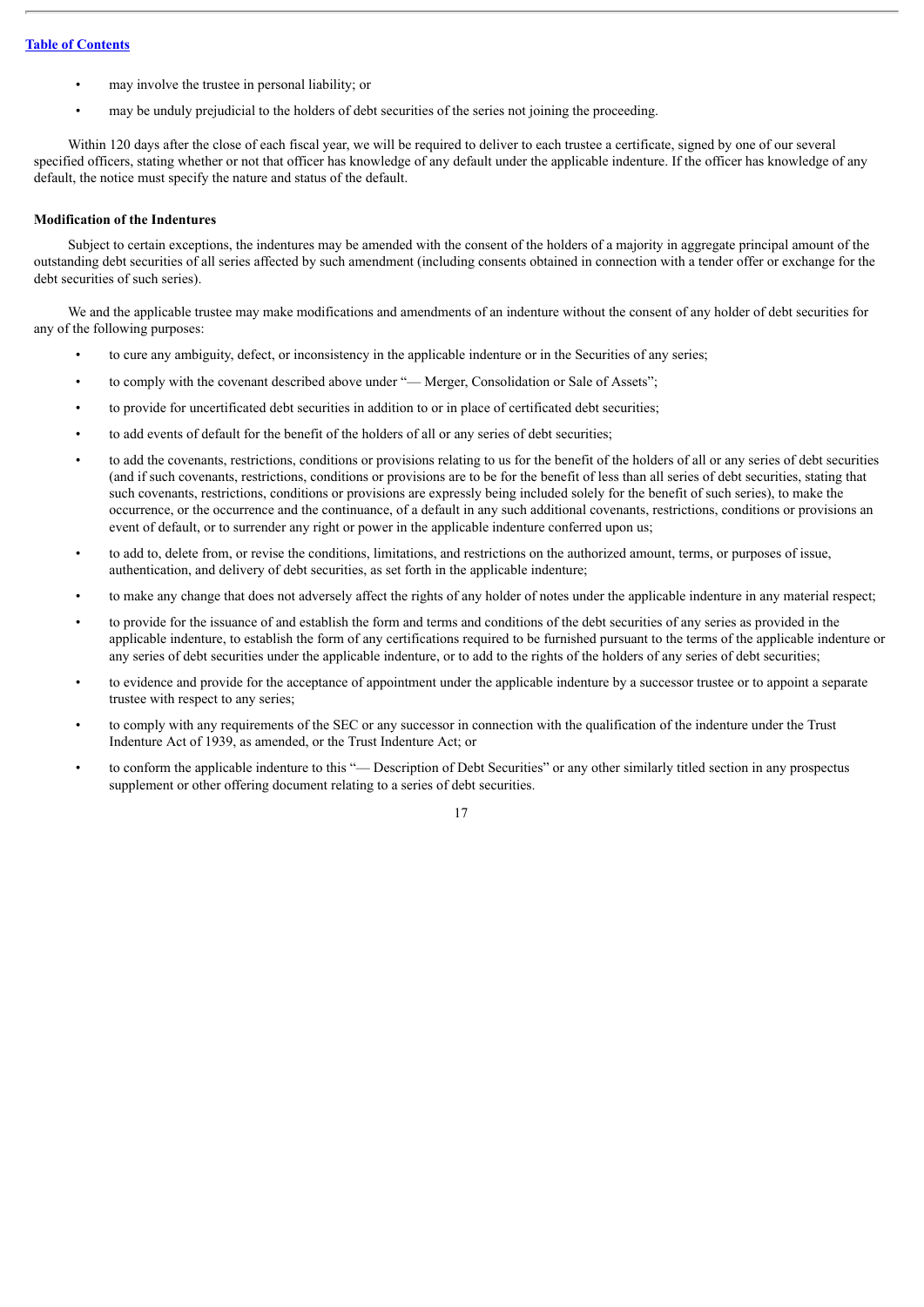#### **Subordination**

Payment by us of the principal of, premium, if any, and interest on any series of subordinated debt securities issued under the subordinated indenture will be subordinated to the extent set forth in an indenture supplemental to the subordinated indenture relating to such series.

# **Discharge, Defeasance and Covenant Defeasance**

Unless otherwise provided in the applicable prospectus supplement, the indentures allow us to discharge our obligations to holders of any series of debt securities issued under any indenture when:

- either (i) all securities of such series have already been delivered to the applicable trustee for cancellation; or (ii) all securities of such series have not already been delivered to the applicable trustee for cancellation but (a) have become due and payable, (b) will become due and payable within one year, or (c) if redeemable at our option, are to be redeemed within one year, and we have irrevocably deposited with the applicable trustee, in trust, funds in such currency or currencies, or governmental obligations in an amount sufficient to pay the entire indebtedness on such debt securities in respect of principal and any premium, and interest to the date of such deposit if such debt securities have become due and payable or, if they have not, to the stated maturity or redemption date;
- we have paid or caused to be paid all other sums payable.

Unless otherwise provided in the applicable prospectus supplement, the indentures provide that, upon our irrevocable deposit with the applicable trustee, in trust, of an amount, in such currency or currencies in which such debt securities are payable at stated maturity, or government obligations, or both, applicable to such debt securities, which through the scheduled payment of principal and interest in accordance with their terms will provide money in an amount sufficient to pay the principal of, and any premium or make-whole amount, and interest on, such debt securities, and any mandatory sinking fund or analogous payments thereon, on the scheduled due dates therefor, the issuing company shall be released from its obligations with respect to such debt securities under the applicable indenture or, if provided in the applicable prospectus supplement, its obligations with respect to any other covenant, and any omission to comply with such obligations shall not constitute an event of default with respect to such debt securities.

The applicable prospectus supplement may further describe the provisions, if any, permitting such defeasance or covenant defeasance, including any modifications to the provisions described above, with respect to the debt securities of or within a particular series.

### **Conversion Rights**

The terms and conditions, if any, upon which the debt securities are convertible into common stock or other securities of ours will be set forth in the applicable prospectus supplement. The terms will include whether the debt securities are convertible into shares of common stock or other securities of ours, the conversion price, or manner of calculation thereof, the conversion period, provisions as to whether conversion will be at the issuing company's option or the option of the holders, the events requiring an adjustment of the conversion price and provisions affecting conversion in the event of the redemption of the debt securities and any restrictions on conversion.

## **Governing Law**

The indentures and the debt securities will be governed by and construed in accordance with the laws of the State of New York, except to the extent that the Trust Indenture Act is applicable.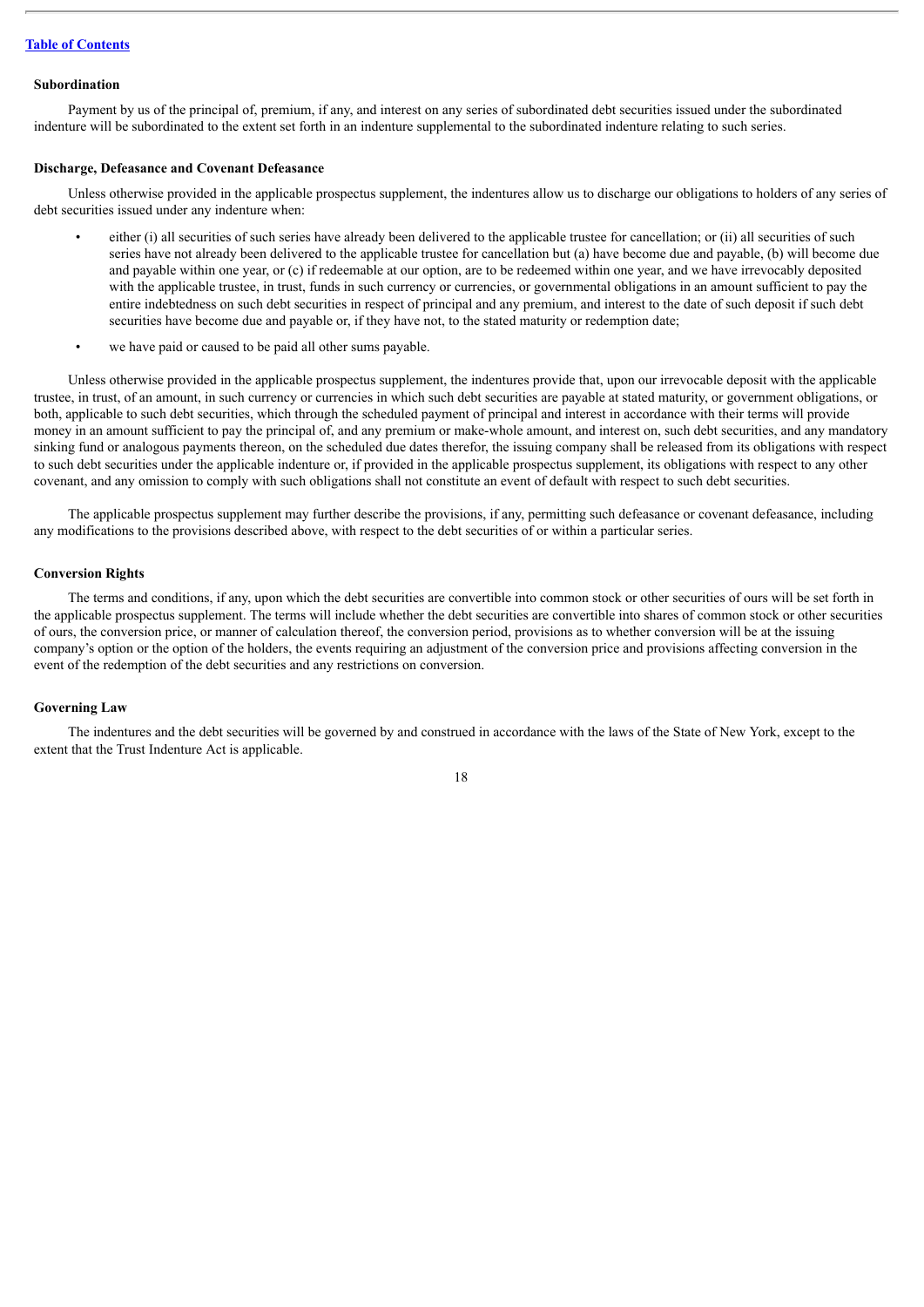# **DESCRIPTION OF WARRANTS**

<span id="page-41-0"></span>The following description, together with the additional information we may include in any applicable prospectus supplements, summarizes the material terms and provisions of the warrants that we may offer under this prospectus and the related warrant agreements and warrant certificates. While the terms summarized below will apply generally to any warrants that we may offer, we will describe the particular terms of any series of warrants in more detail in the applicable prospectus supplement. If we indicate in the prospectus supplement, the terms of any warrants offered under that prospectus supplement may differ from the terms described below. Specific warrant agreements will contain additional important terms and provisions and will be incorporated by reference as an exhibit to the registration statement, which includes this prospectus.

# **General**

We may issue warrants for the purchase of common stock, preferred stock and/or debt securities in one or more series. We may issue warrants independently or together with common stock, preferred stock and/or debt securities, and the warrants may be attached to or separate from these **securities** 

We will evidence each series of warrants by warrant certificates that we will issue under a separate warrant agreement. We will enter into the warrant agreement with a warrant agent. We will indicate the name and address of the warrant agent in the applicable prospectus supplement relating to a particular series of warrants.

We will describe in the applicable prospectus supplement the terms of the series of warrants, including:

- the offering price and aggregate number of warrants offered;
- the currency for which the warrants may be purchased;
- if applicable, the designation and terms of the securities with which the warrants are issued and the number of warrants issued with each such security or each principal amount of such security;
- if applicable, the date on and after which the warrants and the related securities will be separately transferable;
- in the case of warrants to purchase debt securities, the principal amount of debt securities purchasable upon exercise of one warrant and the price at, and currency in which, this principal amount of debt securities may be purchased upon such exercise;
- in the case of warrants to purchase common stock or preferred stock, the number of shares of common stock or preferred stock, as the case may be, purchasable upon the exercise of one warrant and the price at which these shares may be purchased upon such exercise;
- the effect of any merger, consolidation, sale or other disposition of our business on the warrant agreement and the warrants;
- the terms of any rights to redeem or call the warrants;
- any provisions for changes to or adjustments in the exercise price or number of securities issuable upon exercise of the warrants;
- the periods during which, and places at which, the warrants are exercisable;
- the manner of exercise:
- the dates on which the right to exercise the warrants will commence and expire;
- the manner in which the warrant agreement and warrants may be modified:
- federal income tax consequences of holding or exercising the warrants;
- the terms of the securities issuable upon exercise of the warrants; and
- any other specific terms, preferences, rights or limitations of or restrictions on the warrants.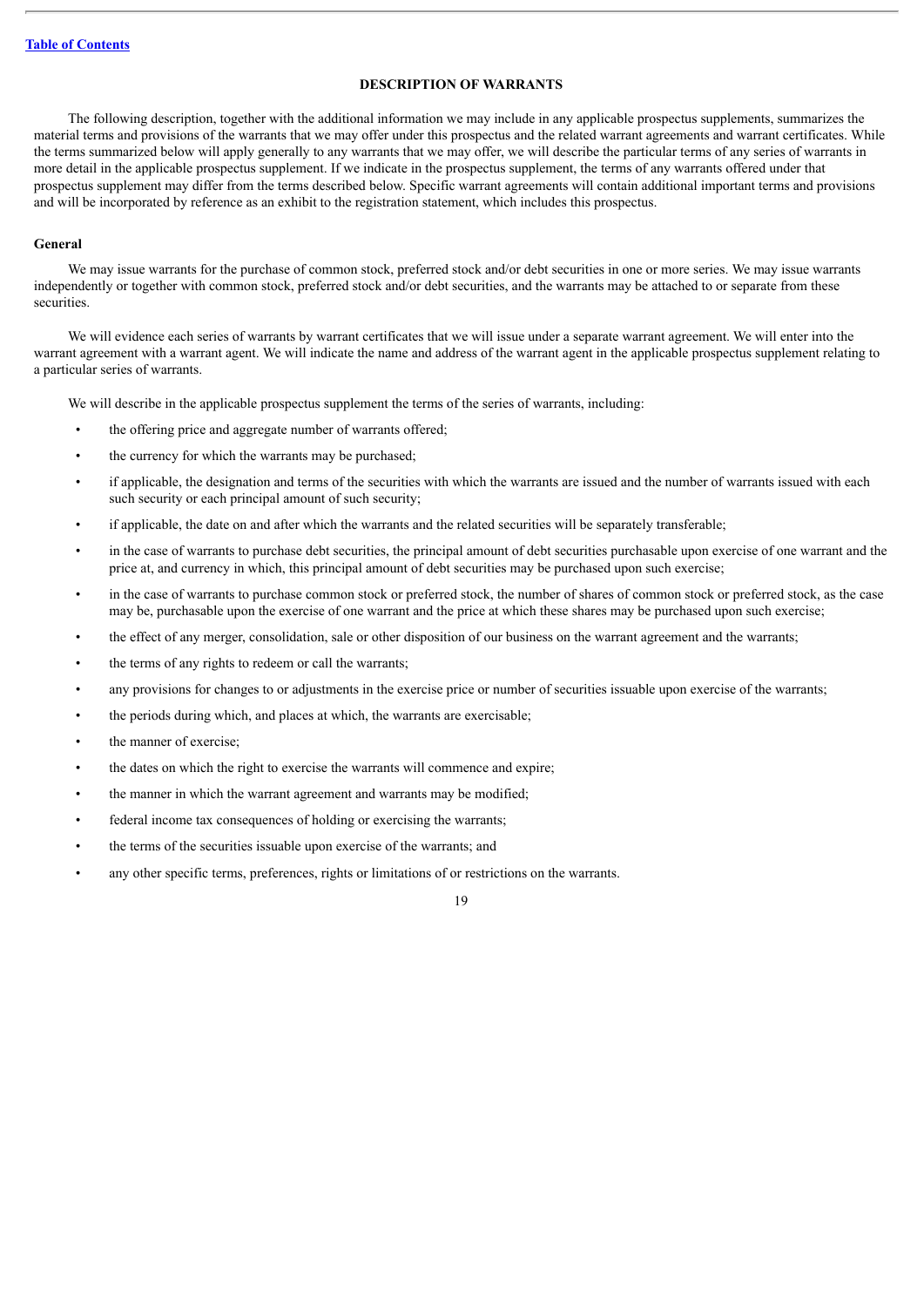# **DESCRIPTION OF UNITS**

<span id="page-42-0"></span>We may issue units comprised of shares of common stock, shares of preferred stock, debt securities and/or warrants in any combination. We may issue units in such amounts and in as many distinct series as we wish. This section outlines certain provisions of the units that we may issue. If we issue units, they will be issued under one or more unit agreements to be entered into between us and a bank or other financial institution, as unit agent. The information described in this section may not be complete in all respects and is qualified entirely by reference to the unit agreement with respect to the units of any particular series. The specific terms of any series of units offered will be described in the applicable prospectus supplement. If so described in a particular prospectus supplement, the specific terms of any series of units may differ from the general description of terms presented below. We urge you to read any prospectus supplement related to any series of units we may offer, as well as the complete unit agreement and unit certificate that contain the terms of the units. If we issue units, forms of unit agreements and unit certificates relating to those units will be incorporated by reference as exhibits to the registration statement, which includes this prospectus.

Each unit that we may issue will be issued so that the holder of the unit is also the holder of each security included in the unit. Thus, the holder of a unit will have the rights and obligations of a holder of each included security. The unit agreement under which a unit is issued may provide that the securities included in the unit may not be held or transferred separately, at any time or at any time before a specified date. The applicable prospectus supplement may describe:

- the designation and terms of the units and of the securities comprising the units, including whether and under what circumstances those securities may be held or transferred separately;
- any provisions of the governing unit agreement:
- the price or prices at which the units will be issued;
- the applicable United States federal income tax considerations relating to the units;
- any provisions for the issuance, payment, settlement, transfer or exchange of the units or of the securities comprising the units; and
- any other terms of the units and of the securities comprising the units.

The provisions described in this section, as well as those described under "Description of Capital Stock," "Description of Debt Securities" and "Description of Warrants" will apply to the securities included in each unit, to the extent relevant based on the composition of the unit and as may be updated in any applicable prospectus supplements.

### **Issuance in Series**

We may issue units in such amounts and in as many distinct series as we wish. This section summarizes terms of the units that apply generally to all series. Most of the financial and other specific terms of a particular series of units will be described in the applicable prospectus supplement.

# **Unit Agreements**

We will issue the units under one or more unit agreements to be entered into between us and a bank or other financial institution, as unit agent. We may add, replace or terminate unit agents from time to time. We will identify the unit agreement under which each series of units will be issued and the unit agent under that agreement in the applicable prospectus supplement.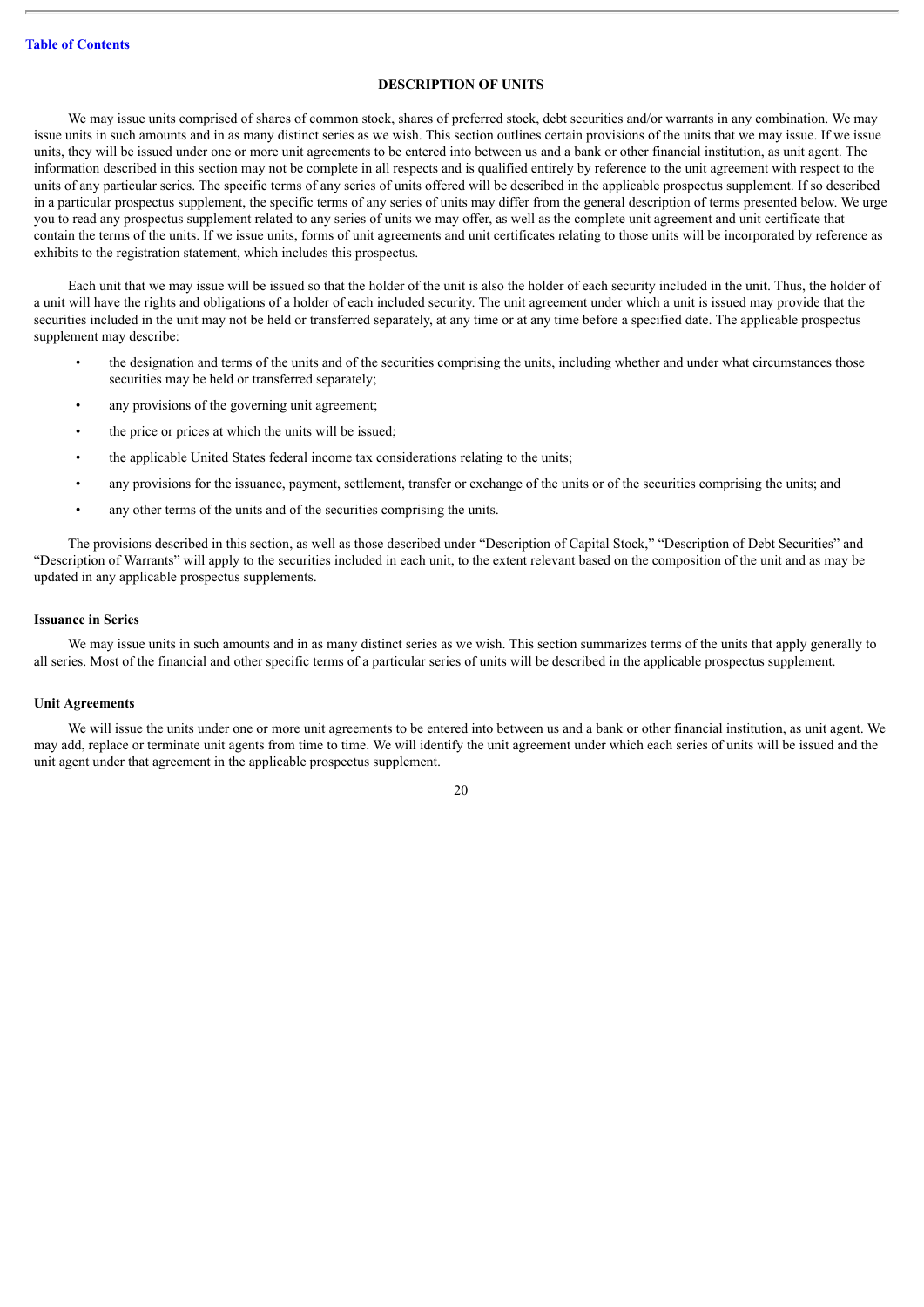The following provisions will generally apply to all unit agreements unless otherwise stated in the applicable prospectus supplement:

# *Modification without Consent*

We and the applicable unit agent may amend any unit or unit agreement without the consent of any holder:

- to cure any ambiguity, including modifying any provisions of the governing unit agreement that differ from those described below;
- to correct or supplement any defective or inconsistent provision; or
- to make any other change that we believe is necessary or desirable and will not adversely affect the interests of the affected holders in any material respect.

We do not need any approval to make changes that affect only units to be issued after the changes take effect. We may also make changes that do not adversely affect a particular unit in any material respect, even if they adversely affect other units in a material respect. In those cases, we do not need to obtain the approval of the holder of the unaffected unit; we need only obtain any required approvals from the holders of the affected units.

# *Modification with Consent*

We may not amend any particular unit or a unit agreement with respect to any particular unit unless we obtain the consent of the holder of that unit, if the amendment would:

- impair any right of the holder to exercise or enforce any right under a security included in the unit if the terms of that security require the consent of the holder to any changes that would impair the exercise or enforcement of that right; or
- reduce the percentage of outstanding units or any series or class the consent of whose holders is required to amend that series or class, or the applicable unit agreement with respect to that series or class, as described below.

Any other change to a particular unit agreement and the units issued under that agreement would require the following approval:

- If the change affects only the units of a particular series issued under that agreement, the change must be approved by the holders of a majority of the outstanding units of that series; or
- If the change affects the units of more than one series issued under that agreement, it must be approved by the holders of a majority of all outstanding units of all series affected by the change, with the units of all the affected series voting together as one class for this purpose.

These provisions regarding changes with majority approval also apply to changes affecting any securities issued under a unit agreement, as the governing document.

In each case, the required approval must be given by written consent.

### *Unit Agreements Will Not Be Qualified under Trust Indenture Act*

No unit agreement will be qualified as an indenture, and no unit agent will be required to qualify as a trustee, under the Trust Indenture Act. Therefore, holders of units issued under unit agreements will not have the protections of the Trust Indenture Act with respect to their units.

### *Mergers and Similar Transactions Permitted; No Restrictive Covenants or Events of Default*

The unit agreements will not restrict our ability to merge or consolidate with, or sell our assets to, another corporation or other entity or to engage in any other transactions. If at any time we merge or consolidate with, or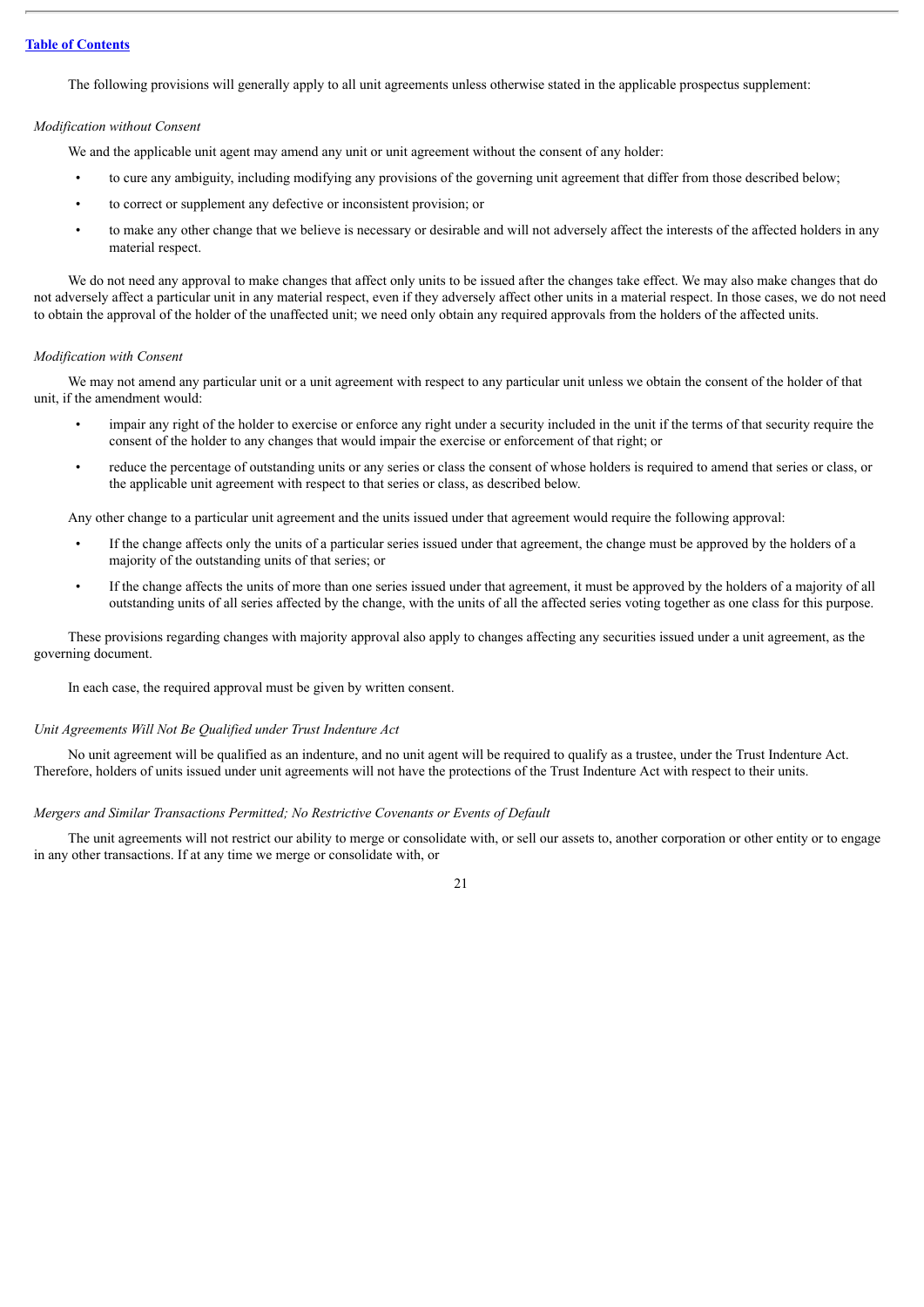sell our assets substantially as an entirety to, another corporation or other entity, the successor entity will succeed to and assume our obligations under the unit agreements. We will then be relieved of any further obligation under these agreements.

The unit agreements will not include any restrictions on our ability to put liens on our assets, nor will they restrict our ability to sell our assets. The unit agreements also will not provide for any events of default or remedies upon the occurrence of any events of default.

# **Governing Law**

The unit agreements and the units will be governed by Delaware law.

### **Form, Exchange and Transfer**

We will issue each unit in global  $-$  i.e., book-entry  $-$  form only. Units in book-entry form will be represented by a global security registered in the name of a depositary, which will be the holder of all the units represented by the global security. Those who own beneficial interests in a unit will do so through participants in the depositary's system, and the rights of these indirect owners will be governed solely by the applicable procedures of the depositary and its participants. We will describe book-entry securities, and other terms regarding the issuance and registration of the units in the applicable prospectus supplement.

Each unit and all securities comprising the unit will be issued in the same form.

If we issue any units in registered, non-global form, the following will apply to them.

The units will be issued in the denominations stated in the applicable prospectus supplement. Holders may exchange their units for units of smaller denominations or may request that their units be combined into fewer units of larger denominations, as long as the total amount of units held by a holder is not changed.

- Holders may exchange or transfer their units at the office of the unit agent. Holders may also replace lost, stolen, destroyed or mutilated units at that office. We may appoint another entity to perform these functions or perform them ourselves.
- Holders will not be required to pay a service charge to transfer or exchange their units, but they may be required to pay for any tax or other governmental charge associated with the transfer or exchange. The transfer or exchange, and any replacement, will be made only if our transfer agent is satisfied with the holder's proof of legal ownership. The transfer agent may also require an indemnity before replacing any units.
- If we have the right to redeem, accelerate or settle any units before their maturity, and we exercise our right as to less than all those units or other securities, we may block the exchange or transfer of those units during the period beginning 15 days before the day we mail the notice of exercise and ending on the day of that mailing, in order to freeze the list of holders to prepare the mailing. We may also refuse to register transfers of or exchange any unit selected for early settlement, except that we will continue to permit transfers and exchanges of the unsettled portion of any unit being partially settled. We may also block the transfer or exchange of any unit in this manner if the unit includes securities that are or may be selected for early settlement.

Only the depositary will be entitled to transfer or exchange a unit in global form, since it will be the sole holder of the unit.

# **Payments and Notices**

In making payments and giving notices with respect to our units, we will follow the procedures as described in the applicable prospectus supplement.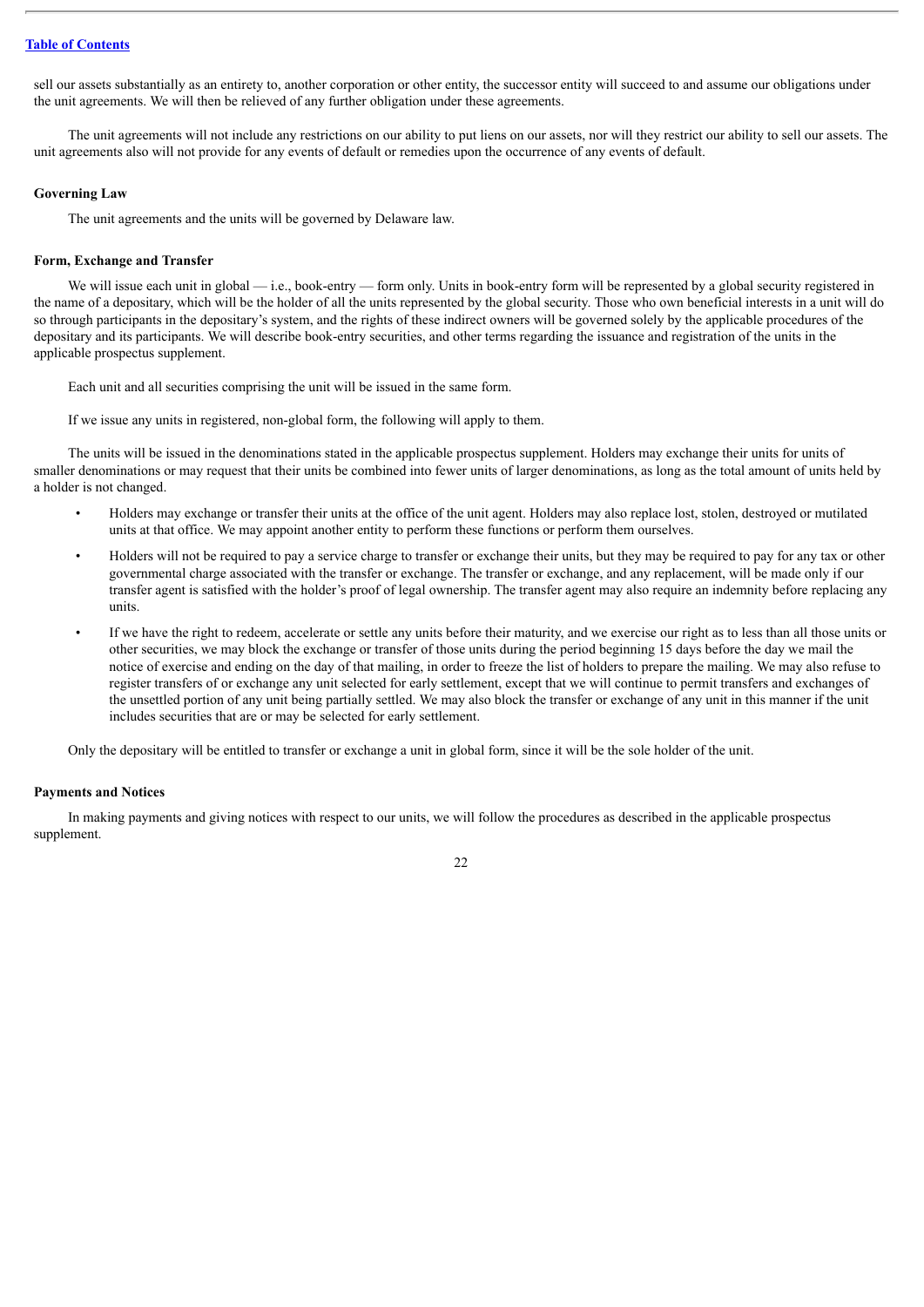# **PLAN OF DISTRIBUTION**

<span id="page-45-0"></span>We may sell the securities offered through this prospectus and any accompanying prospectus supplement, if required, in any of the following ways: (i) to or through underwriters or dealers, (ii) directly to purchasers, including our affiliates, (iii) through agents, or (iv) through a combination of any of these methods. The securities may be distributed at a fixed price or prices, which may be changed, market prices prevailing at the time of sale, prices related to the prevailing market prices, or negotiated prices, either:

- on or through the facilities of The Nasdaq Global Select Market or any other securities exchange or quotation or trading service on which such securities may be listed, quoted or traded at the time of sale; and/or
- to or through a market maker otherwise than on The Nasdaq Global Select Market or such other securities exchanges or quotation or trading services.

In addition, we may issue the securities as a dividend or distribution or in a subscription rights offering to our existing security holders.

We may directly solicit offers to purchase securities, or agents may be designated to solicit such offers. In the prospectus supplement relating to such offering, we will name any agent that could be viewed as an underwriter under the Securities Act and describe any commissions that we must pay to any such agent. Any such agent will be acting on a best efforts basis for the period of its appointment or, if indicated in the applicable prospectus supplement, on a firm commitment basis. This prospectus may be used in connection with any offering of our securities through any of these methods or other methods described in the applicable prospectus supplement.

Each prospectus supplement will describe the method of distribution of the securities and any applicable restrictions.

The prospectus supplement with respect to the securities of a particular series will describe the terms of the offering of the securities, including the following:

- the name of the agent or any underwriters;
- the public offering or purchase price;
- any discounts and commissions to be allowed or paid to the agent or underwriters;
- all other items constituting underwriting compensation;
- any discounts and commissions to be allowed or paid to dealers; and
- any exchanges on which the securities will be listed.

If any underwriters or agents are used in the sale of the securities in respect of which this prospectus is delivered, we will enter into an underwriting agreement, sales agreement or other agreement with them at the time of sale to them, and we will set forth in the prospectus supplement relating to such offering the names of the underwriters or agents and the terms of the related agreement with them.

In connection with the offering of securities, we may grant to the underwriters an option to purchase additional securities with an additional underwriting commission, as may be set forth in the accompanying prospectus supplement. If we grant any such option, the terms of such option will be set forth in the prospectus supplement for such securities.

If a dealer is used in the sale of the securities in respect of which the prospectus is delivered, we will sell such securities to the dealer, as principal. The dealer, who may be deemed to be an "underwriter" as that term is defined in the Securities Act, may then resell such securities to the public at varying prices to be determined by such dealer at the time of resale.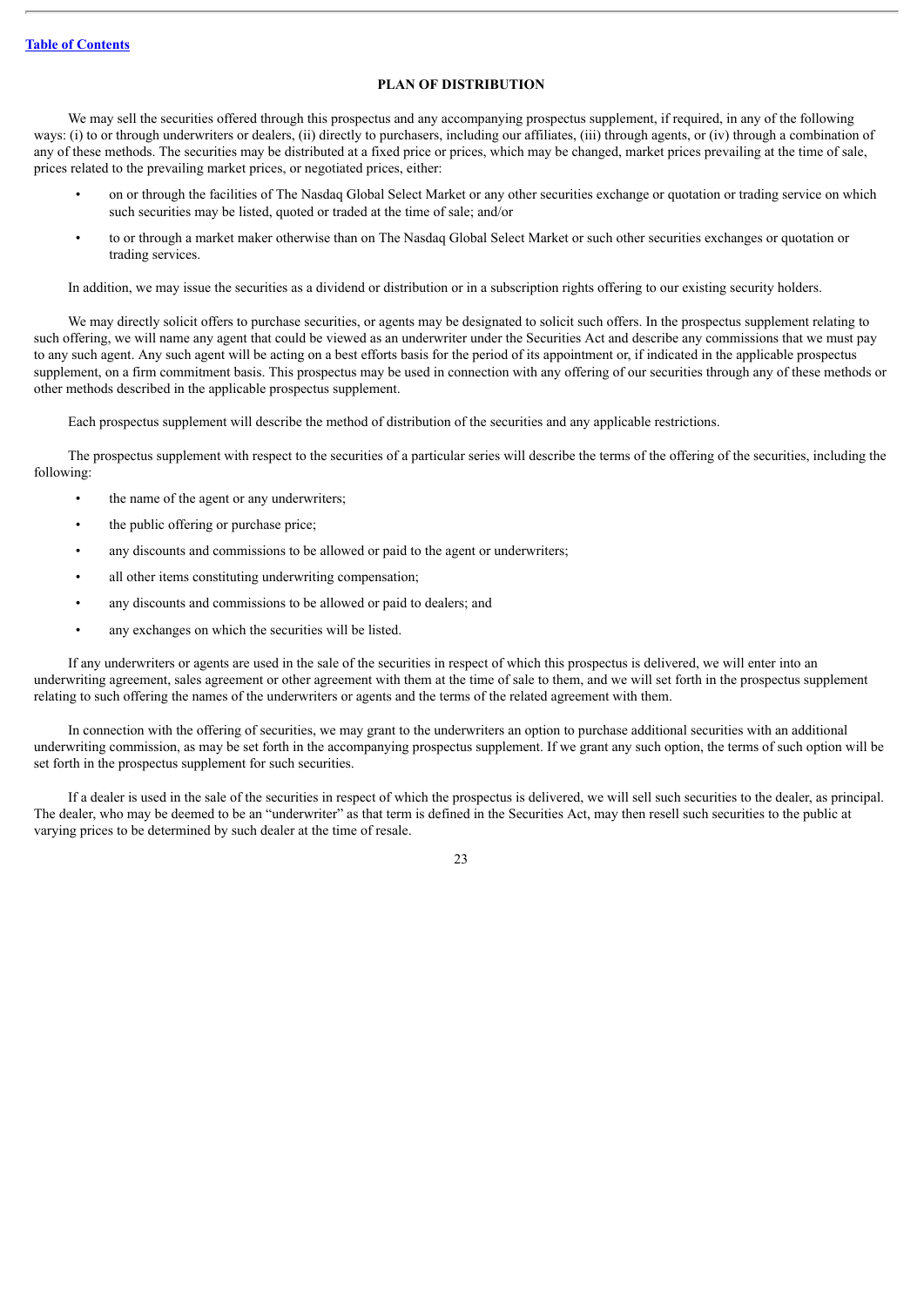If we offer securities in a subscription rights offering to our existing security holders, we may enter into a standby underwriting agreement with dealers, acting as standby underwriters. We may pay the standby underwriters a commitment fee for the securities they commit to purchase on a standby basis. If we do not enter into a standby underwriting arrangement, we may retain a dealer-manager to manage a subscription rights offering for us.

Agents, underwriters, dealers and other persons may be entitled under agreements which they may enter into with us to indemnification by us against certain civil liabilities, including liabilities under the Securities Act, and may be customers of, engage in transactions with or perform services for us in the ordinary course of business.

If so indicated in the applicable prospectus supplement, we will authorize underwriters or other persons acting as our agents to solicit offers by certain institutions to purchase securities from us pursuant to delayed delivery contracts providing for payment and delivery on the date stated in the prospectus supplement. Each contract will be for an amount not less than, and the aggregate amount of securities sold pursuant to such contracts shall not be less nor more than, the respective amounts stated in the prospectus supplement. Institutions with whom the contracts, when authorized, may be made include commercial and savings banks, insurance companies, pension funds, investment companies, educational and charitable institutions and other institutions, but shall in all cases be subject to our approval. Delayed delivery contracts will not be subject to any conditions except that:

- the purchase by an institution of the securities covered under that contract shall not at the time of delivery be prohibited under the laws of the jurisdiction to which that institution is subject; and
- if the securities are also being sold to underwriters acting as principals for their own account, the underwriters shall have purchased such securities not sold for delayed delivery. The underwriters and other persons acting as our agents will not have any responsibility in respect of the validity or performance of delayed delivery contracts.

Offered securities may also be offered and sold, if so indicated in the prospectus supplement, in connection with a remarketing upon their purchase, in accordance with a redemption or repayment pursuant to their terms, or otherwise, by one or more remarketing firms, acting as principals for their own accounts or as agents for us. Any remarketing firm will be identified and the terms of its agreement, if any, with us and its compensation will be described in the applicable prospectus supplement. Remarketing firms may be deemed to be underwriters in connection with their remarketing of offered securities.

Certain agents, underwriters and dealers, and their associates and affiliates, may be customers of, have borrowing relationships with, engage in other transactions with, or perform services, including investment banking services, for us or one or more of our respective affiliates in the ordinary course of business.

In order to facilitate the offering of the securities, any underwriters may engage in transactions that stabilize, maintain or otherwise affect the price of the securities or any other securities the prices of which may be used to determine payments on such securities. Specifically, any underwriters may over allot in connection with the offering, creating a short position for their own accounts. In addition, to cover overallotments or to stabilize the price of the securities or of any such other securities, the underwriters may bid for, and purchase, the securities or any such other securities in the open market. Finally, in any offering of the securities through a syndicate of underwriters, the underwriting syndicate may reclaim selling concessions allowed to an underwriter or a dealer for distributing the securities in the offering if the syndicate repurchases previously distributed securities in transactions to cover syndicate short positions, in stabilization transactions or otherwise. Any of these activities may stabilize or maintain the market price of the securities above independent market levels. Any such underwriters are not required to engage in these activities and may end any of these activities at any time.

We may engage in at the market offerings into an existing trading market in accordance with Rule 415(a)(4) under the Securities Act. In addition, we may enter into derivative transactions with third parties, or sell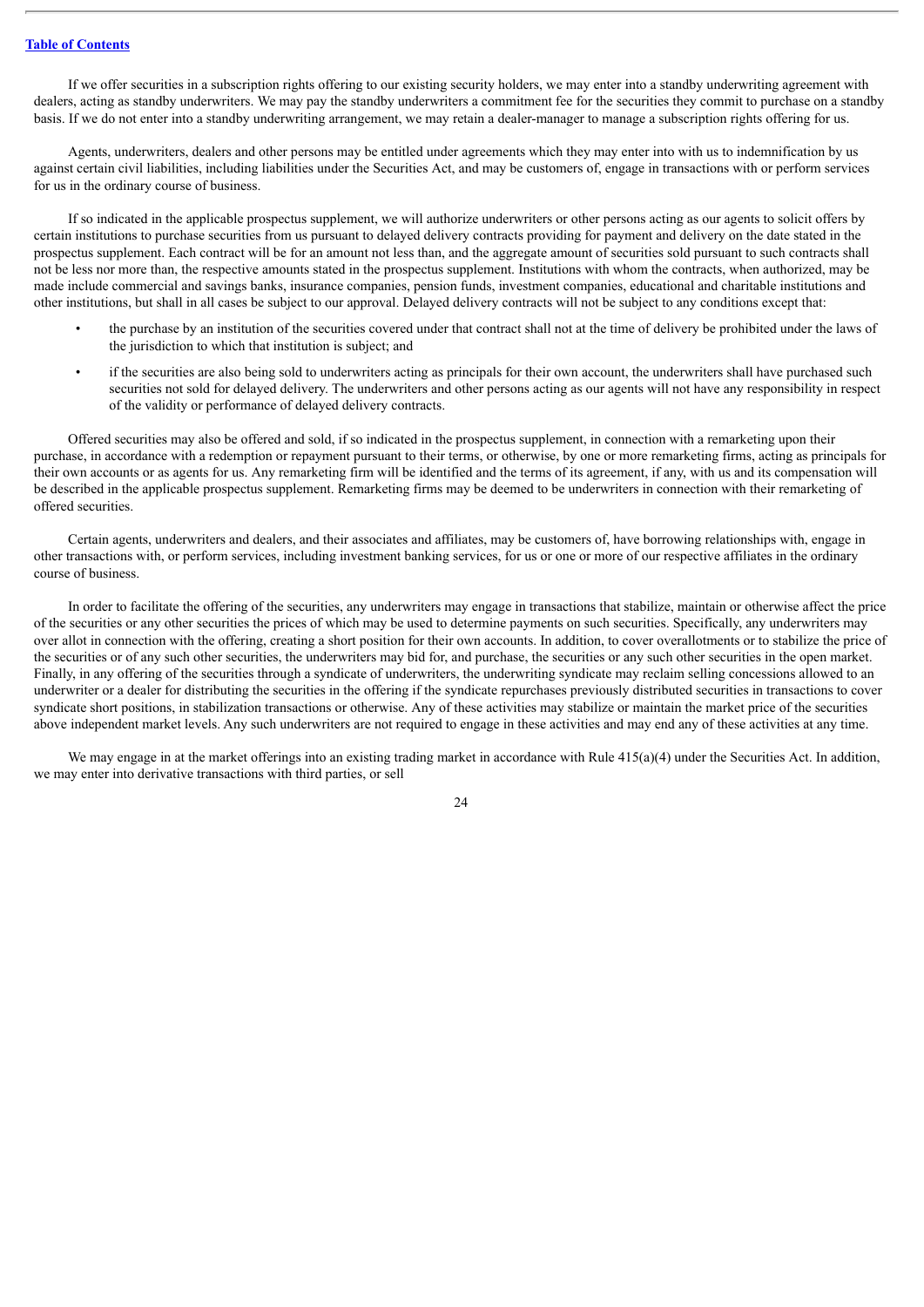securities not covered by this prospectus to third parties in privately negotiated transactions. If the applicable prospectus supplement so indicates, in connection with those derivatives, the third parties may sell securities covered by this prospectus and the applicable prospectus supplement, including in short sale transactions. If so, the third party may use securities pledged by us or borrowed from us or others to settle those sales or to close out any related open borrowings of stock, and may use securities received from us in settlement of those derivatives to close out any related open borrowings of stock. The third party in such sale transactions will be an underwriter and, if not identified in this prospectus, will be named in the applicable prospectus supplement (or a post-effective amendment). In addition, we may otherwise loan or pledge securities to a financial institution or other third party that in turn may sell the securities short using this prospectus and an applicable prospectus supplement. Such financial institution or other third party may transfer its economic short position to investors in our securities or in connection with a concurrent offering of other securities.

Under Rule 15c6-1 of the Exchange Act, trades in the secondary market generally are required to settle in two business days, unless the parties to any such trade expressly agree otherwise. The applicable prospectus supplement may provide that the original issue date for your securities may be more than two scheduled business days after the trade date for your securities. Accordingly, in such a case, if you wish to trade securities on any date prior to the second business day before the original issue date for your securities, you will be required, by virtue of the fact that your securities initially are expected to settle in more than two scheduled business days after the trade date for your securities, to make alternative settlement arrangements to prevent a failed settlement.

The securities may be new issues of securities and may have no established trading market. The securities may or may not be listed on a national securities exchange. We can make no assurance as to the liquidity of or the existence of trading market for any of the securities.

The specific terms of any lock-up provisions in respect of any given offering will be described in the applicable prospectus supplement.

The underwriters, dealers and agents may engage in transactions with us, or perform services for us, in the ordinary course of business for which they receive compensation.

The anticipated date of delivery of offered securities will be set forth in the applicable prospectus supplement relating to each offer.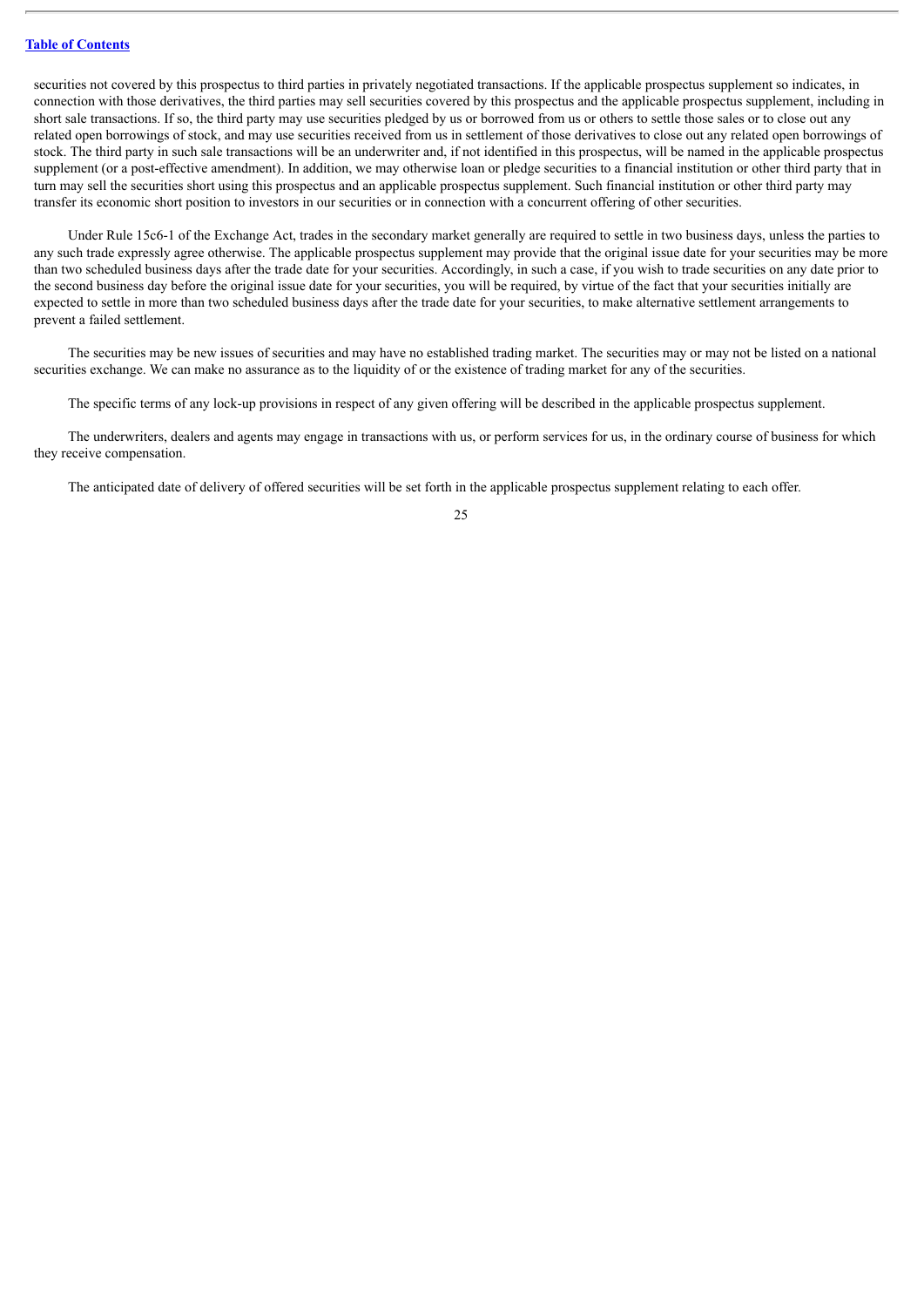# **LEGAL MATTERS**

<span id="page-48-0"></span>Certain legal matters in connection with this offering will be passed upon for us by Goodwin Procter LLP, Boston, Massachusetts. Any underwriters will also be advised about the validity of the securities and other legal matters by their own counsel, which will be named in the prospectus supplement.

# **EXPERTS**

<span id="page-48-1"></span>The financial statements incorporated in this prospectus by reference from the Company's Annual Report on Form 10-K have been audited by Deloitte & Touche LLP, an independent registered public accounting firm, as stated in their report, which is incorporated herein by reference. Such financial statements have been so incorporated in reliance upon the report of such firm given upon their authority as experts in accounting and auditing.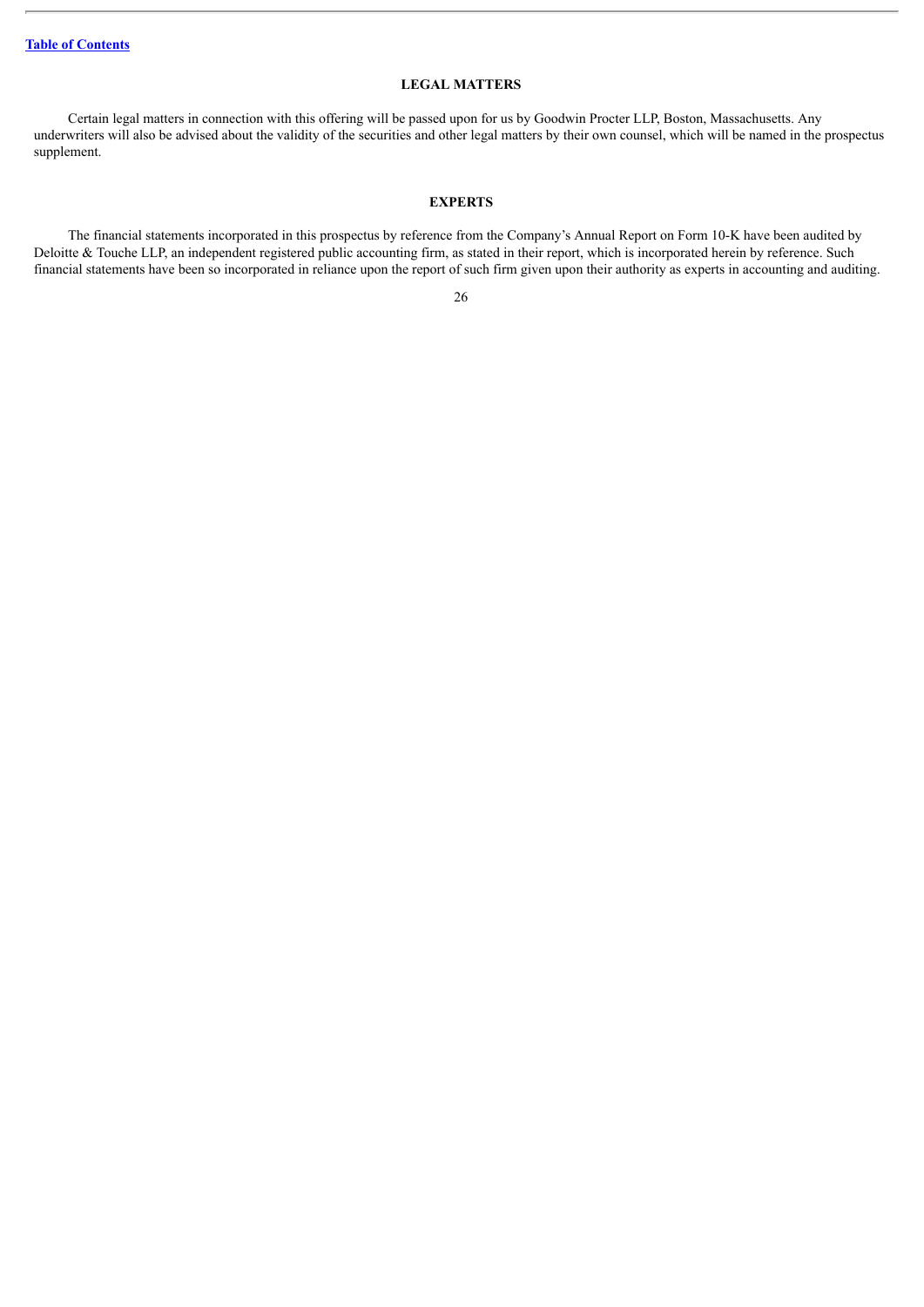# **WHERE YOU CAN FIND MORE INFORMATION**

<span id="page-49-0"></span>We are subject to the information requirements of the Exchange Act and, in accordance therewith, file annual, quarterly and special reports, proxy statements and other information with the SEC. These documents may be accessed through the SEC's electronic data gathering, analysis and retrieval system, or EDGAR, via electronic means, including the SEC's home page on the Internet (*www.sec.gov*). Copies of certain information filed by us with the SEC are also available on our website at *www.akerotx.com.* We have the authority to designate and issue more than one class or series of stock having various preferences, conversion and other rights, voting powers, restrictions, limitations as to dividends, qualifications, and terms and conditions of redemption. See "Description of Capital Stock." We will furnish a full statement of the relative rights and preferences of each class or series of our stock which has been so designated and any restrictions on the ownership or transfer of our stock to any stockholder upon request and without charge. Written requests for such copies should be directed to Akero Therapeutics, Inc., 601 Gateway Boulevard, Suite 350, 3rd Floor, South San Francisco, CA; telephone: (650) 487-6488. Information contained on our website is not incorporated by reference into this prospectus and, therefore, is not part of this prospectus or any accompanying prospectus supplement.

This prospectus is part of a registration statement that we have filed with the SEC. Certain information in the registration statement has been omitted from this prospectus in accordance with SEC rules and regulations. For more detail about us and any securities that may be offered by this prospectus, you may examine the registration statement on Form S-3 and the exhibits filed with it at the locations listed in the previous paragraph. Please be aware that statements in this prospectus referring to a contract or other document are summaries and you should refer to the exhibits that are part of the registration statement for a copy of the contract or document.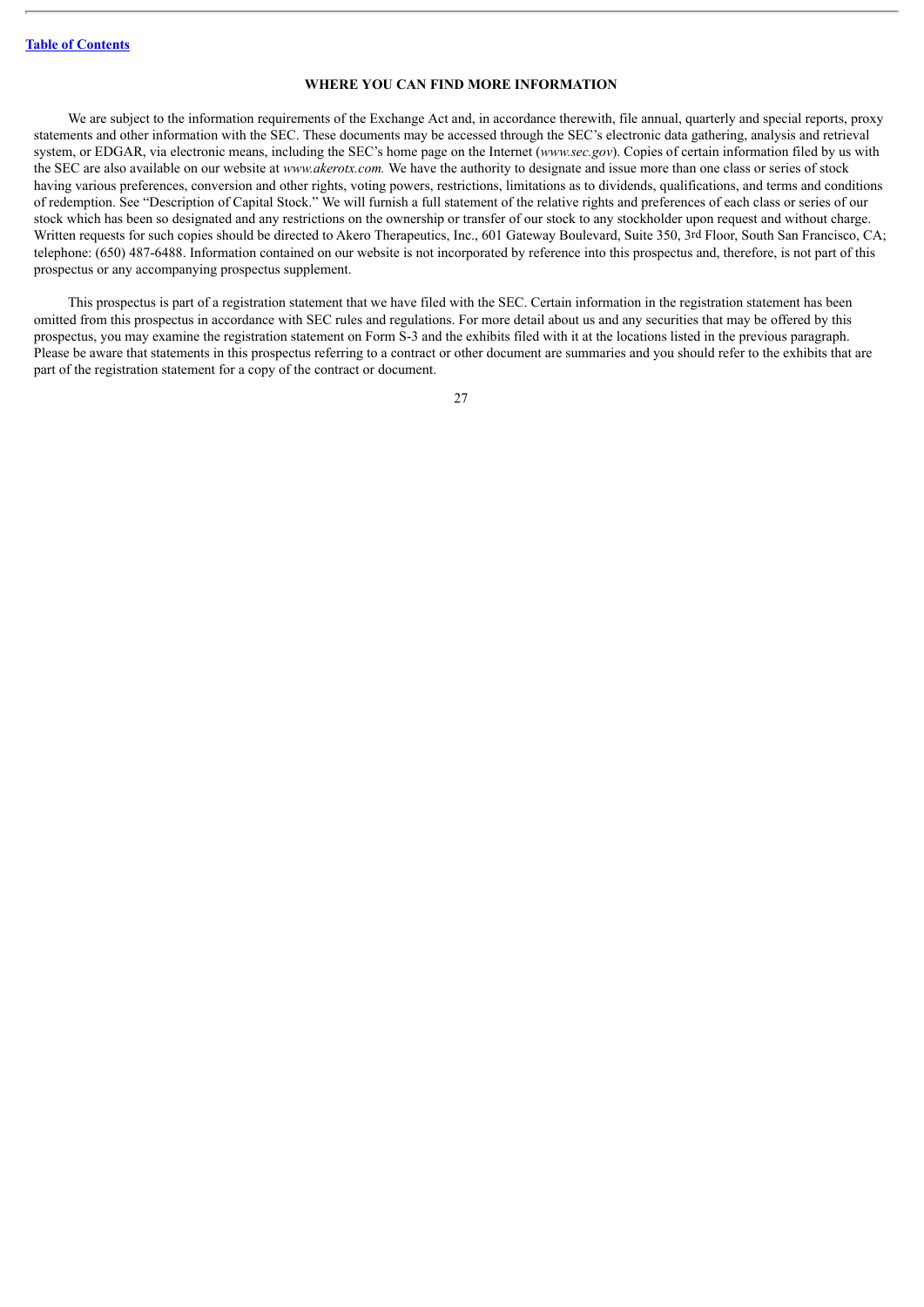# **INCORPORATION BY REFERENCE**

<span id="page-50-0"></span>The SEC allows us to incorporate by reference the information and reports we file with it, which means that we can disclose important information to you by referring you to these documents. The information incorporated by reference is considered to be a part of this prospectus, and the information that we file later with the SEC will automatically update and, where applicable, supersede the information already incorporated by reference. We are incorporating by reference the documents listed below, which we have already filed with the SEC, and any future filings we make with the SEC under Sections 13(a), 13(c), 14 or 15(d) of the Exchange Act, except as to any portion of any future report or document that is not deemed filed under such provisions until we sell all of the securities.

- Annual Report on Form 10-K for the year ended [December](http://www.sec.gov/Archives/edgar/data/1744659/000155837021003043/akro-20201231x10k.htm) 31, 2020 filed with the SEC on March 16, 2021;
- Current Reports on Form 8-K filed with the SEC on [March](http://www.sec.gov/Archives/edgar/data/1744659/000110465921040030/tm219778d3_8k.htm) 22, 2021, March 23, 2021, [April](http://www.sec.gov/Archives/edgar/data/1744659/000110465921054706/tm2113974d1_8k.htm) 13, 2021, and April 26, 2021;
- The information specifically [incorporated](http://www.sec.gov/Archives/edgar/data/1744659/000155837021003043/akro-20201231x10k.htm) by reference in our Annual Report on Form 10-K for the year ended December 31, 2020, from our [Definitive](http://www.sec.gov/Archives/edgar/data/1744659/000110465921055613/tm212663-1_def14a.htm) Proxy Statement on Schedule 14(a), as filed with the SEC on April 27, 2021;
- [Quarterly](http://www.sec.gov/Archives/edgar/data/1744659/000155837021006992/akro-20210331x10q.htm) Report on Form 10-Q, as filed with the SEC on May 13, 2021; and
- the description of our common stock contained in our [registration](http://www.sec.gov/Archives/edgar/data/1744659/000110465919035945/a18-41952_78a12b.htm) statement on Form 8-A filed with the SEC on June 17, 2019 under Section 12(b) of the Exchange Act, including any amendments or reports filed for the purpose of updating such description.

Notwithstanding the foregoing, unless specifically stated to the contrary, information that we furnish (and that is not deemed "filed" with the SEC) under Items 2.02 and 7.01 of any Current Report on Form 8-K, including the related exhibits under Item 9.01, is not incorporated by reference into this prospectus or the registration statement of which this prospectus is a part.

Upon request, either orally or in writing, we will provide, without charge, to each person, including any beneficial owner, to whom a copy of this prospectus is delivered, a copy of the documents incorporated by reference into this prospectus but not delivered with the prospectus. You may request a copy of these filings, and any exhibits we have specifically incorporated by reference as an exhibit in this prospectus, at no cost by writing us at the following address: Akero Therapeutics, Inc., 601 Gateway Boulevard, Suite 350, South San Francisco, California 94080 or calling us at (650) 487-6488.

You may also access these documents, free of charge on the SEC's website at *www.sec.gov* or on our website at *www.akerotx.com*. Information contained on our website is not incorporated by reference into this prospectus, and you should not consider any information on, or that can be accessed from, our website as part of this prospectus or any accompanying prospectus supplement.

This prospectus is part of a registration statement we filed with the SEC. We have incorporated exhibits into this registration statement. You should read the exhibits carefully for provisions that may be important to you.

You should rely only on the information incorporated by reference or provided in this prospectus or any prospectus supplement. We have not authorized anyone to provide you with different information. We are not making an offer of these securities in any state where the offer is not permitted. You should not assume that the information in this prospectus or in the documents incorporated by reference is accurate as of any date other than the date on the front of this prospectus or those documents.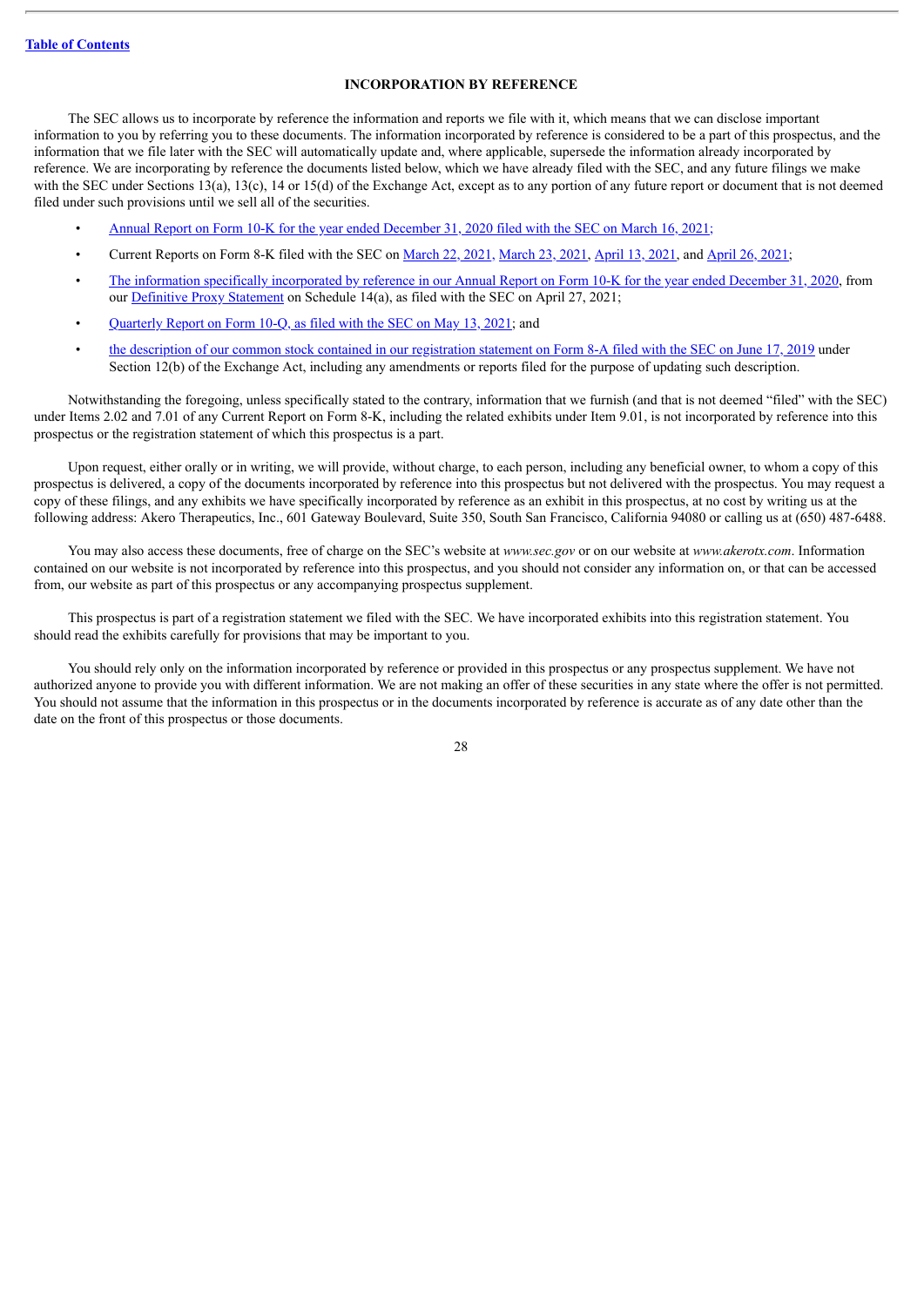*2,525,252 shares of Common Stock*



**Prospectus supplement**

**June 15, 2022**